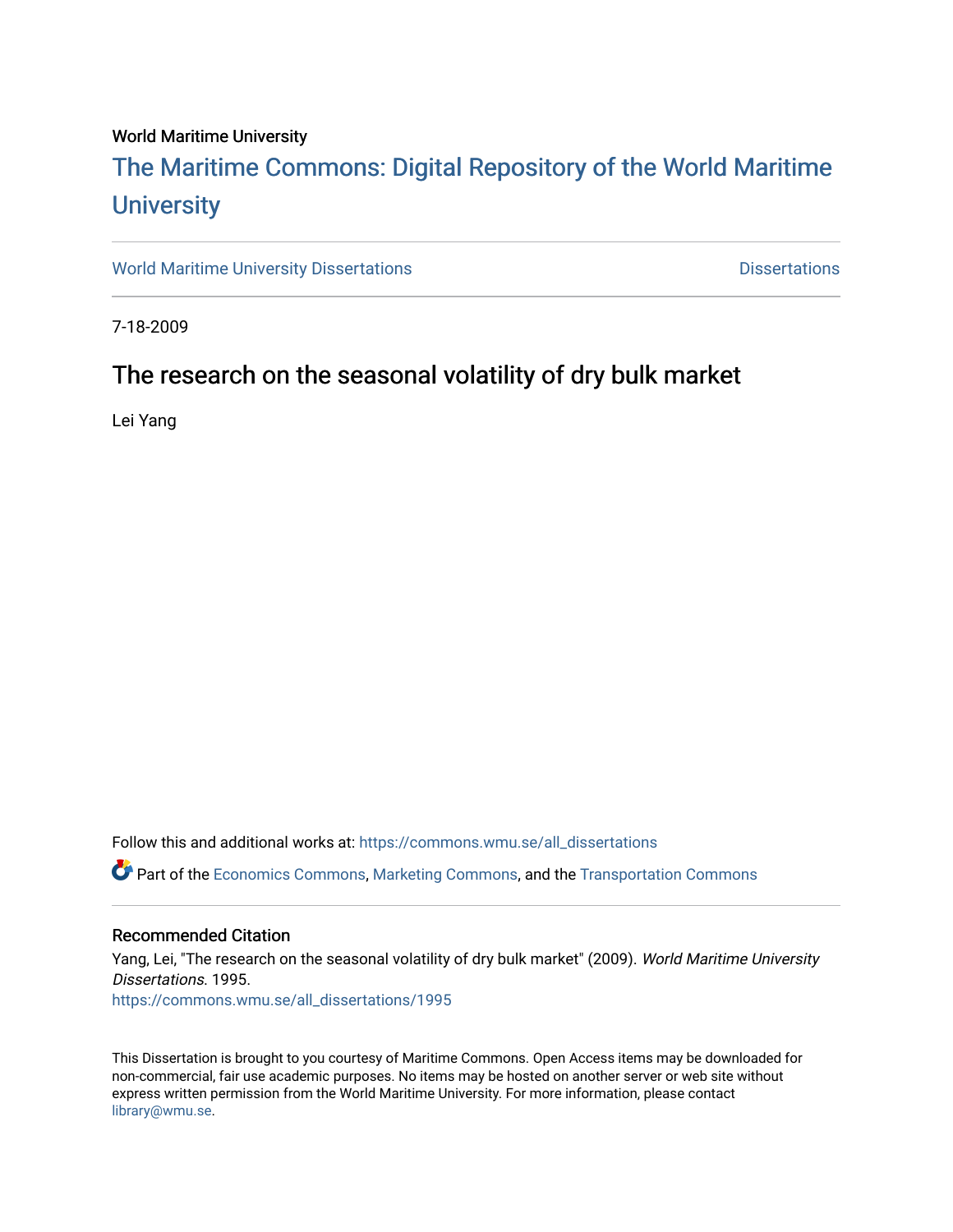

### WORLD MARITIME UNIVERSITY

Shanghai, China

# The Research On The Seasonal Volatility Of Dry Bulk Market

By

### Yang Lei

### China

A research paper submitted to the World Maritime University in partial Fulfillment of the requirements for the award of the degree of

### MASTER OF SCIENCE

### I
TER
ATIO
AL TRA
SPORT A
D LOGISTICS

2009

Copyright Yanglei, 2009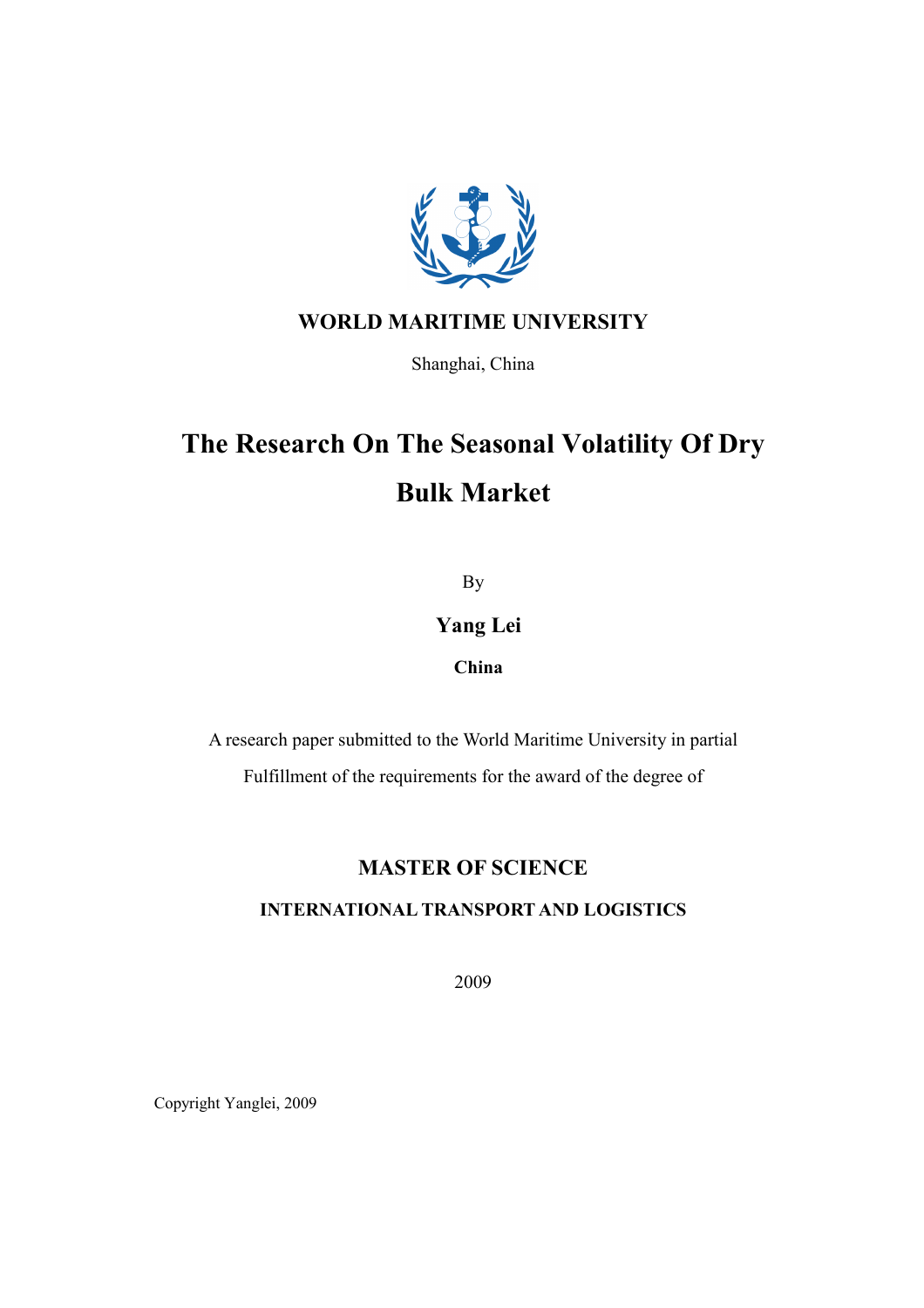### **DECLARATION**

I certify that all the material in this dissertation that is not my own work has been identified, and that no material is included for which a degree has previously been conferred on me

The contents of this dissertation reflect my own personal views, and are not necessarily endorsed by the University.

(Signature):\_\_\_\_\_\_\_

 $(Date):$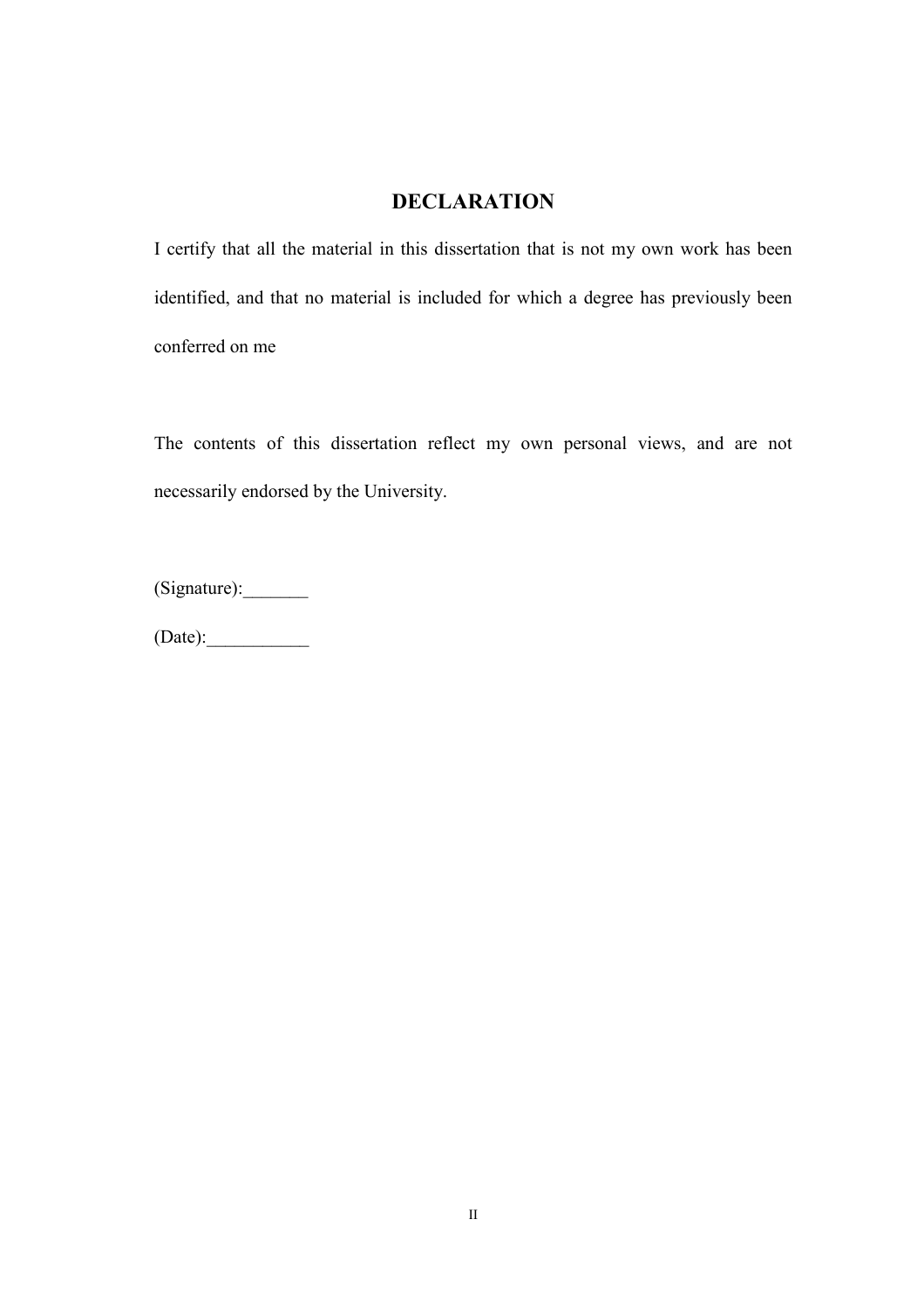### Acknowledgement

After a demanding year, mentally and physically, I would like to express gratitude to so many people who is always standing by me and supporting me with so much selfless help and warmly kindness.

Firstly, I would like to thank my parents who gave me life, brought me up and point the direction for me.

Then I must thank my supervisor, vice professor Meifeng, Hu for her assistance through my research. It was her professional guidance which makes me benefit so much and establish the fundamental frame work of this dissertation successfully. She is a teacher so kindly and friendly who whets my appetite for research in this topic and broaden my horizon in the field of international shipping. Thank you, professor. There will be no this dissertation without your sincere help.

Thirdly, I would like to give my gratitude to professor Shuo, Ma and Mrs. Yinchun, Zhou. It was you who brought this joint program into china and organize it so well which furnish me this golden studying opportunity. After one year and half study, I have mastered so much which can entail me to have a successful career life in future. I promise I will try my best to devote myself in international shipping to reciprocate your help and expectation.

Finally, I want to thank all the people who helped me, they include but not confined to: (1) My classmates, who treat me like family members, cultivate a friendly and tolerant atmosphere for my study. (2) All the professors who taught me. You are so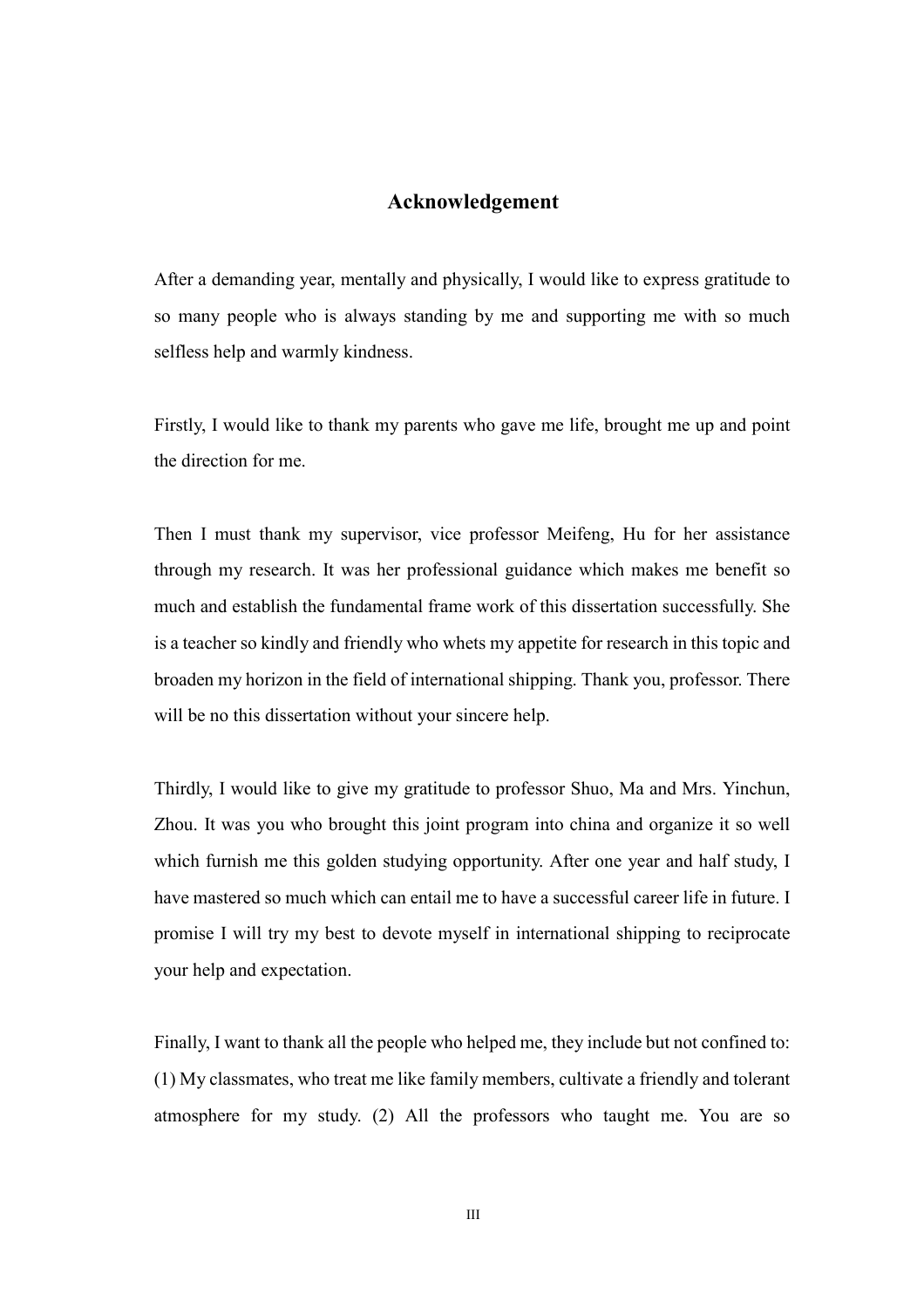knowledgeable and hope everything goes well with you no matter where you are. (3) All the staffs in Shanghai Maritime University who provide service for this program and us, you did an excellent job.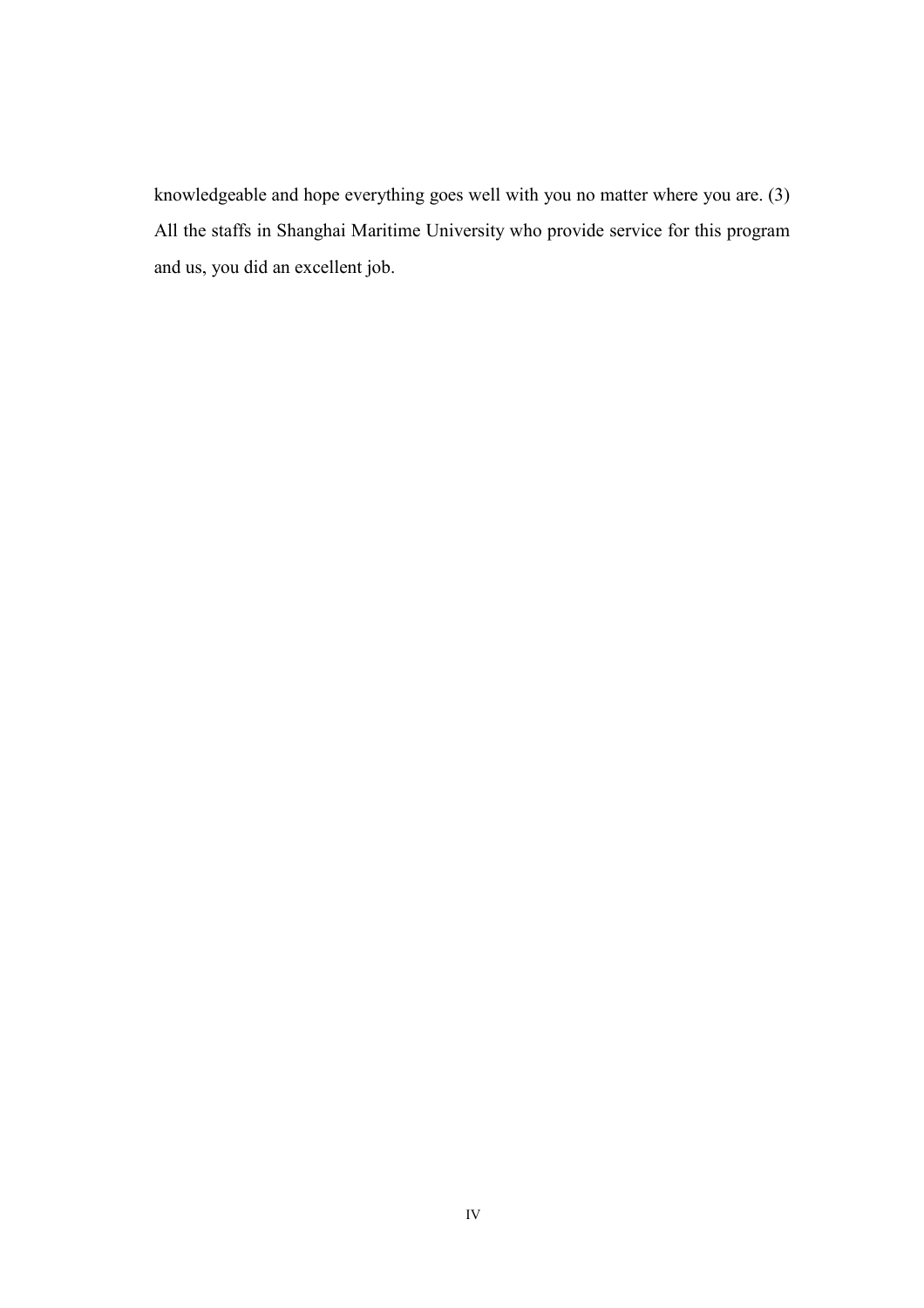### Abstract

The dry bulk cargo shipping is an important component of the international shipping which is considered to be a submarket known for the volatility and high risk due to the uncertainty caused by factors such as the global economy, government policy, pattern and volume of the global trade. In this highly competitive market, the fierce volatility has brought about great opportunities and risk for all the people involved in this market. One prominent case is the last dry bulk cycle which start since 2003, end in the second half of 2008. During this cycle, the BDI reached the peak since the birth of it and fell down to the bottom at 662 points. In this cycle, some player won while the others lost, actually the no. of the former outweighs the latter so much. So much research has been done in this field in order to find some guideline for all the participants.

This dissertation focus on the seasonal fluctuation of the freight rate in dry bulk shipping which is caused by many factors. They include but not confined to the global economy, the FFA market and the demand of the dry bulk shipping which is the seaborne trade of the dry bulk. Due to above reasons, we can find the seasonal characteristic in the freight rate. We will research this rate by some special mathematical method to find some special features in the seasonality.

Firstly, I will mainly introduce the dry bulk shipping market.

Then, I will analyze the two decisive facets of the dry bulk shipping: supply and demand.

Then I will analyze factors influencing the BDI which is the direct reflection of the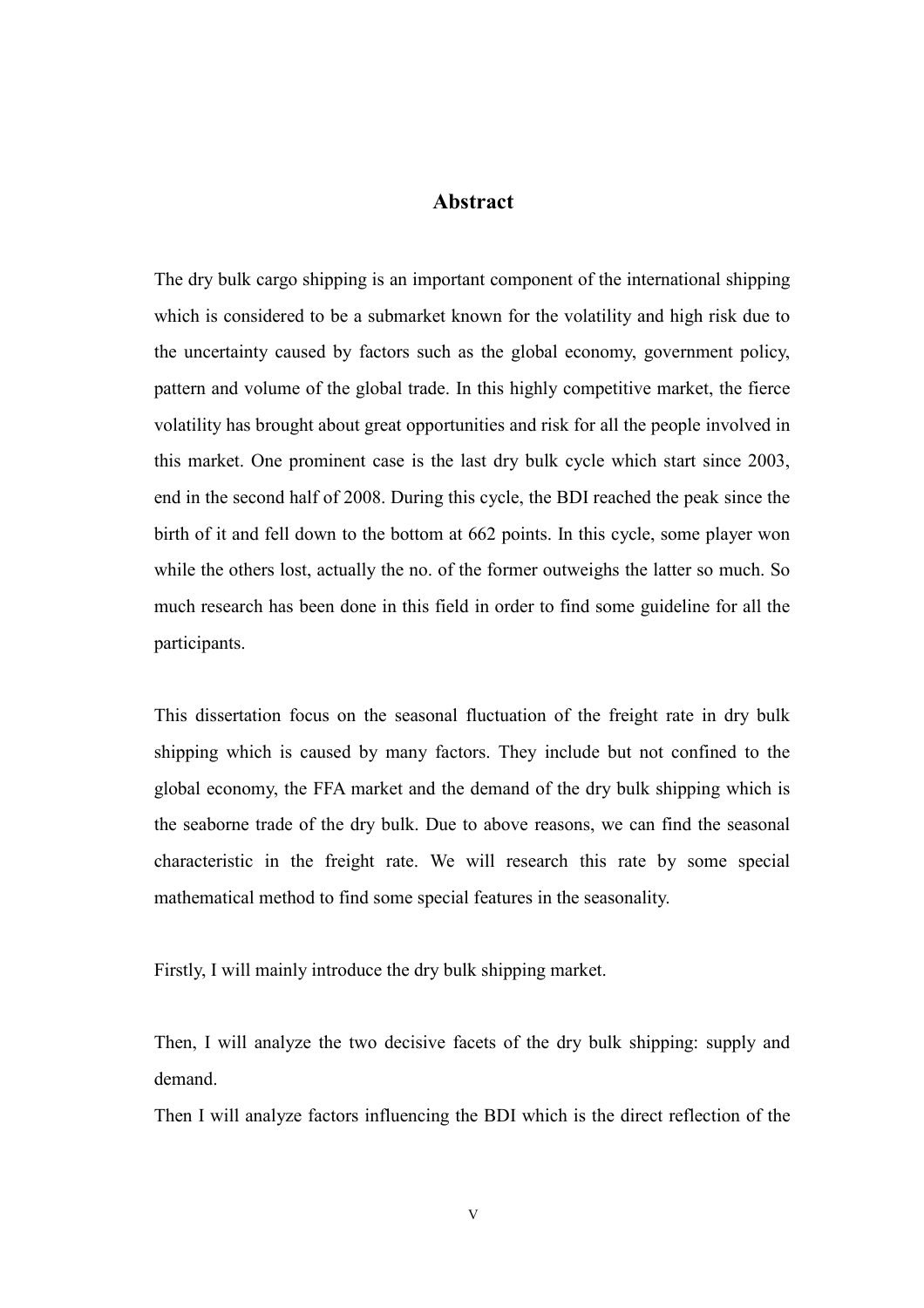freight rate and the relationship between these factors and the seasonality.

Finally I will establish models to calculate the statistics to find out the basic features.

Keywords: dry bulk, seasonality, BDI, capsize,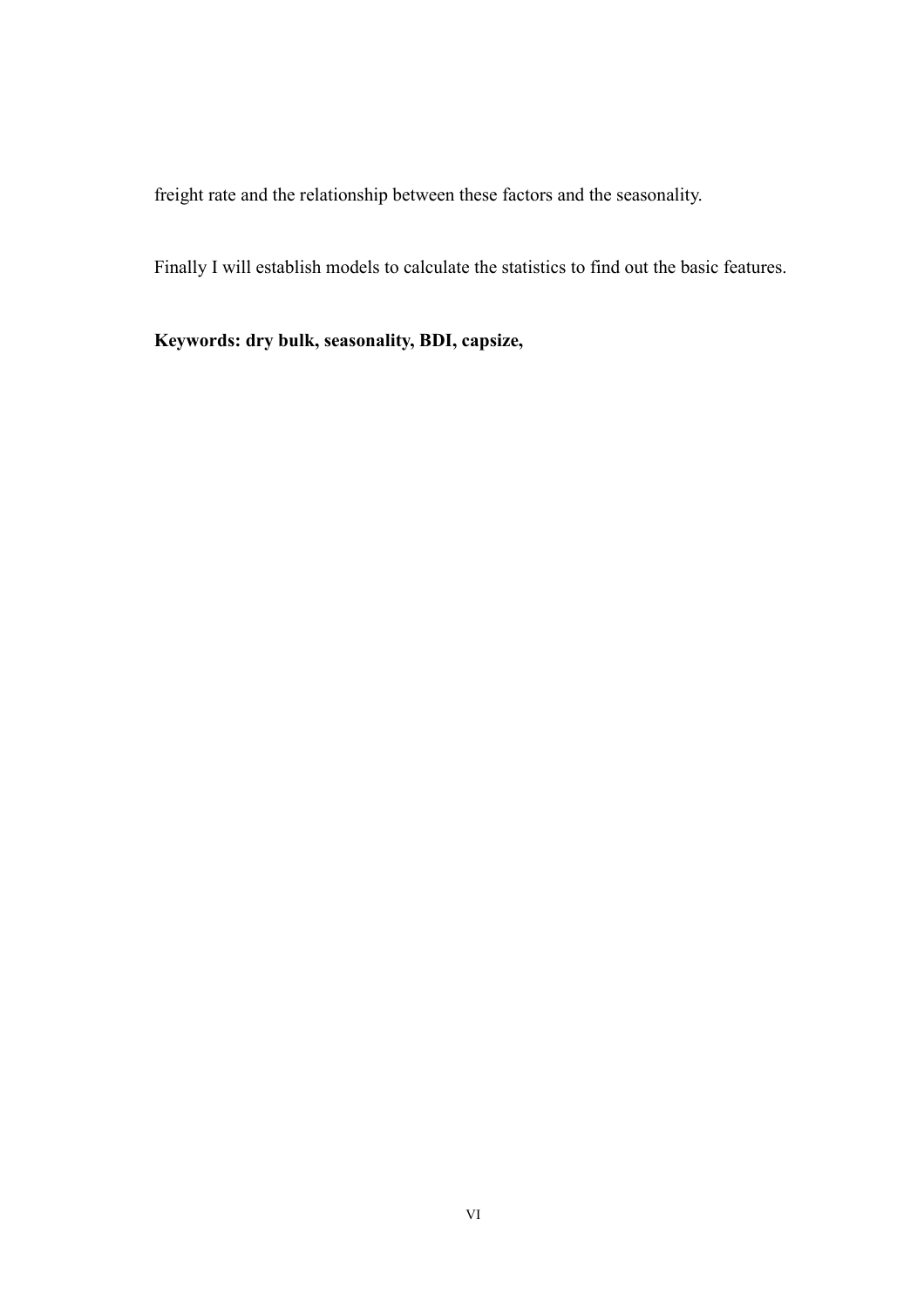## **TABLE OF CONTENT**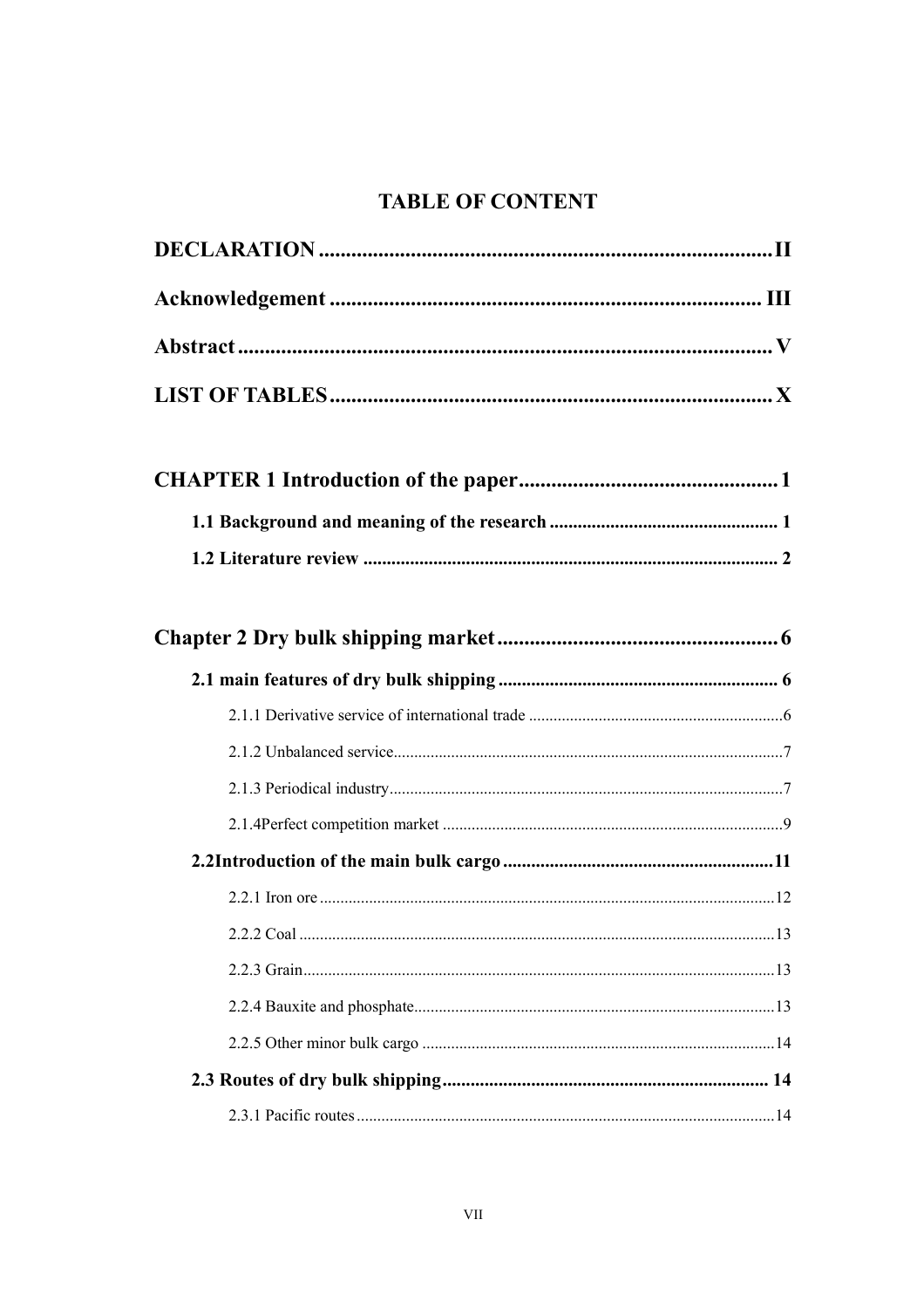## Chapter 3 The latest development in tonnage constitution ............ 17 3.1The constitution of the dry bulk fleet ........................................................ 17

### Chapter 4 Research on the fluctuation of the freight rate in dry bulk

| 22 |
|----|
|    |
|    |
|    |
|    |
|    |
|    |
|    |
|    |

# Chapter 5 the influence of seasonality on the dry bulk shipping freight rates ............................................................................................ 41

| 5.2 The establishment of the model of seasonality in dry bulk shipping  44 |  |
|----------------------------------------------------------------------------|--|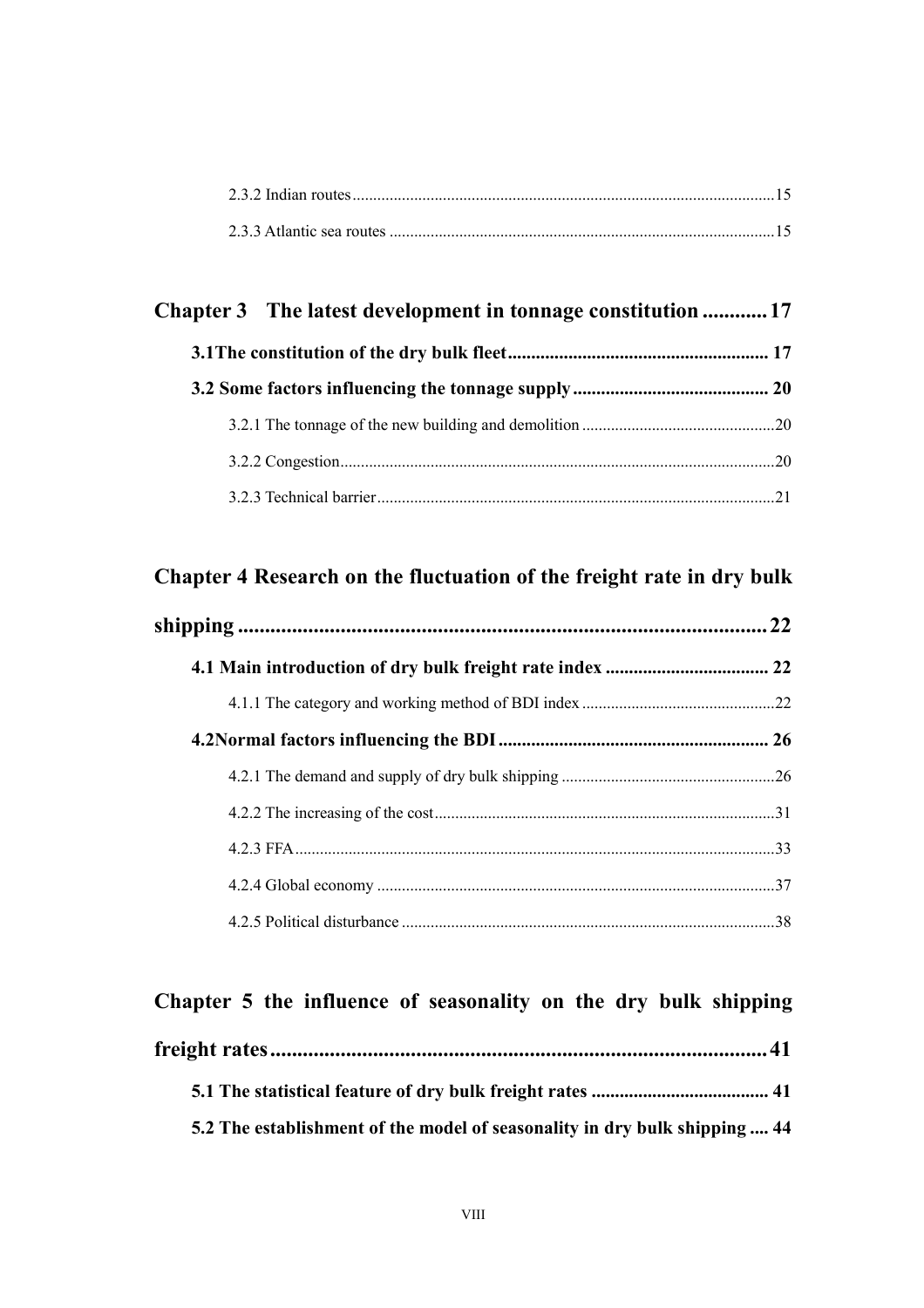|--|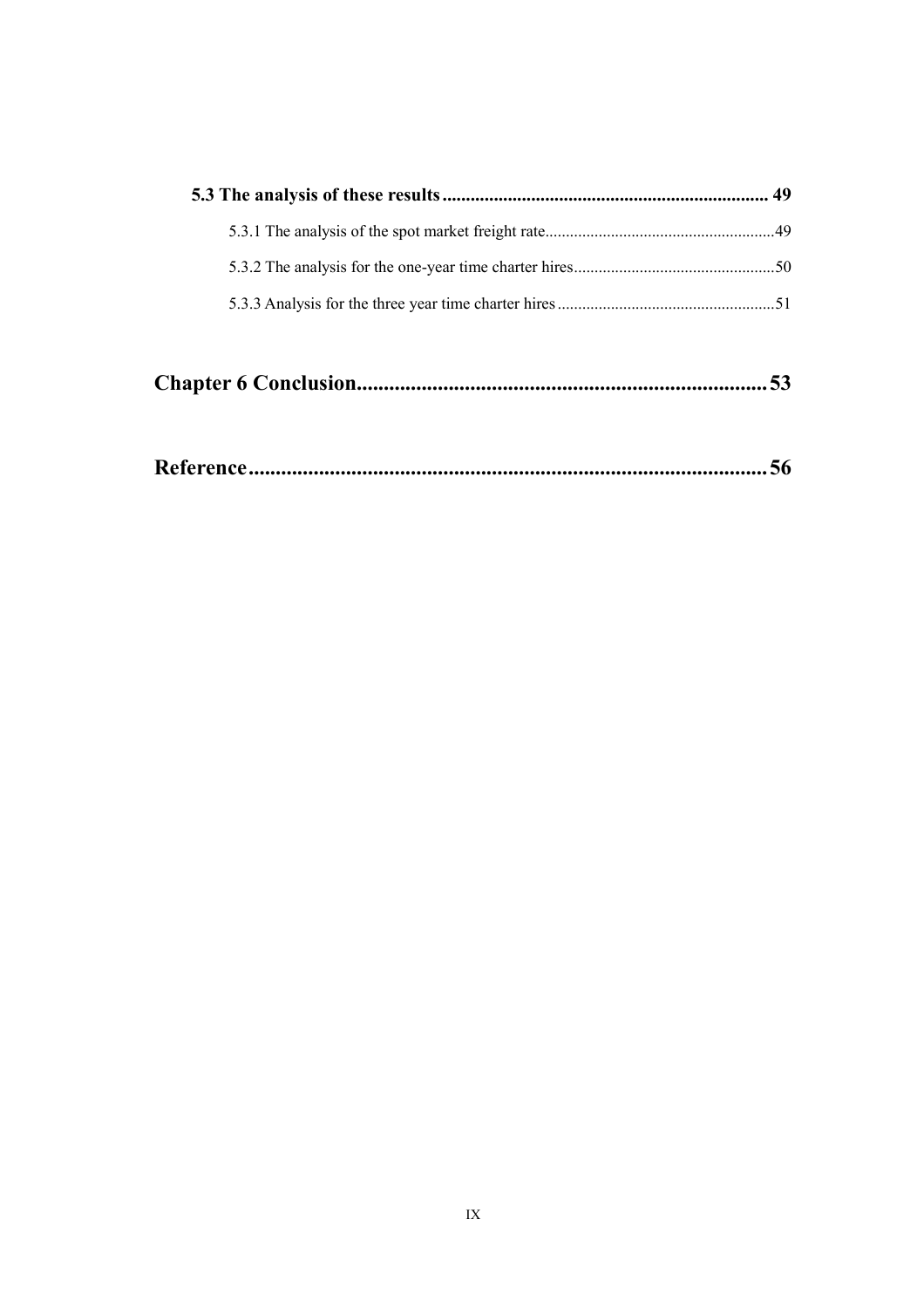### LIST OF TABLES

Table 3.1 The constitution of the new building order in up to December 2008

-----------------------------------17

Table3.2 The percentage of different size for the different age in December, 2008

------------------------------------19

|                                                                                         | -23    |
|-----------------------------------------------------------------------------------------|--------|
| Table 4.2 Baltic Panamax Index(BPI) composition, 2006---------------------------        | $-2.4$ |
| Table 4.3 Baltic Supramax Index (BSI) composition, 2006--<br>----------------           | -25    |
| Table 4.4 Baltic Handymax Index(BHI) composition, 2006----                              | -26    |
| Table 5.1 Features of the statistics in voyage freight rate, one year time charter hire |        |
| Three years time charter hire--                                                         |        |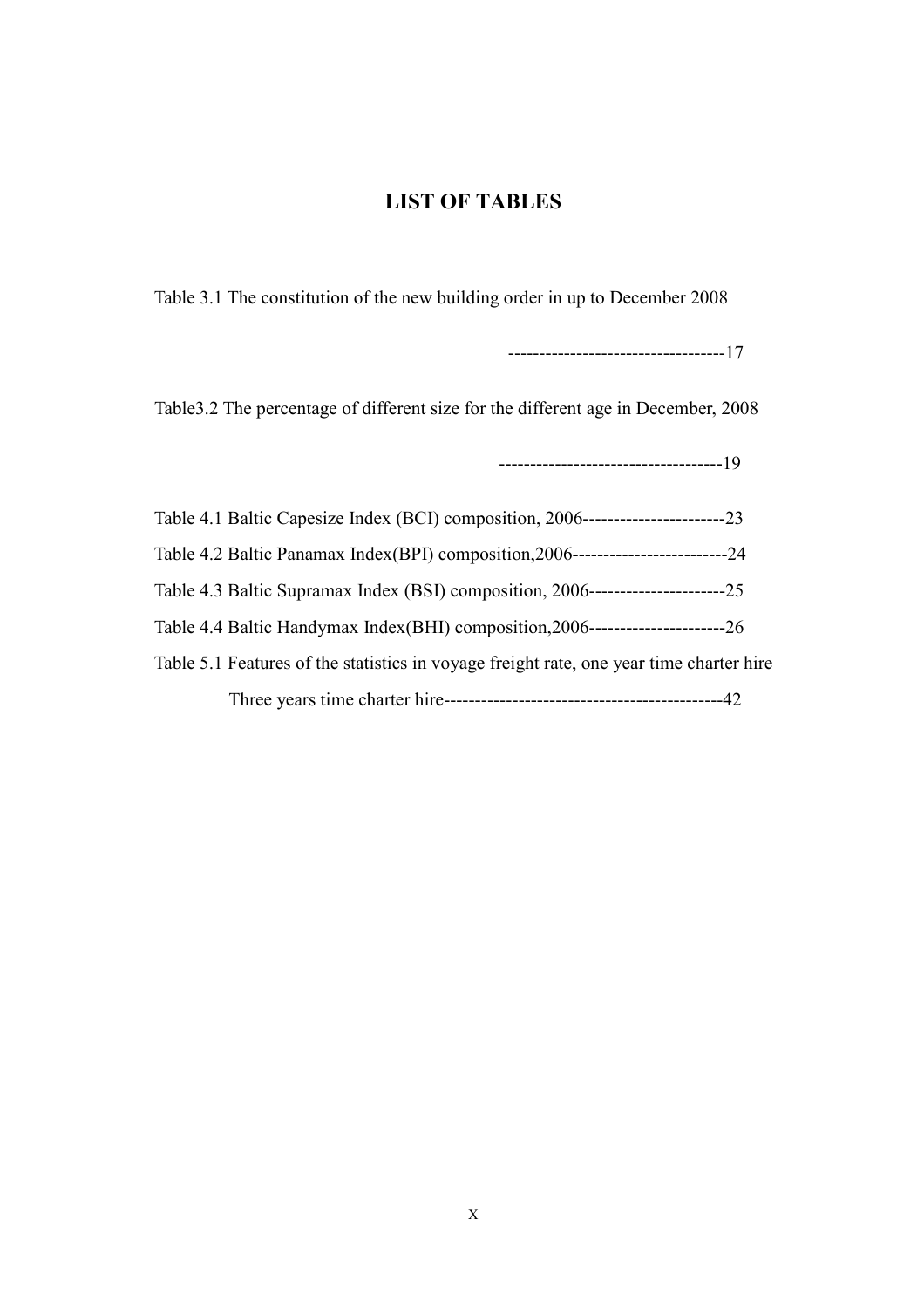### CHAPTER 1 Introduction of the paper

### 1.1 Background and meaning of the research

The dry bulk shipping market is considered to be one of the most volatile markets in the word since it is exposed to many unstable factors, such as the interest rate, the political situation and many other unpredictable factors. Unexpected changes and sharp movement in the freight rate may result in the substantial gain or loss in this market, most of the time, it is the great loss. Therefore, analyzing these movements carefully should be of vital importance for the people who are involved in this market and should be very essential when they make their decisions.

The freight is the reflection of the shipping market equilibrium or more strictly speaking, the freight rate is the point at which the shipping demand and supply meet each other. On the other hand, shipping is a kind of derived service of the international trade. Thus it means that all the factors which influence the international trade will exert influence on shipping as well. So let's consider the international trade through following factors which can be the critical part when analyzing the shipping as well:

Firstly, it is the production and consumption of the commodity to be transported.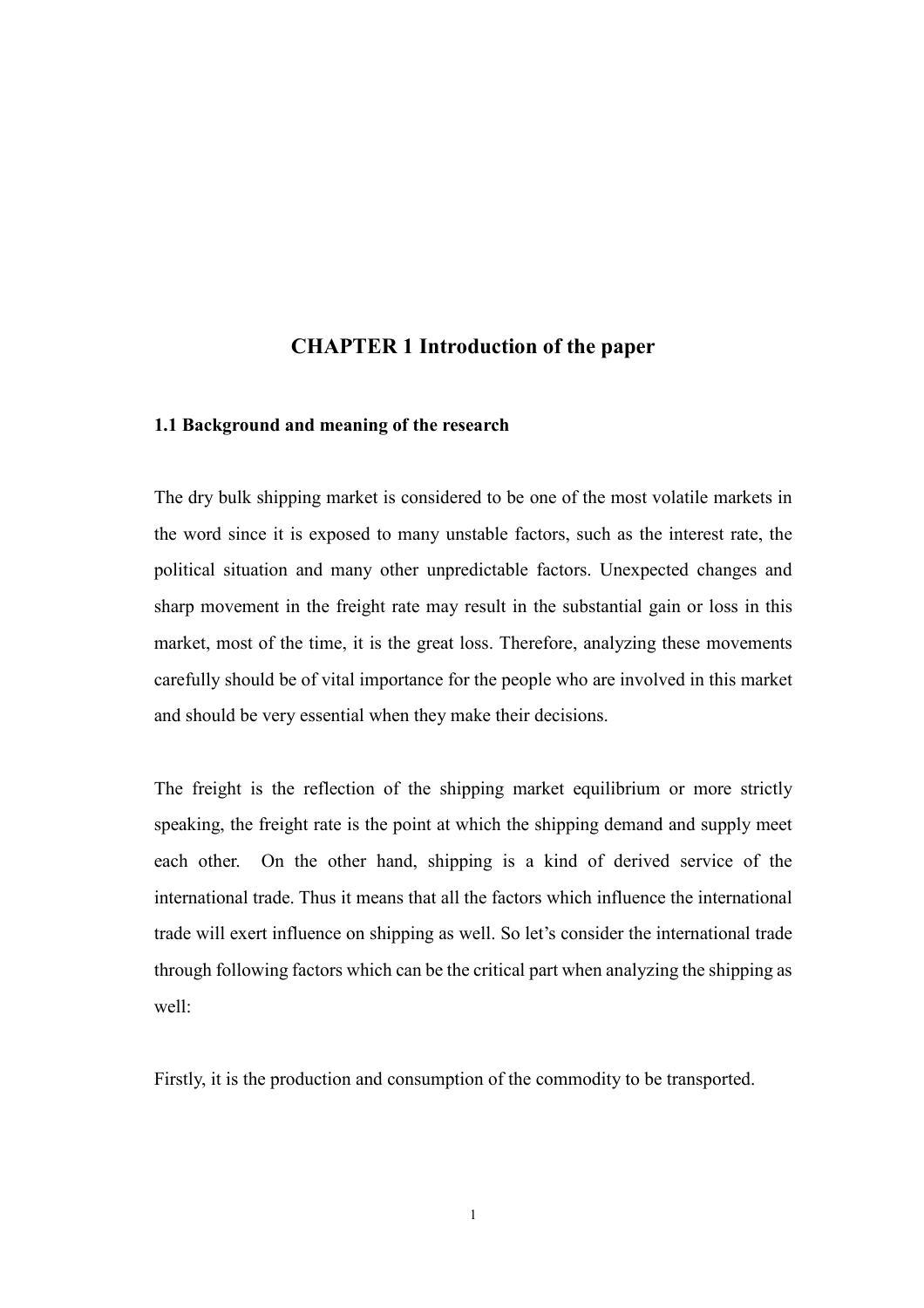Secondly, it depends on the global macro economic situation of which the international shipping can be an important hint. These macroeconomic variables are shown elsewhere to have random variations as well as deterministic seasonal components in most cases.

For both of above two considerations, normally, we can find one thing in common that is the seasonal fluctuation. Investigation of this seasonal volatility should be of great value to the ship owner and charter from the both of the economic and econometric point of view. For the economic consideration, revealing of the seasonal fluctuation should have practical meaning in owner and charter's strategies, tactical and budgeting policy .For the econometric consideration, it can be helpful for the academics to establish the due models to explore and forecast the possible fluctuation in future.

Due to the above practical meaning, I choose the above subject as my dissertation topic .In the end of my paper , I try to find (1) when the freight will increase and drop (2)whether the seasonal changes is asymmetric (3)what is the different character for different vessels in the seasonal volatility of the freight rate.

### 1.2 Literature review

The dry bulk shipping is one of the most important branches of the global shipping not only because the cargo it transports is of vital importance for the global economy but also it is can mirror the global economy straightforwardly. Dry bulk shipping concerns the transportation of raw materials for heavy industry, like iron ore, coal. The demand for transportation is governed by the changes in world consumption of bulk commodities, as well as changes in the geographical demand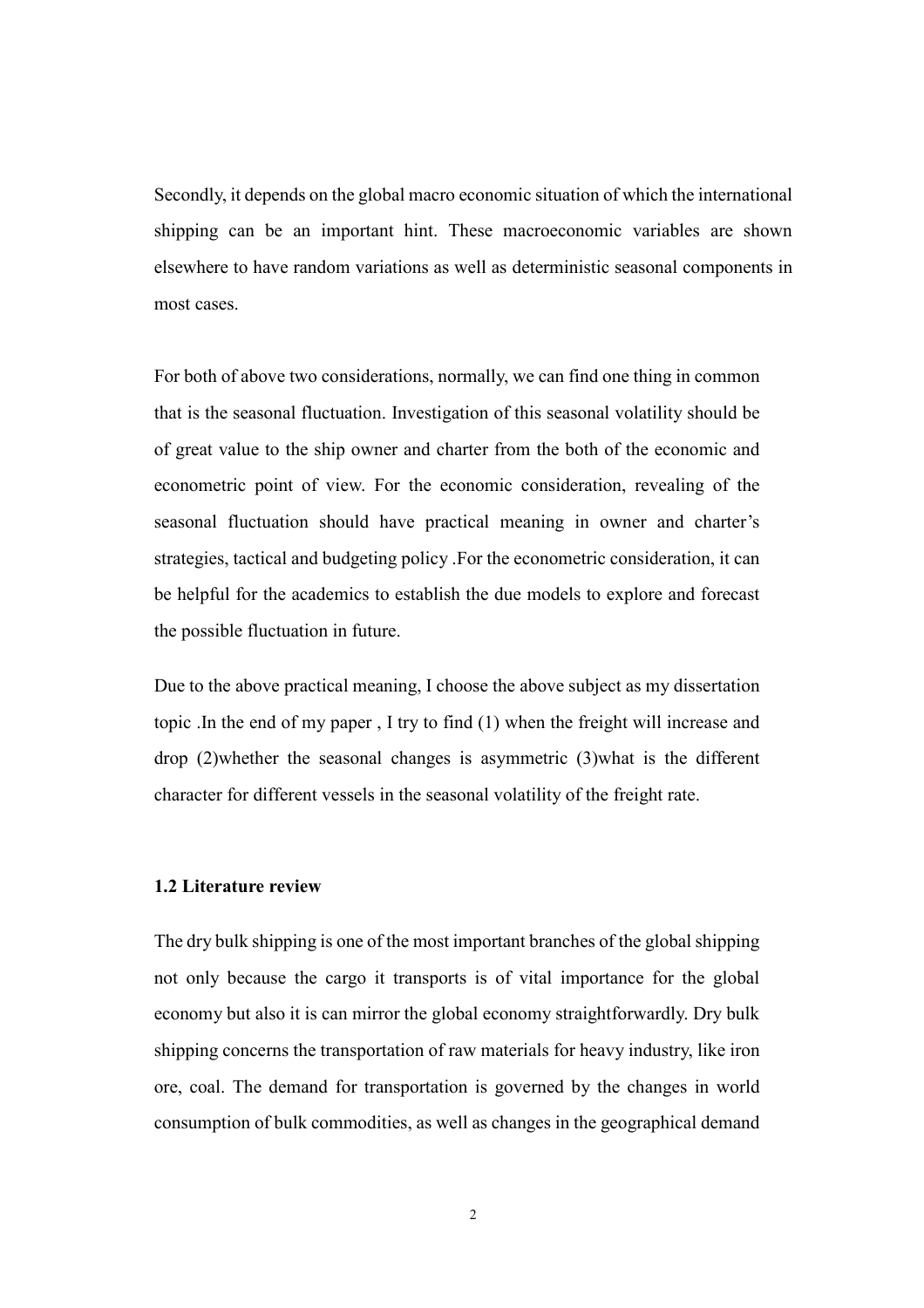and supply pattern. (1) The demand for transportation in bulk shipping is therefore taken to be independent of freight rates. (2)

The most important and striking feature for the dry bulk shipping is its volatility which was supplemented and highlighted by the market cycles. All of there has well explained by Martin Stopford in his famous book Maritime Economics.

Early empirical studies of the bulk shipping markets are Tinbergen(1931) and (1934). These papers are a part of Tinbergen's major contribution to the development of business cycle theories, but are also seminal from the perspective of maritime economics.

Berg-Andreassen (1996) studies the dry bulk markets by investigating rate fluctuation from the Baltic Freight Index. Kavussanos and Nomikos (1999) investigate whether the BFI follow a random walk. The focus of these papers is to explore the unbiased hypothesis of the BIFFEX future prices.

Kavussanos (1996) studied the volatility in dry bulk freight rate, both spot and time charter rates. Rogers and Glen(1997) studied the cape size market and concluded that all routes the freight rates in level form are non-stationary, but for the first difference the unit-root hypothesis can rejected.

Veenstra and Franses (1992) investigated the monthly rate for three capsize and three Panamax routes. They concluded that the freight rate follow random walks but are co-integrated.

Cheng and Wang (2004) applied Nelson's EGARCH model to explore the leverage effect in the presence of the international bulk shipping market. They conclude that the phenomenon of the asymmetric impact between past innovations and current volatility seems to be an intrinsic nature of this market.

3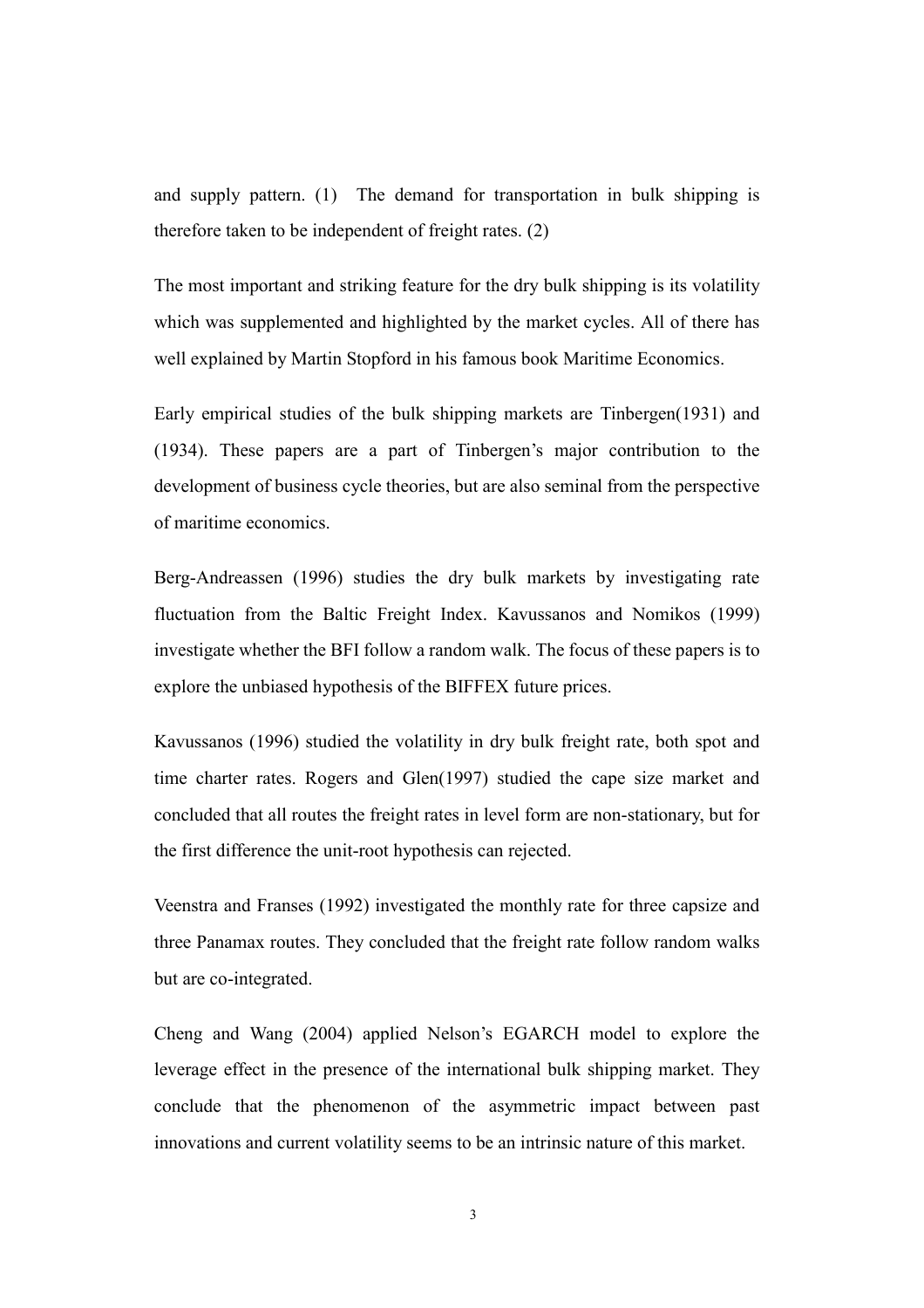Another direction of the dry bulk market research is focused on the FFA market which is used to hedge the market risk. By using the FFA, ship-owners and charters can secure the level of the future income or costs and thus reduce uncertainty and unforeseen volatility of the cash- flow.

In the market survey on the using of the FFA, Cullinance (1991), Dinwoodie and Morris (2003) pointed out that although FFA has been made a great development, some people haven't realized the function of it. Furthermore, most participants concern about the risk of payment default on settlement.

Kavussanos (2004) investigate the impact of FFA trading and the activities of speculator on spot market price volatility of the four route of BPI. The results suggest that 1)a stabilizing impact on the spot price volatility in all the routes 2)an impact on the asymmetry of volatility in routes 2 and 2A 3)substantially improve the quality and speed of information flowing in route 1,1A,and2 . Overall, the result suggests that the introduction of FFA contracts has not had a detrimental effect on the underlying spot market.

Kavussanos and visikis (2005) investigate the risk management function of the FFA market .They examine the effectiveness of time-varying hedge ratio in reducing freight rate risk for the four routes of BPI. Market agents will benefit from this result by developing appropriate hedge ratios for each route, thus control their freight risk more efficiently.

Kooekebakker and adland (2004) investigate the forward freight rate dynamics by modeling them under a term-structure model Among their research , the time-charter rate was changed into forward freight rate .they used a Panamax 65,000 DWT vessel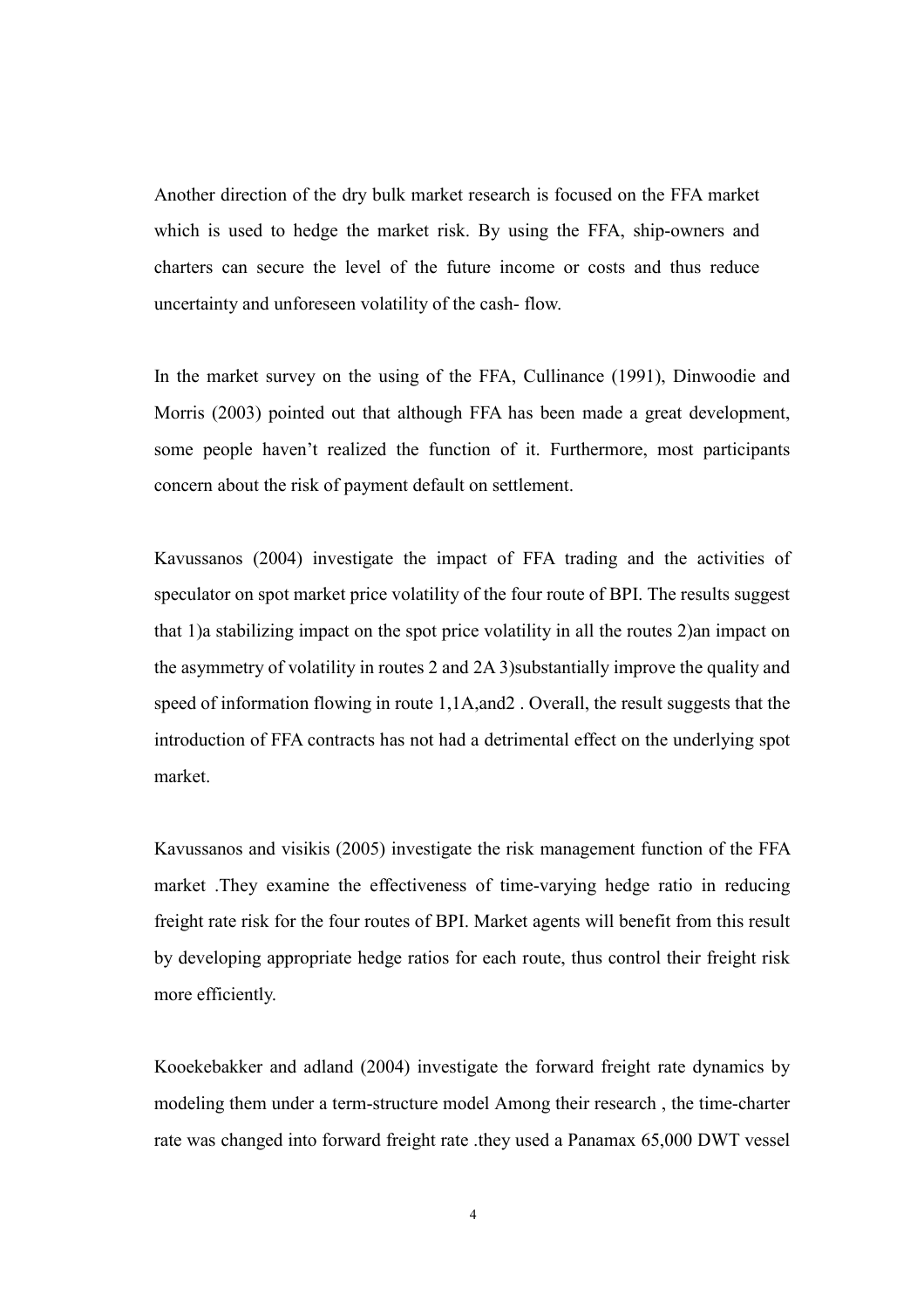under three different time-charter : six months , one year and three years . These data then was collected to establish a forward rate function using a smoothing algorithm in order to investigate the factors governing the dynamics of the FFA rate curve .The results of the research showed that the forward curve is bumped, with volatility reaching a peak for freight rates with roughly one year to maturity.

In the seasonality of dry bulk freight rate, Kavussanos and Alizadeh (2001) examine the seasonal fluctuation of dry bulk freight rates and compare them 1) across different size vessels 2) across freight contracts with different maturities 3) under different market conditions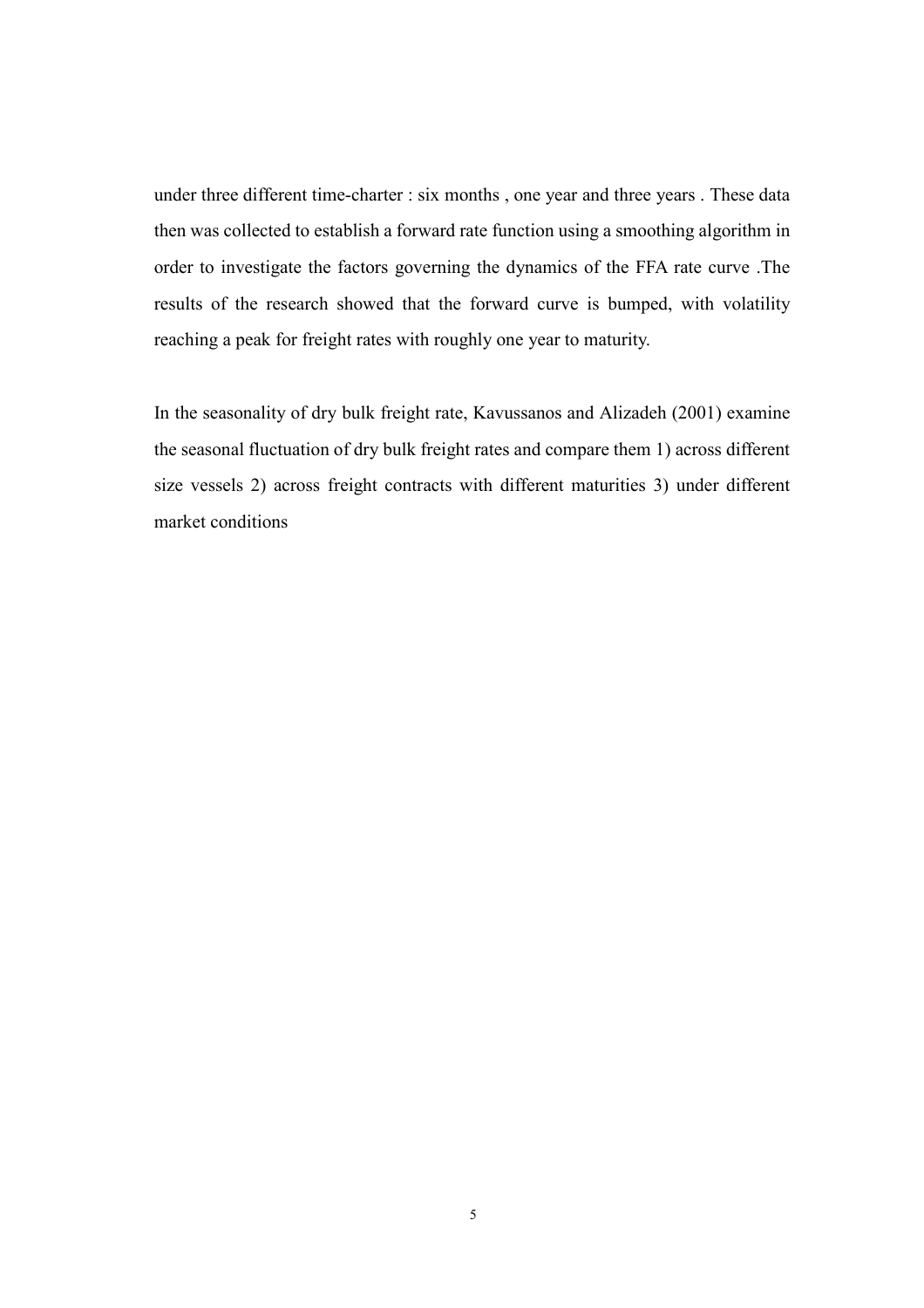### Chapter 2 Dry bulk shipping market

### 2.1 main features of dry bulk shipping

Dry bulk shipping is the most important component of the international shipping which presents many prominent features. On the other hand, the dry bulk market is known for its pronounced volatility and cycle.

### 2.1.1 Derivative service of international trade

This is the most important and most fundamental characteristic of shipping. Due to the unbalanced allocation of the crude material and different productivity level, some countries have to import the crude materials to make products. All these give rise to the international dry bulk shipping. The factors which impact the international trade can affect the international shipping indeed. Normally we can find that when the global economy grows quickly and the international trade is very booming, surely the international shipping is prosperous, otherwise, shipping will have stagnancy or even retroversion. We can see clearly that shipping industry has synchronization with the global recession since last year. And another character the dry bulk shipping or shipping in line with the economy is that both of them are periodical. Or we can say, most of the time, in virtue of the global economic fluctuation, the shipping volatility is minified. On the other hand, taking cognizance of this rule can be helpful to analyze the demand side of shipping for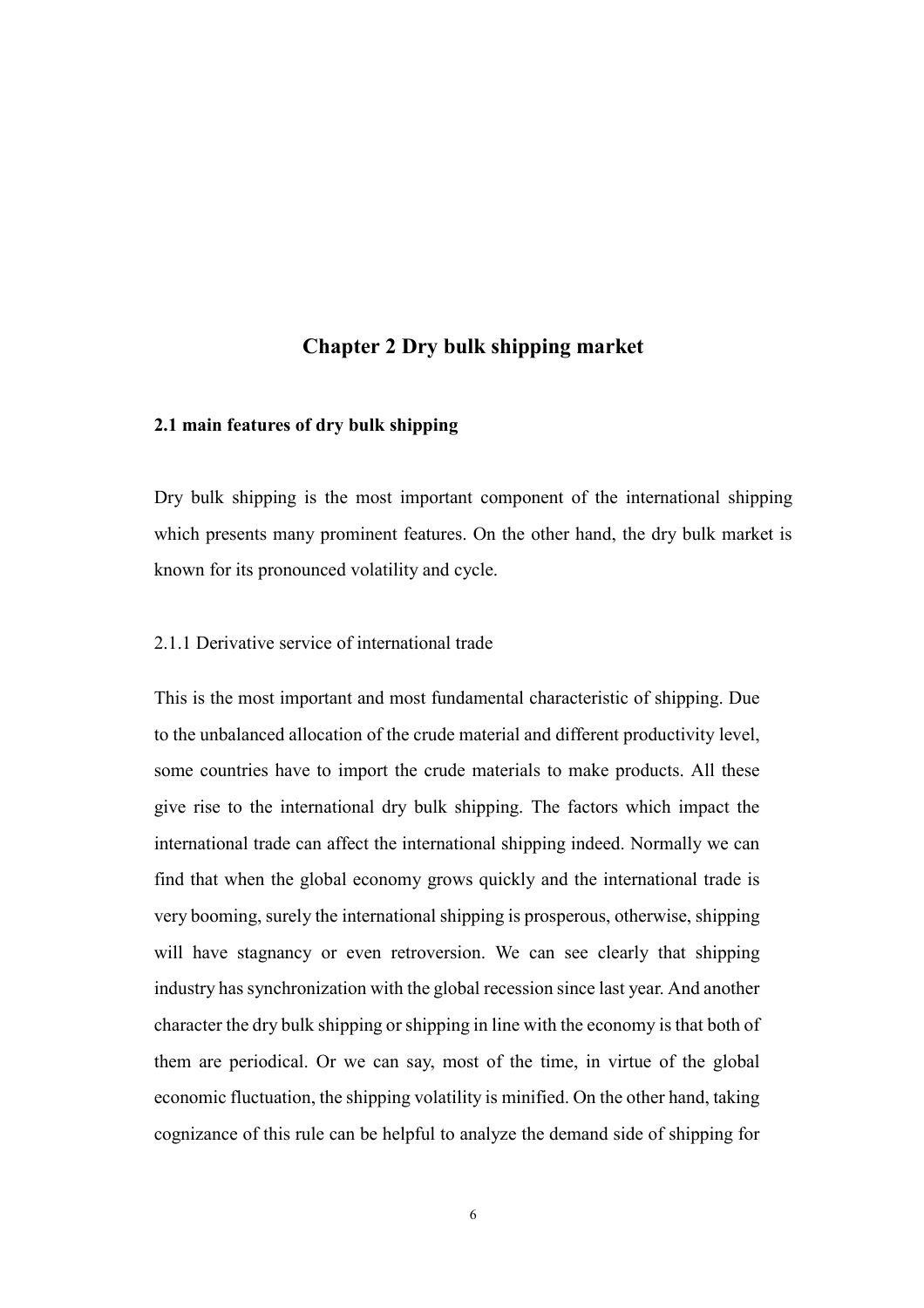the people who are involved in this industry.

### 2.1.2 Unbalanced service

Since the different allocation of the crude materials and the compared advantage among the countries, trading in the bulk cargo between different courtiers is integrant. Countries like Australia are rich at iron ore and coal should be the net exporter, on the other hand countries like Japan which is devoid of crude material are always the net importer, owing to this trait, we can find that dry bulk shipping is much more unbalanced than liner shipping. For instance, usually we can find the workable vessel close to Australia if we want to transport

Panamax size of iron ore from Australia to Far East is hard to find, since few bulk vessels carry cargo from else where to Australia, so the means to handle is always to ballast a panamax from Far East or America to Australia. This is a typical case of the unbalance of the dry bulk shipping. So in dry bulk shipping and tramp shipping, the chartering arrangement of vessels is critical for every company, since the ballasting is so normal in this area. And still more this feature of dry bulk shipping is another encouragement of the building of larger and larger ships because this feature can assist the company to achieve the economy of scale.

#### 2.1.3 Periodical industry

This is another important and distinguished characteristic of dry bulk shipping or for shipping.

A cycle was defined as an interval of time during which one sequence of a regularly recurring sequence of events is completed. And it creates endless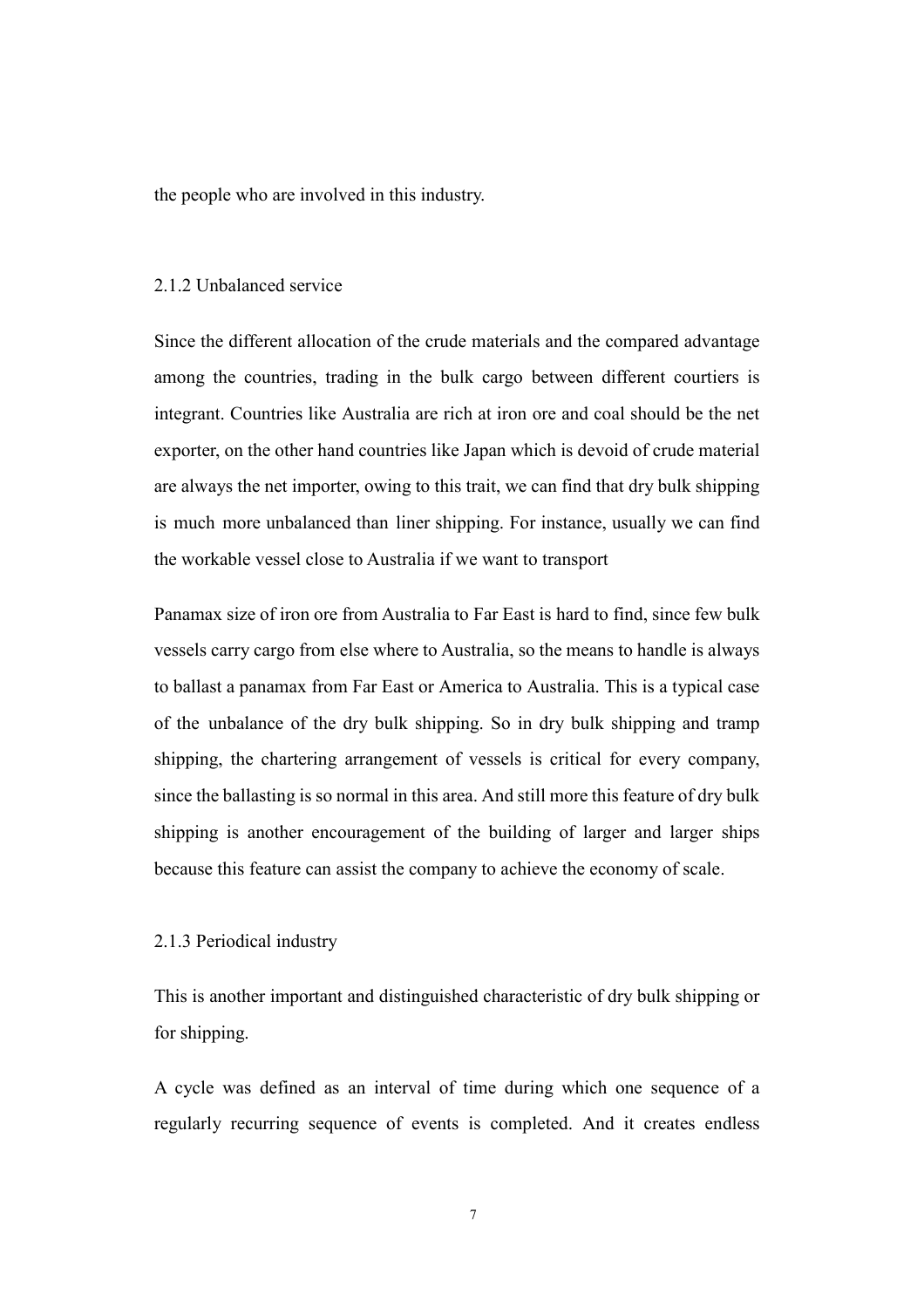problems for the people involved in this industry.

The average cycle length of 6.6 years over the period 1947-2000 was 17 percents less than the 7.6 years average between 1872 and 1936. This certainly gives credibility to the shipping folk law that shipping cycles last seven years.

Dry bulk shipping is kind of perfect competition market; the basic method to analyze it is the law of demand and supply model. A change in the relative demand and supply of ships leads to a shortage or surplus of tonnage, which can trigger the increasing or the decreasing immediately. When the supply exceeds the demand, the freight rate will fall down accordingly, while if the demand outstrips the supply, the freight rate will increase which leads the dry bulk market to be a very profitable market. When the former situation happens, the surplus tonnage especially the over age vessels that have a poor operating cost and bunker consumption will go to be scrapped. When the latter situation happen, more and more investment will rush into this market, which can be spent on the building of new vessels or the new shipyard, then the global fleet can be enhanced in one or two years , by the result of which the demand and the supply meet an equilibrium then. This is the basic mechanism the shipping cycle can experience. Or we can say that shipping cycles are a manifestation of fluctuation in supply and demand and freight rate are highly sensitive to quite small movements in either of these variables.

On the demand side, the driving force is, since shipping is a kind of derivative service of international trade, the global business cycle which has direct reflection on the international trade. Another factor can influence the demand side should be the random accidents, such as the 1973 oil crisis or the closure of the Suez Canal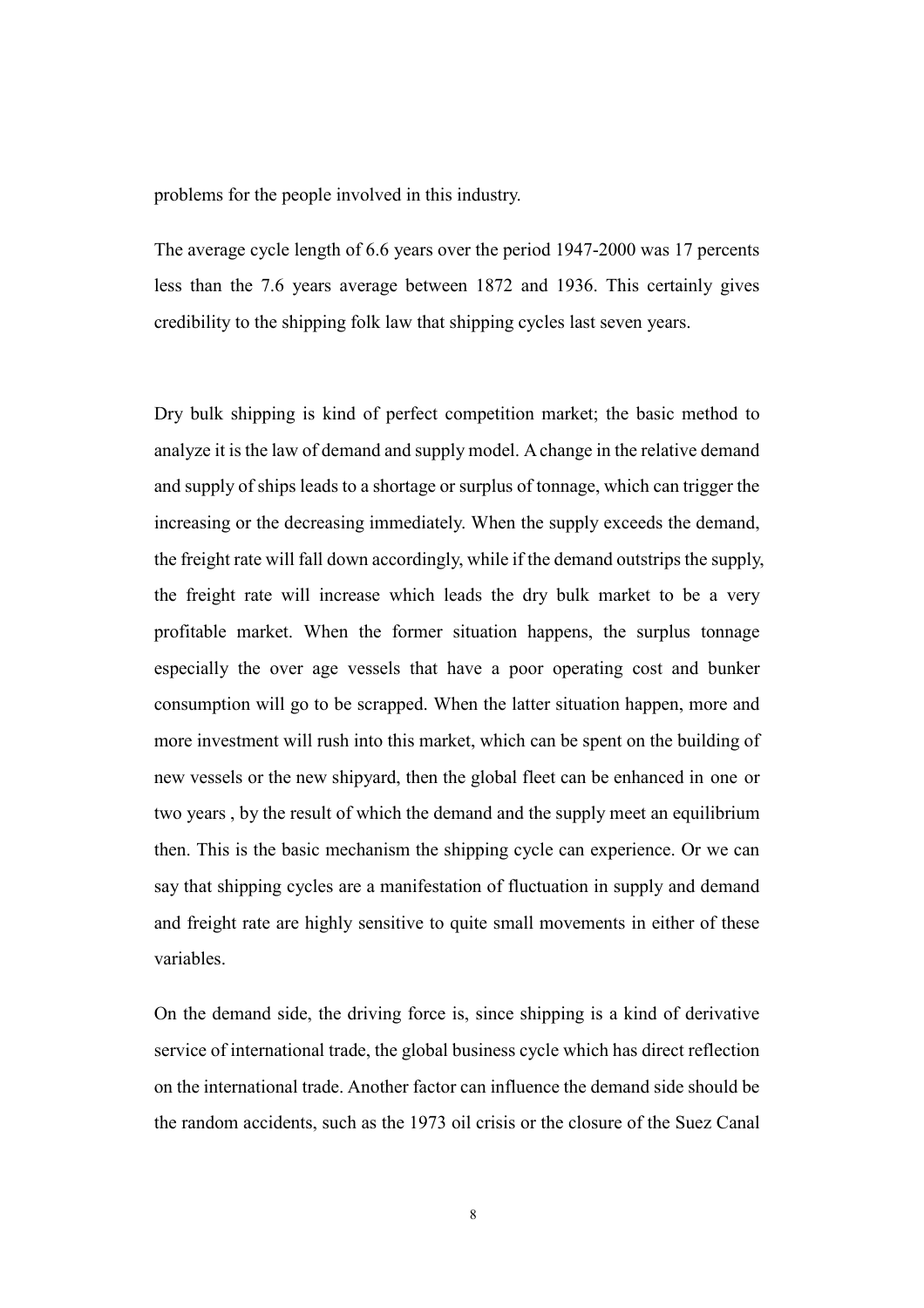in 1956. Currently, we can find that the main reason which caused and drove this shipping crisis started in the second half of last year is the shortage of the shipping demand, which means the seaborne trade is so stagnant.

On the supply side, the outstanding influence is the investment cycle, a major component of which is the time lay between ordering a new ship and taking delivering, as ship owners struggle to match investment to the essentially unpredictable demand cycles.

### 2.1.4Perfect competition market

One of the important features of any market is the degree of competition prevailing in the market. The dry bulk shipping can be identified as the perfect competition market where individual participants can't influence the market price. The price can only be determined by all the participants. Dry bulk shipping has below characters which make the dry bulk market a typical perfect competition market.

a) no barriers to entry and exit

For the dry bulk shipping, it is relatively easy to enter as long as the investor can afford initial investment to buy a vessel. This is especially evident for the expansion of the industry for the past 50 years .during this time , many private investors have been attracted to the shipping business , especially the dry bulk sector , due to the profitability of this market , which , at least at certain times , has been higher compared to other sectors of the economy.( see stopford, page 71) This leads much money to rush into this market . Normally, most of the ship owners in the dry bulk shipping are small scale, like the standard Greek ship owners.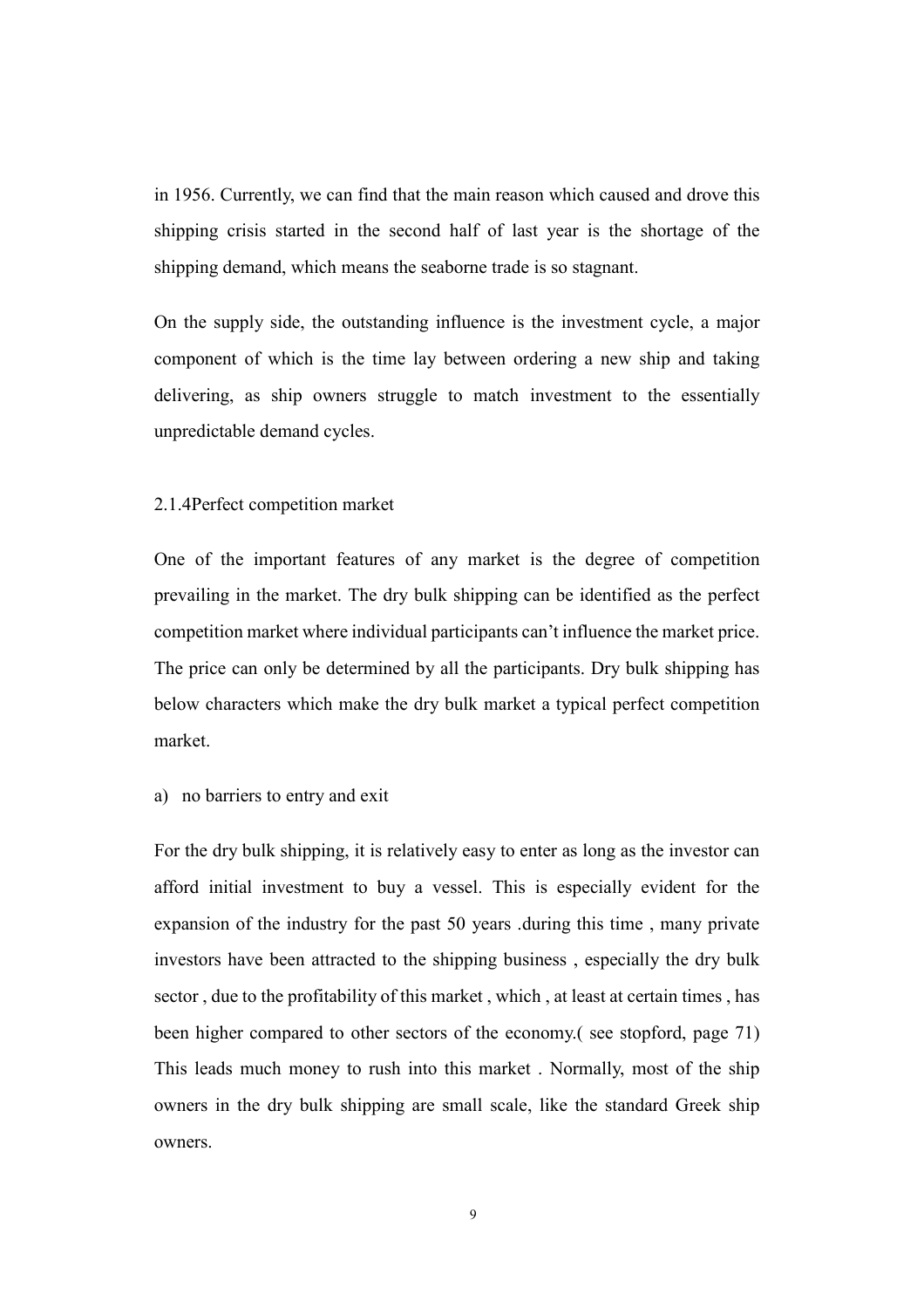At the same time, it is very easy for the owners to exit this market easily due to their scale by liquidating the company or selling off their vessels.

### b) Number of market participants

It is well known that in a perfect competition market that the number of the participants should be unlimited. In the dry bulk shipping, the number of the participants can't be described unlimited, but it should be very large. Since dry bulk is a kind of tramp shipping, its operation is very flexible compared with liner shipping .This decides that small-scale owner who even just own one vessel can have a successful operation in this market.

On the other hand, the number of charters , in the form of traders , operators or shipping agencies , is large enough to prevent this market is monopolized by the limited players.

c) The homogeneity of the product

An important condition, which should be satisfied for perfect competition to prevail in the market, must be homogeneous. For the dry bulk shipping, the product which is the transport service can fully tally with this request , since the standard product offered by the ship owners is to move the large volume of dry bulk cargo from one place to another safely and timely. Further more, this homogeneity is intensified by the fact that the cargo transported by bulk vessels is low value and can meet the requirement "one commodity, one ship". There, as long as there are enough participants in the market, the shipper just looks for the owner who can provide them more competitive services, which are cheaper, faster and safer.

d) Efficient information dissemination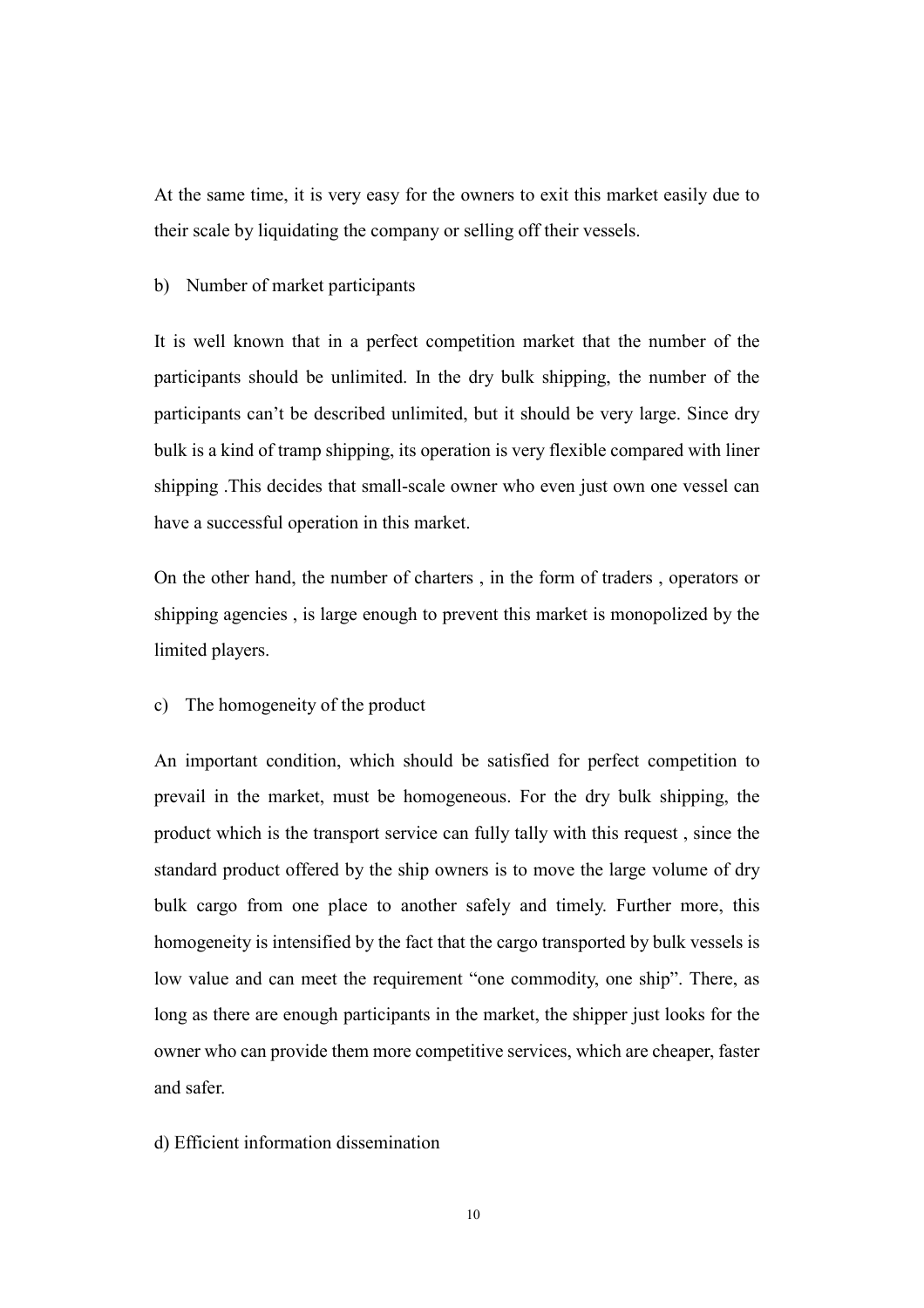Efficient information dissemination is a necessary condition for the existence of perfect competition in a market.

In the dry bulk shipping, we have the professional institutions, such as Baltic exchange, the Lloyd's maritime information service as well as other professional ship brokers who can provide the up-to-date information. All these enable the ship owners to make their decision timely. And recent advance in technology have improved the industry information dissemination. Base on these facts, we can see that the dry bulk is very transparent market which makes so many owners and charters benefit from this feature.

e) Mobility of ships and competition

As Zannetos mentioned, an important factor which contributes to the existence of perfect competition condition in international shipping, is the fact that the assets that provide the service is mobile. This mobility can allow the owner to move their vessels to another route which make them earn more revenue very easily and can eliminate the unbalance between different routes. On the other hand, we can say that it is the mobility that prevent a small number of the market participants control or monopolize the due market or route, in the end to make the perfect competition available.

The preceding discussion indicates that the dry bulk market satisfies all the conditions of perfect competition market.

### 2.2Introduction of the main bulk cargo

Dry bulk cargo is the large volume cargo that needn't to be bagged, and can be shipped directly into the holds. Currently, the main components of dry bulk cargo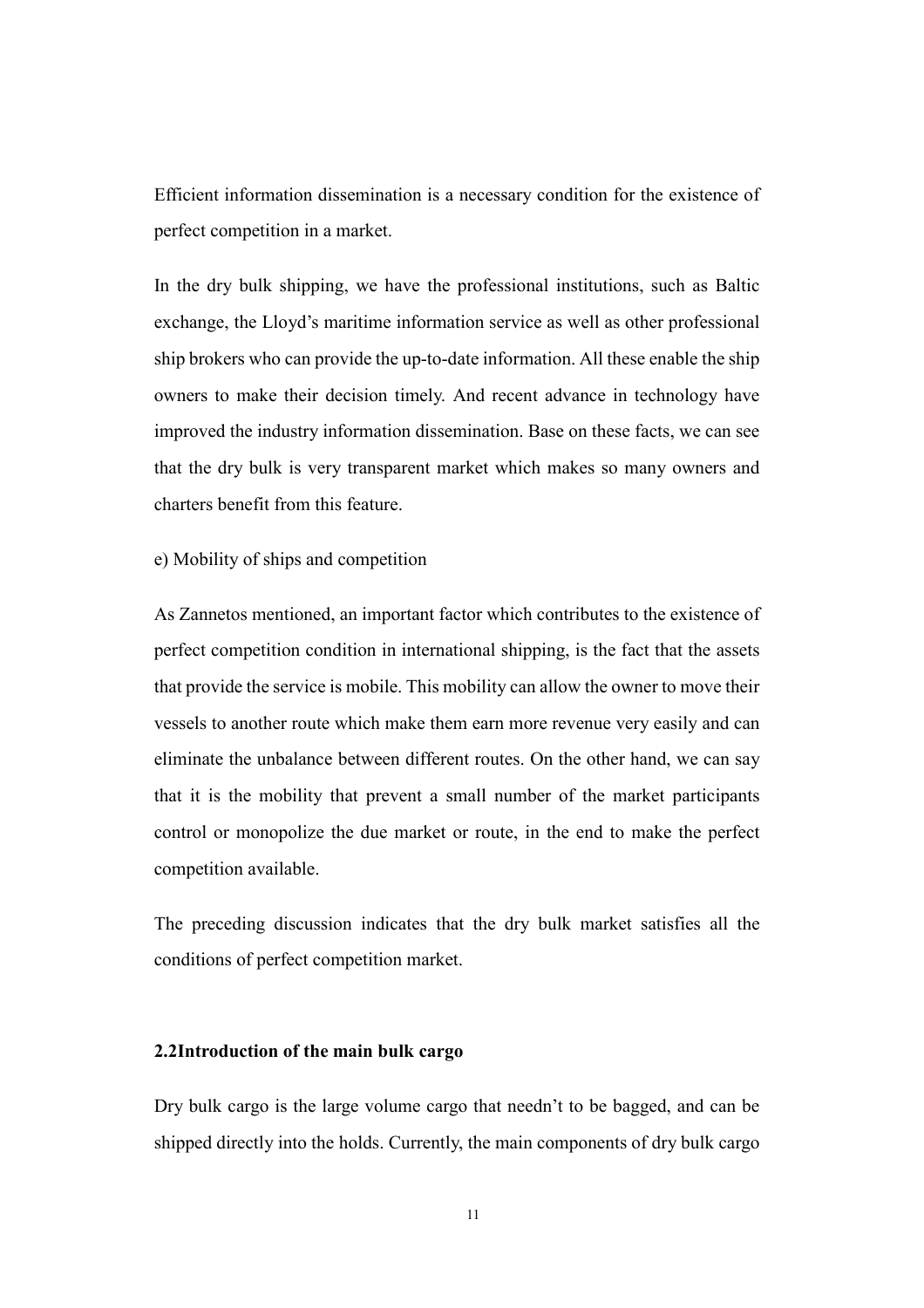is iron ore , coal , grain ,bauxite and phosphate ore .there are some other kind of bulk cargo which don't take so much market share , such as cement ,timber, fertilizer and so on .

Most of this dry bulk cargo is of great importance to the social development and construction. For example, iron ore is the crude material of the steel industry; steel is the material for so many kinds of heavy industry, like the car industry, the ship-building industry and some other important kind. For coal, besides playing important role in the steel industry, it is the main crude material to make electricity .Grain is the necessity of the food industry and is an intrinsic need of our daily life. The bauxite is the crude material to aluminum industry. Phosphate is an essential material of the fertilizer industry. From the above, we can see that the dry bulk cargo plays an extremely important role in the development of the macro economy. That's why so many banks especially investment banks consider the BDI as one of the most important and leading reflection of the global economic situation. Following will give a brief introduction of these five main bulk cargos.

#### 2.2.1 Iron ore

The transport of iron ore accounts for the largest part of dry bulk shipping.

Normally, the transport of iron ore is determined by the cargo volume and the distance between the iron ore exploiting place and the steel factories. After 70es of last century, Japan and Western Europe were the main importing countries. Because at that time Japan and western European countries did well in the ship building , car industry and so on .When it enters into the 21 century, china replaced Japan as the  $1<sup>st</sup>$  iron ore importer since china invest so much on its infrastructure construction.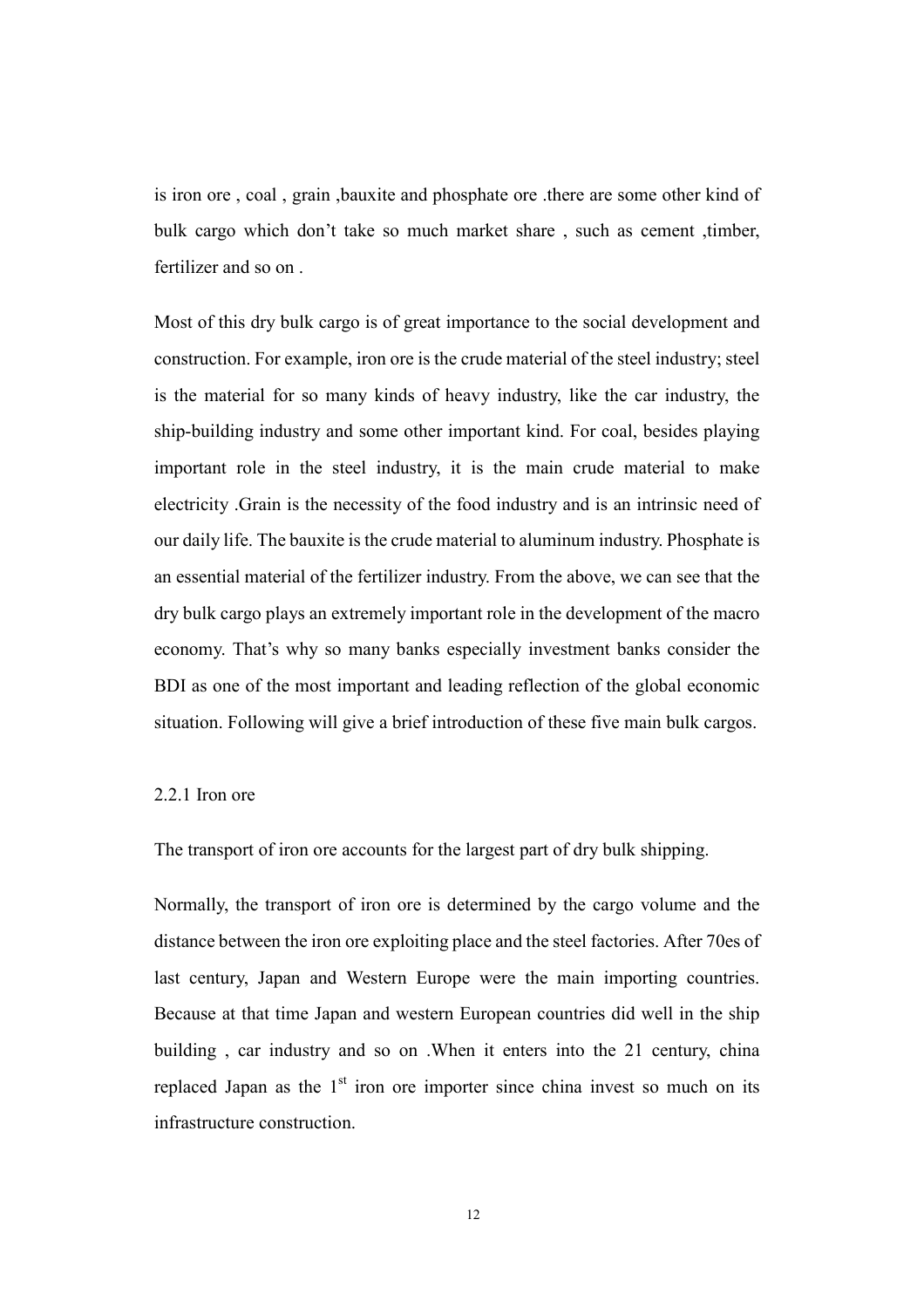### 2.2.2 Coal

Coal is the second largest volume dry bulk cargo. It can be basically divided into two types: the steam coal and the artificial coal, the former is used to generate electricity while the latter is to do the steel-making. These two functions decide the cargo flow. The steam coal will go to the developed countries that have more energy consumption .The will go to the states which can have large capacity of steel production .so the main routes of coal transport are from Australia, North America and southern Africa to Japan , Far east, Europe and Med.

### 2.2.3 Grain

This kind of cargo mainly includes wheat, rice, and corn, which is mainly for the consumption of the human beings and animals. Usually, transport of grain can begin after it has been harvested. So the prominent feature of this kind of transport is the seasonality and instability. The main exporting countries comprise America, Canada, South America and Australia while the main importing countries consist of Africa, Japan and India.

### 2.2.4 Bauxite and phosphate

The bauxite is the main crude material of the smelting of aluminum. The main route is from Australia, Africa to Europe and America.

Phosphate is the raw material of the fertilizer, the main route of transporting is Morocco, America, The Near east and Red sea to East Asia and West Europe.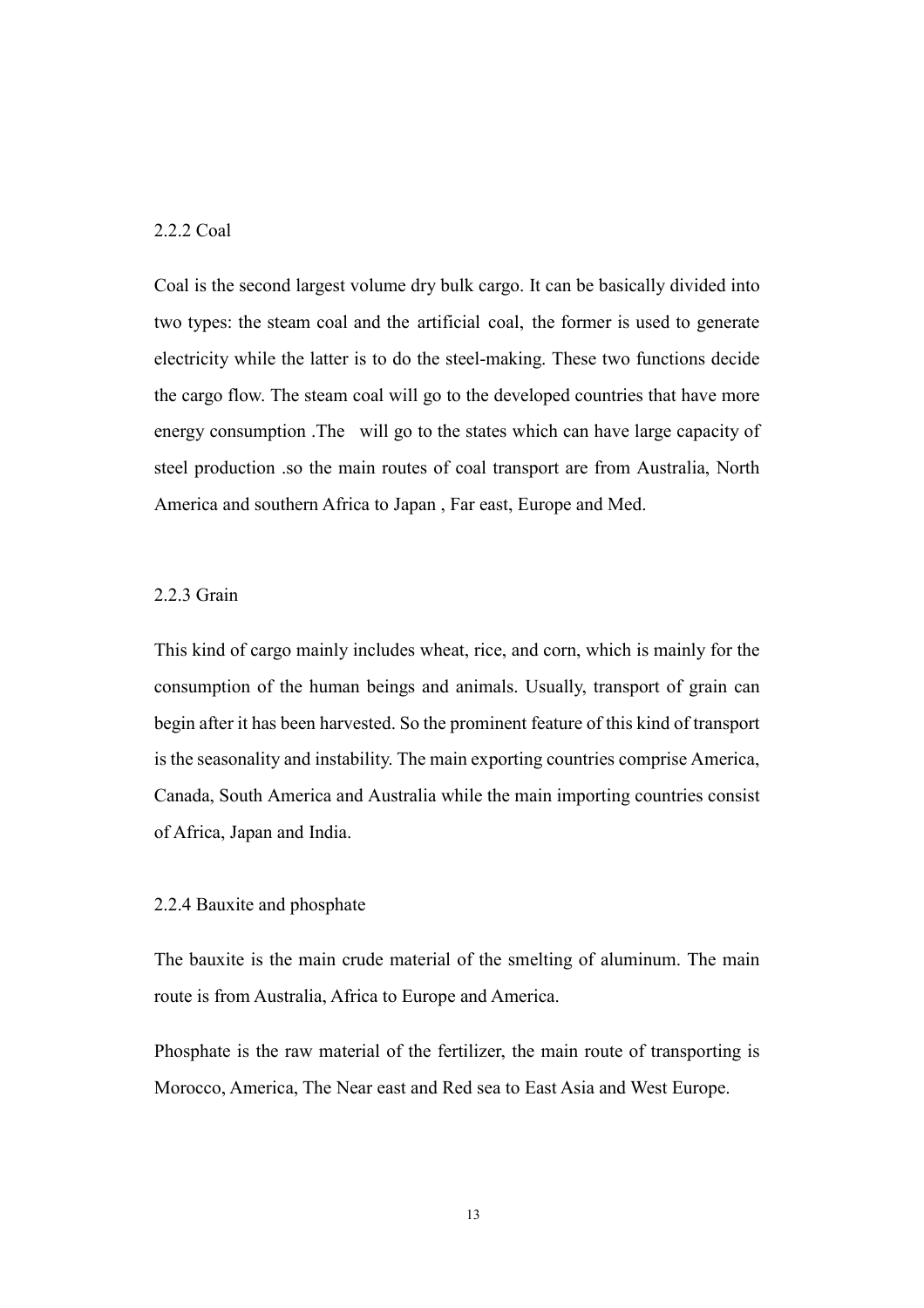### 2.2.5 Other minor bulk cargo

This minor bulk cargo includes sugar, cement, timber, salt, fertilizer and steel. All of this minor bulk cargo can account one third of the total bulk cargo volume.

### 2.3 Routes of dry bulk shipping

2.3.1 Pacific routes

2.3.1.1 From Far East to west coast of North America

This route has a seasonal change which should be via north in summer and south in winter to avoid the fog and storm in pacific. This route has the largest cargo volume

2.3.1.2 From Far East to Caribbean Sea and the east coast of north America

For this route, the vessels not only pass the pacific sea but also have to pass the Panama Canal; this leads this route to be a very long route. Normally, the Honolulu in the Hawaiian I Islands is the most important place for replenishing the vessels sailing in this route. This route is one of the largest volume routes in the pacific sea routes.

2.3.1.3 From Far East to the west coast of South America

This is a very long route too, vessels have to replenish the bunker and spare in the replenishing ports.

2.3.1.4 from Far East to Australian and New Zealand

This route is mainly for the transport of iron ore and coal from Australia to Far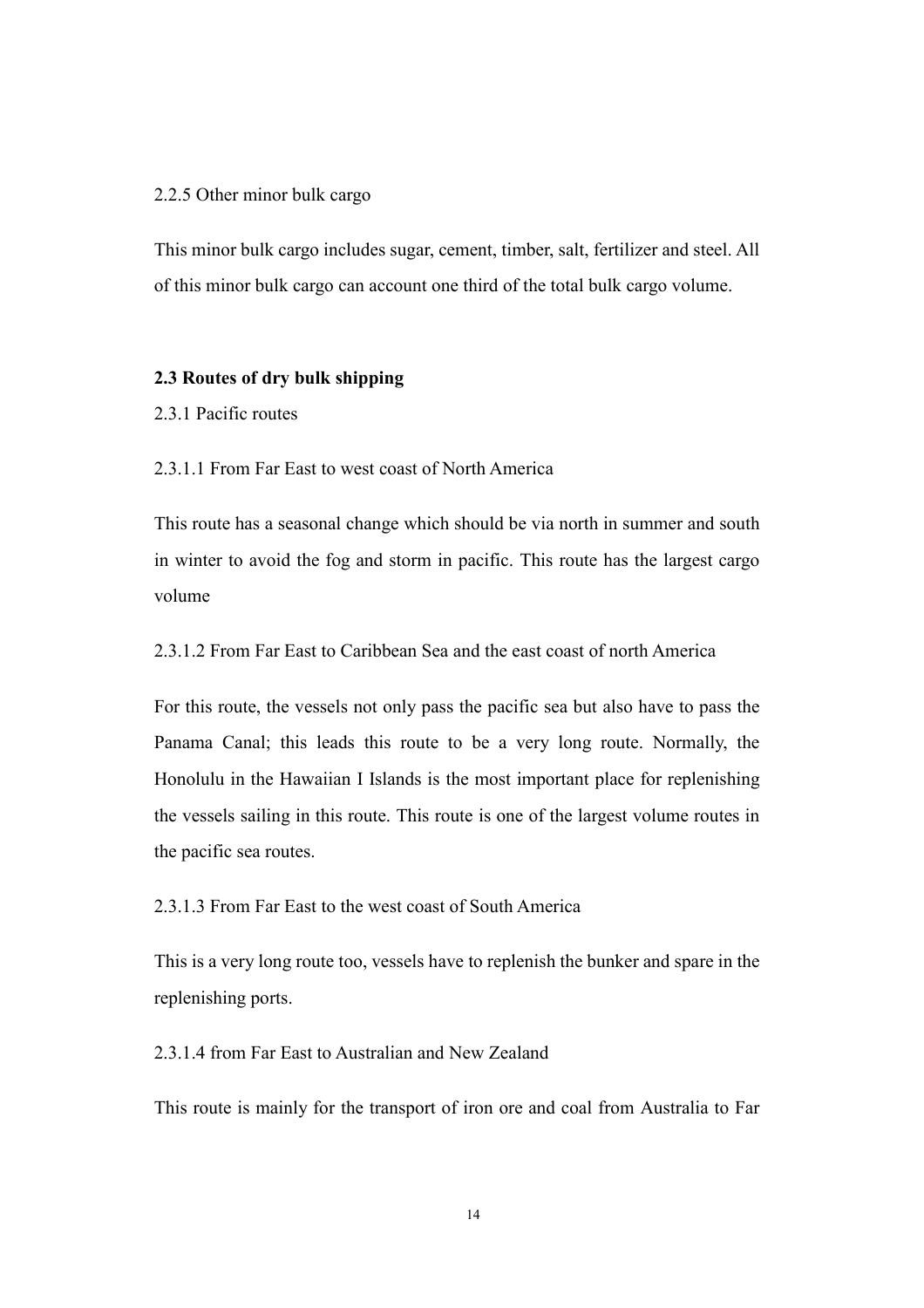East. This route isn't so long and always close to the main land.

2.3.1.5 From East china to South east china

This area is combination of developed and developing countries , so the inter trade is very thriving .The outstanding feature of this route is it is not so long but trade is flourishing and developed so quickly.

2.3.1.5 From Far East to North India, Med and North West Europe

For the dry bulk shipping, this route is mainly for transport of the steam coal. Vessels have to pass the Malacca channel, if to the Med and North west Europe, vessels have to pass the Suez Canal as well.

### 2.3.2 Indian routes

2.3.2.1 From Australia to Persian Gulf or Mid East or From Australia via Suez Canal, Med to West Europe

2.3.2.2 from South Africa to Far East

This route is mainly for the transport of coal from South Africa to Far East. Richards's bay is one of the largest coal ports in the word

### 2.3.3 Atlantic sea routes

2.3.3.1From the North West Europe to the east coast of the North America

This route links two of the most developed areas in the world, so the cargo volume is very huge.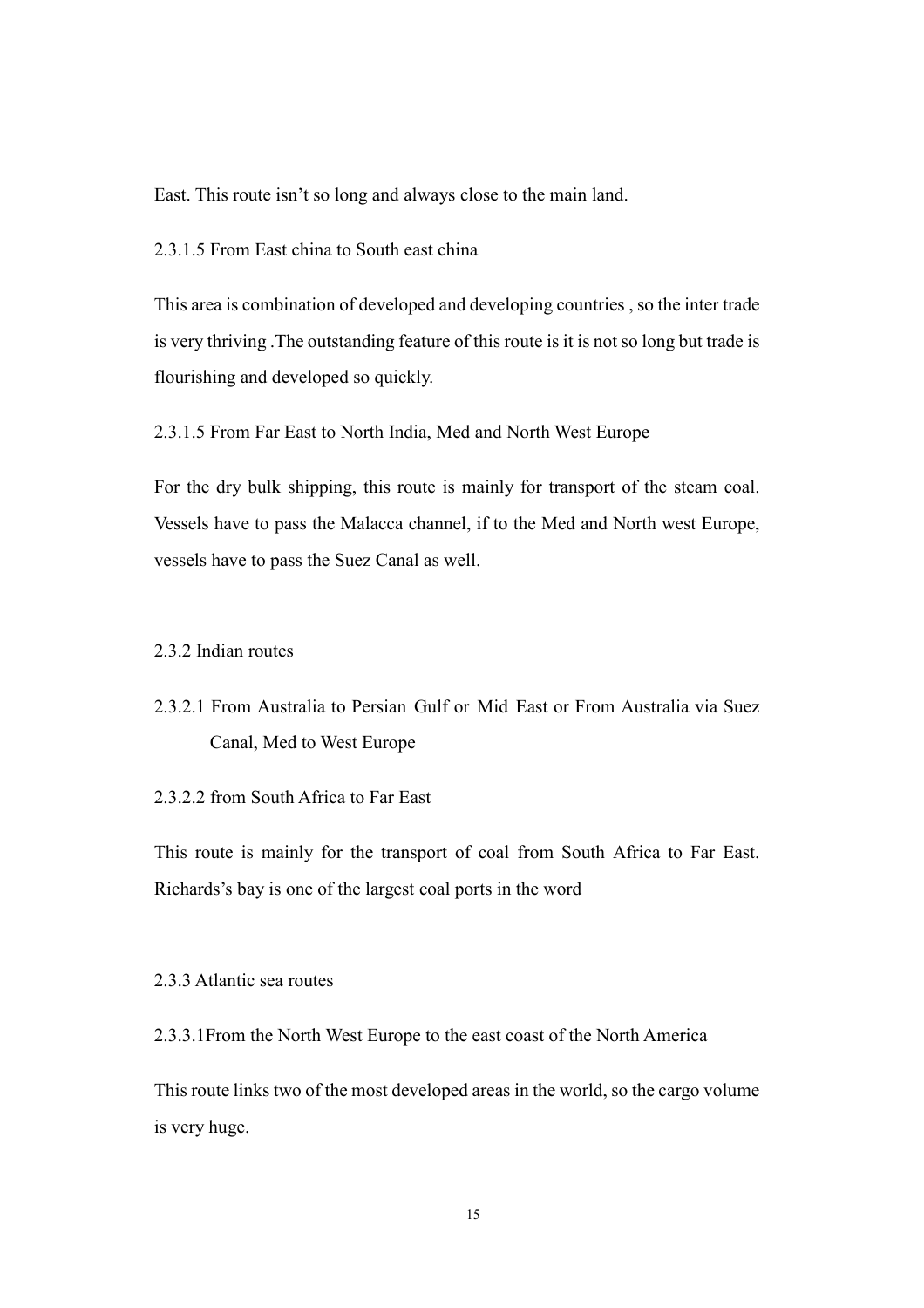### 2.3.3.2 From the North West Europe to Med, Mid East, Far East

### 2.3.3.3 From the south North America via Cape of Good Hope to Far East

This route is mainly for the transport of the iron ore from Brazil to Far East.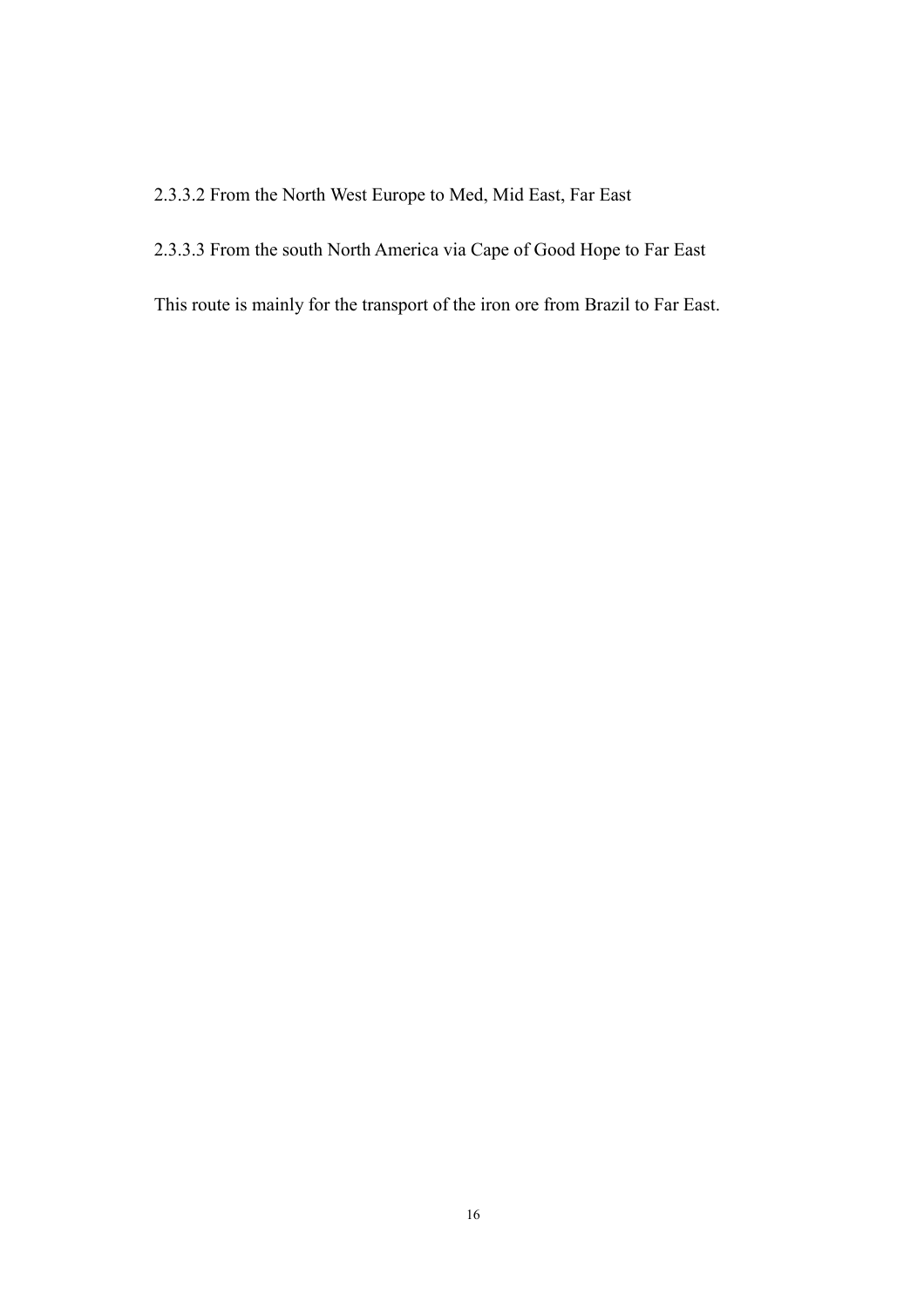### Chapter 3 The latest development in tonnage constitution

### 3.1The constitution of the dry bulk fleet

The dry bulk vessels is the tools we use to do the transport, it is necessary to do some research on the variation of the fleet structure.

|      | 99 | $00\,$ | 01 | 02 | 03     | 04 | 05 | 06     | 07 | 08 |
|------|----|--------|----|----|--------|----|----|--------|----|----|
| cape | 31 | 33     | 35 | 34 | $36\,$ | 35 | 36 | $36\,$ | 37 | 38 |
| pmx  | 19 | 20     | 20 | 21 | 21     | 22 | 23 | 23     | 24 | 25 |
| hmx  | 14 | 13     | 15 | 15 | 16     | 16 | 17 | 19     | 18 | 20 |
| hdy  | 36 | 34     | 30 | 29 | 27     | 27 | 24 | 22     | 21 | 17 |

Table 3.1 The constitution of the new building order up to December, 2008

\*All the number means the percentage of the individual size accounts in the total new building tonnage

\* Source: Clarkson research studies December, 2008

From the above table, we can find some characters of the variation of the fleet structure as follow:

a) The total tonnage is increasing.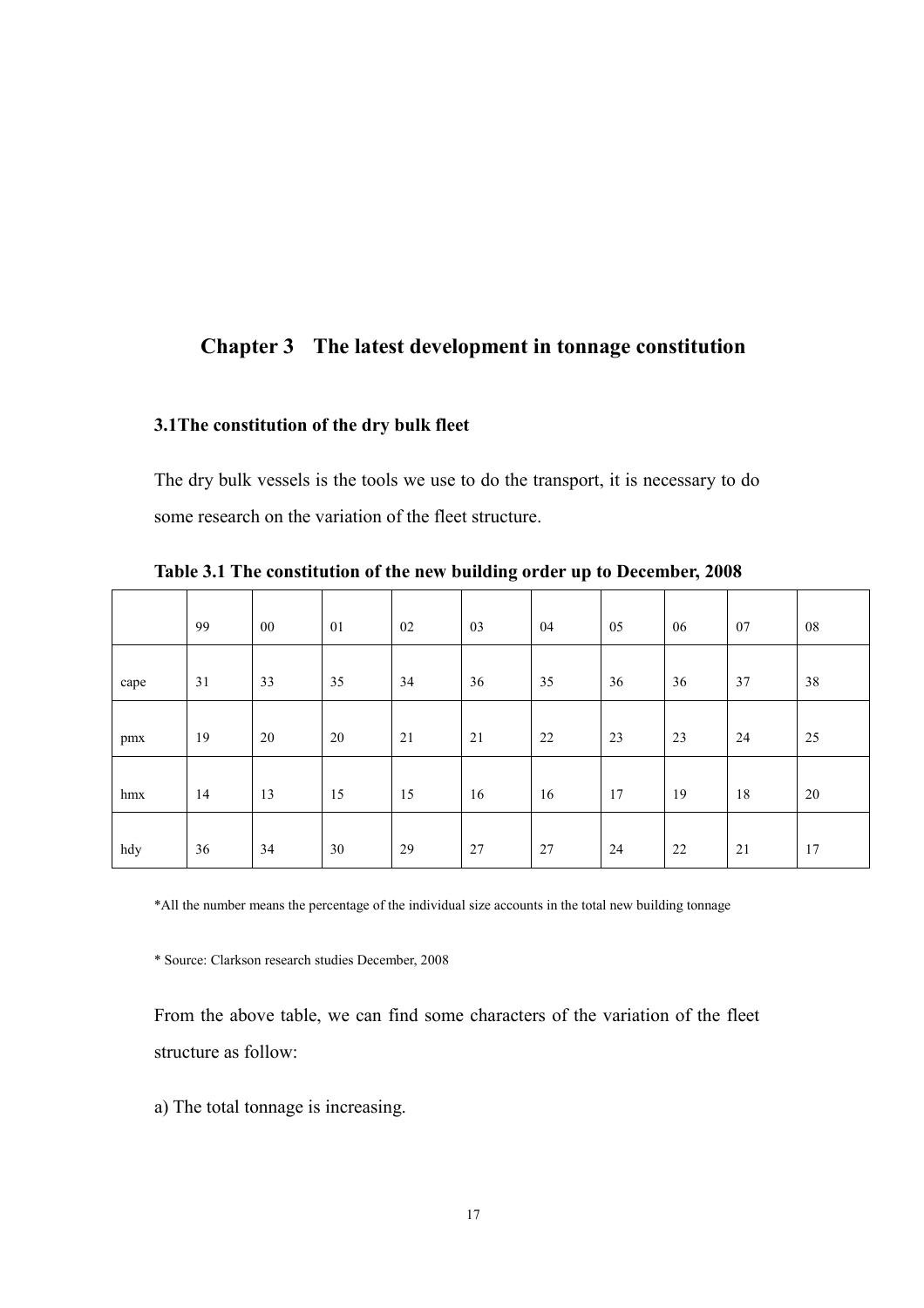From the size, we can see that for the passed ten years, the total number has increased from 266.1 million DWT to 391.7 million DWT, increased 47%. The number of vessels has been increased from 5413 to 6670, increased 23.2 percents. Except the handy vessels, the other bulk vessels are increasing dramatically. From the size, we can see that the cape, panamax, handymax is increasing 62%, 81%, 69 %.

b) The size of vessel is increasingly larger and larger

From the table, we can find that the variations of the percentages different vessels are taking.

The percentage of the handy fell down from 30% in 1997 to the 19.3% in 2007 .meanwhile the percentages of the other three kinds of vessels are increasing. The tonnage of cape size increased from 30% to 49%, who replaced the handy as the main size in the dry bulk shipping .Panamax vessels increased from 23% to 40 %. The handymax increased from 17% to 20%. From the other hand , we can see from the average tonnage of each vessel the fact that the dry bulk vessels is becoming larger and larger ,which has increased from 49159 DWT in 1998 to 58726 DWT in 2007. Many factors brought on this trend, one of the leading reasons should the economy of scale which now is prevailing in the shipping world. Another important reason should be the specialization of shipping. Now the shipping word can basically be set off into three types, one is the container shipping, which has conquered most of the market share of the general cargo vessels and is one of the key innovations that improve the efficiency of the maritime logistic so largely. The other two is the dry bulk shipping and the fluid bulk shipping which the dominating role is taken by tanker shipping. Due to the specialization, the loading and discharging efficiency has been dramatically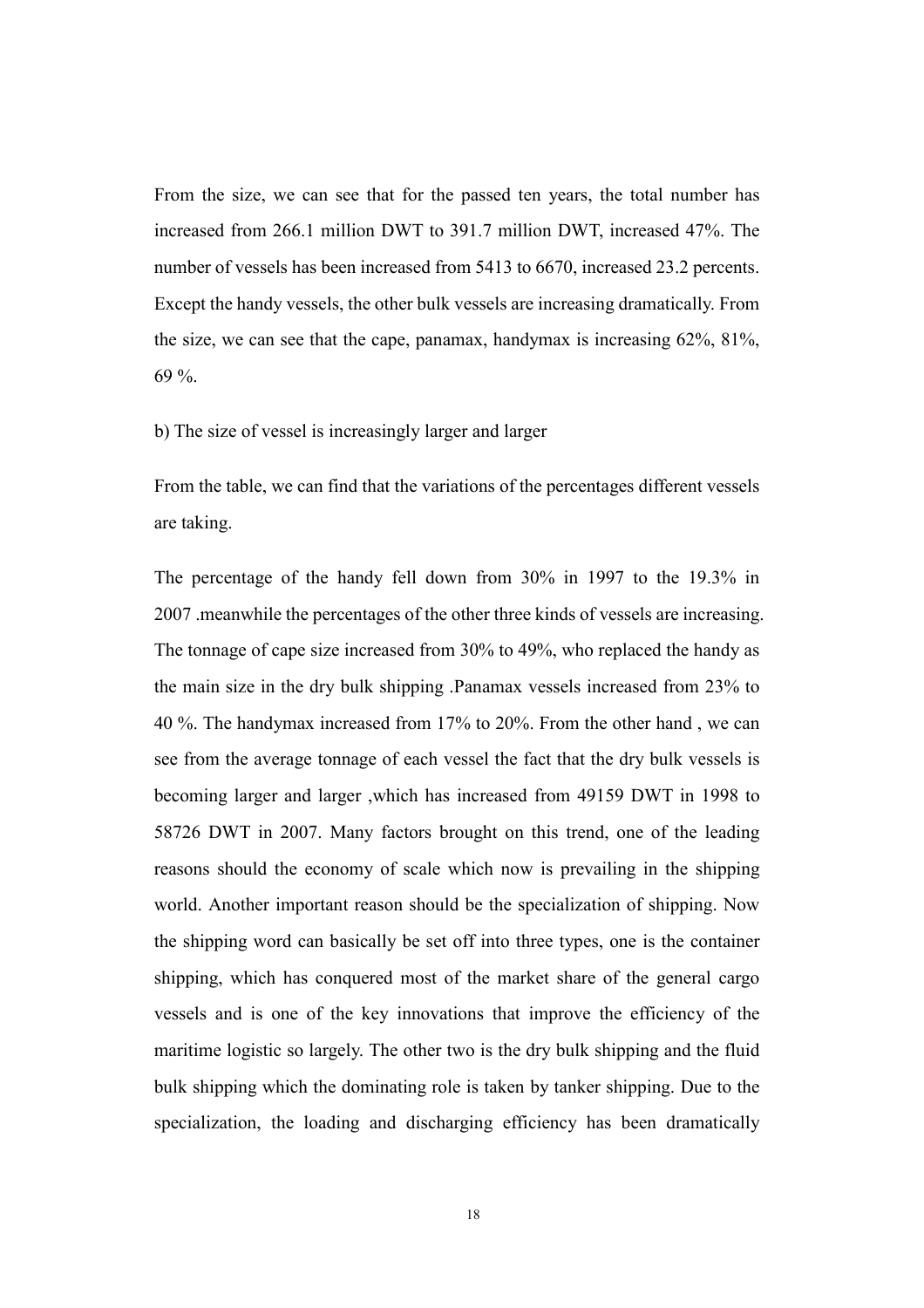increased in line with the development of the ports infrastructure. Surely, this trend will continue to last, which can be recognized from the definition of cape size given by dreary shipping consultant.

### Table 3.2 The percentages of different size for the different age up to December, 2008

|      | $0 - 4$<br>years | $5 - 8$<br>years | $10 - 14$<br>years | $15-19$<br>years | More than<br>20 years |
|------|------------------|------------------|--------------------|------------------|-----------------------|
| cape | 30               | 22               | 31                 | 39               | 16                    |
| Pmx  | 31               | 36               | 24                 | 24               | 17                    |
| hmx  | 27               | 26               | 28                 | 19               | 17                    |
| Hdy  | 12               | 16               | 17                 | 18               | 50                    |

\*All the number means the percentage of the individual size accounts in the total tonnage

\* Source: Clarkson research studies December, 2008

We can find another character of dry bulk vessels that is they are becoming younger and younger.

The vessels less than 4 years old occupies 27%, the vessels between 5-9 years old accounts for 18% and vessels between 10-14 years old takes 18%. All these three 3 kinds of size, which normally we can define as young vessels, occupy 63% totally. On the other hand, the vessels that is older than 14 years old takes the rest 37%. There is another standing-out feature when we analyze the age constitution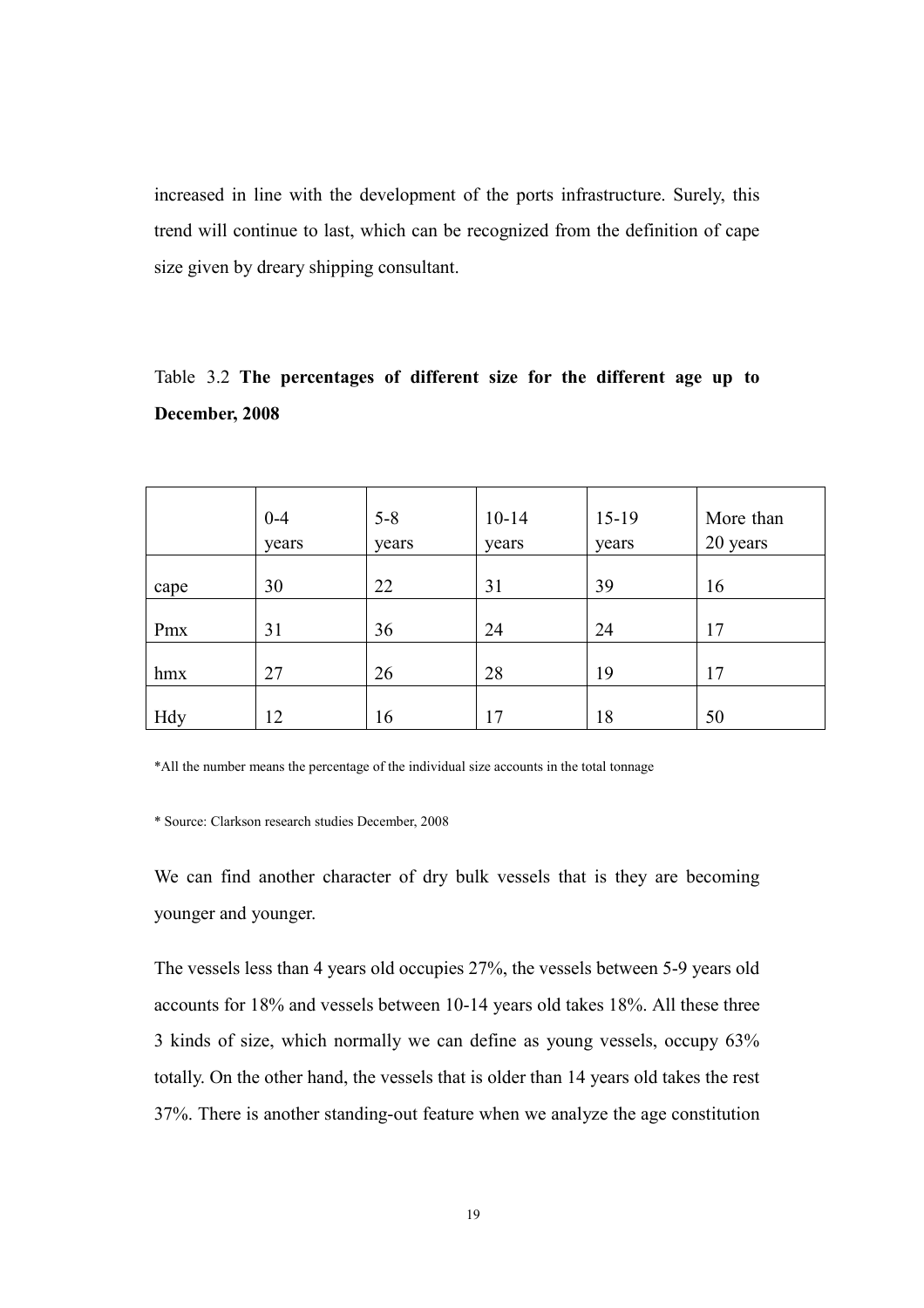that is the over aged vessels should be more centralized in the small vessels, especially the small handy where the over aged vessel take 63%, much higher than other vessel size.

We can conclude that the larger and younger ships now the mainstream of the dry bulk vessels since they have better operating cost, are easier to achieve the economy of scale

### 3.2 Some factors influencing the tonnage supply

#### 3.2.1 The tonnage of the new building and demolition

The vessel should be demolished when the vessel is so old which can result in the poor performance in the operating cost or can't tally with some regulatory requirements. For example, single deck tanker will have compulsory demolition or has conversion into dry bulk carrier which now is the most prevailing way to handle this. On the other hand, this can change the tonnage contracture accordingly since most of the tankers are large size such as VLCC. We can get the net tonnage by using the delivery tonnage minus the demolishing tonnage.

#### 3.2.2 Congestion

This is another vital factor that can change the tonnage structure during short period especially when the market is very booming or the port facilities is poor. Congestion can reduce utilization and turnover rate of the vessels, as a matter of fact, this equals to reduce the amount of the vessels, which is to reduce the supply of the shipping.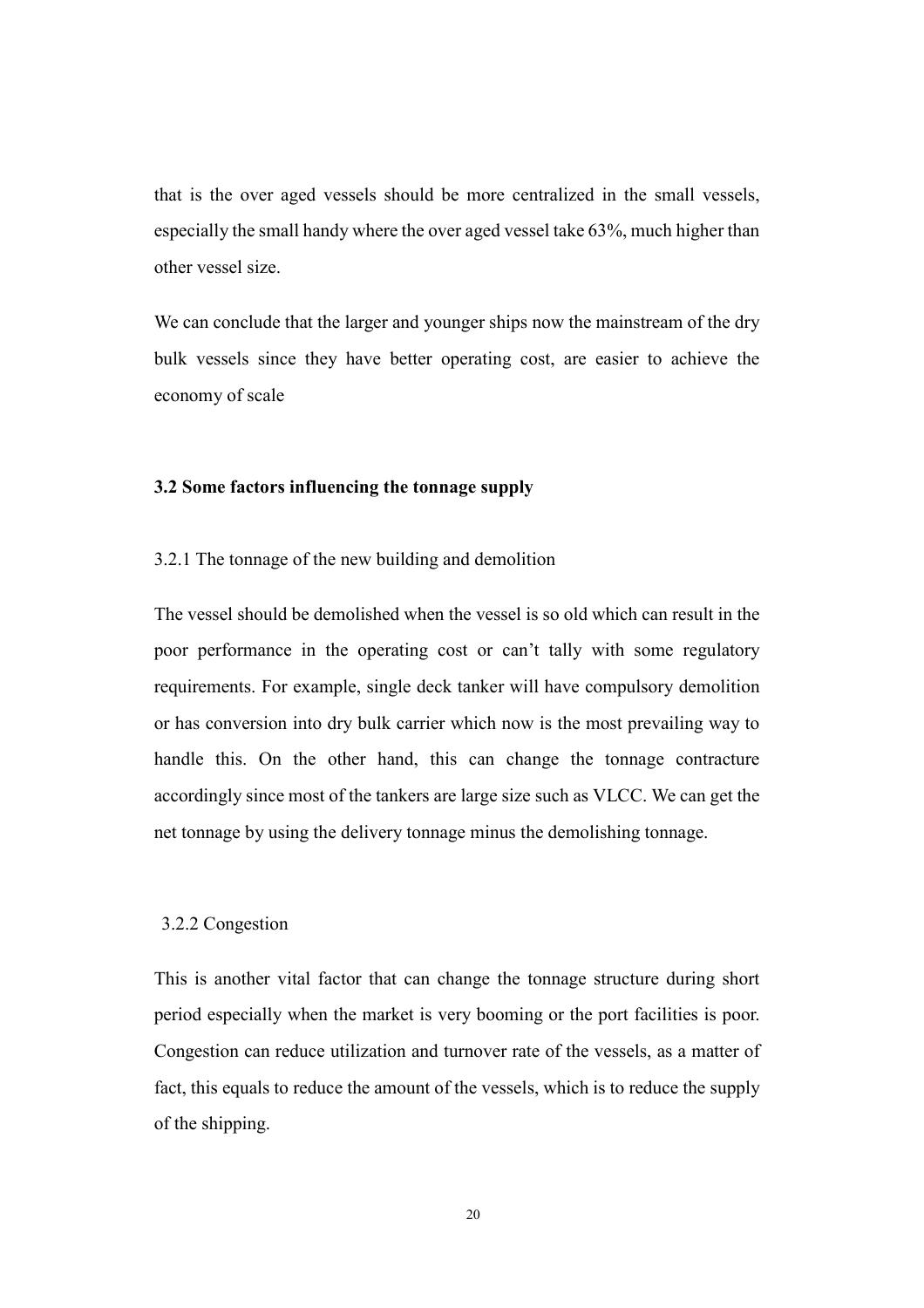Normally, when the amount of the vessels in the port exceed the capacity of the port can handle, congestion of the port can come into being. To some extent, congestion of ports can alter the supply of shipping, which should exert great influence on the freight rates. Congestion can't change the trend of increasing or decreasing, but can exaggerate this trend. From below table, we can find that the time of port congestion has the same trend with the up and down trend of the freight rates. They have the interaction between each other.

### 3.2.3 Technical barrier

Dry bulk vessels have 4 basic types, which have their own technical characters, routes, cargo. This can confine the due tonnages for the due business; it is not very easy for one size to enter into the market of another size. Another factor I want to mention is the ship manning.

This is another decisive factor when considering vessel's technical barrier. The seafarer and other employees are the vessel's operator or manager , the quality of whom will determine the rate the new building vessels put into the market. But it is not very easy to find adequate seafarers during the limited time.

21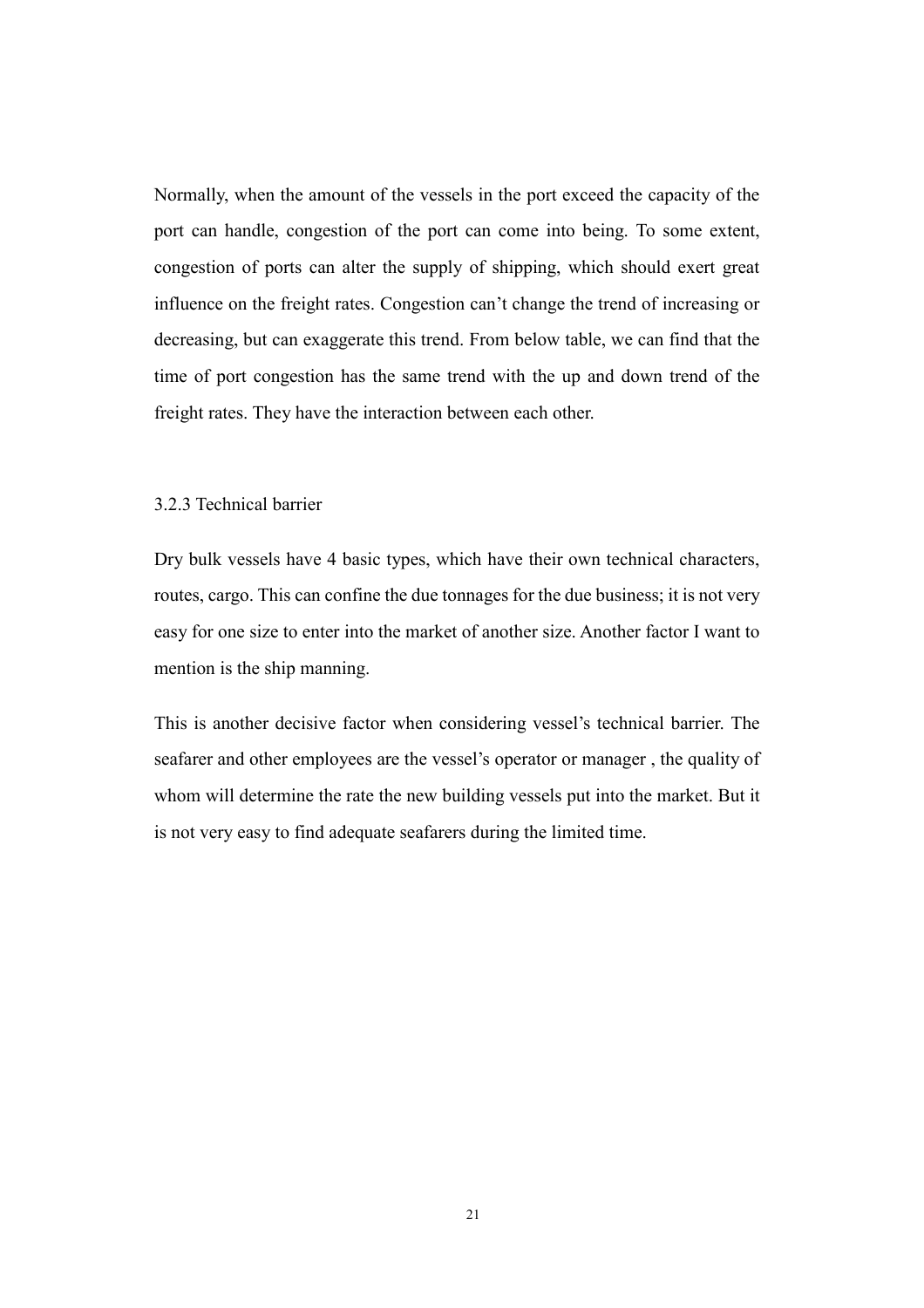# Chapter 4 Research on the fluctuation of the freight rate in dry bulk shipping

### 4.1 Main introduction of dry bulk freight rate index

4.1.1 The category and working method of BDI index

There are so many indexes to reflect the fluctuation of the shipping world. Some of them belong to the container domains, some of them are about the dry bulk. Now BDI is the most prevailing index in the real word which can be considered as the weatherglass of the dry bulk shipping and the global economy. It is a number issued by the Baltic-exchange on the daily basis whose ingredients comprise the BCI,BPI,BSI,BHI which are reflection of the

Cape, Panamax, Supermax, handy's freight rate or hire respectively. For the passed many years, BDI gave veracious guidance on the dry bulk freight rate and it is the most important consulting statistics when people want to charter in or out vessels.

For the BDI, It is made in a exponential floating method. Baltic exchange choose the typical routes that have either important meaning in the cargo volume or the freight rates as the stylebook, then multiply the hire or freight in each route with the converting constant, eventually, plus each other, herewith, we get the daily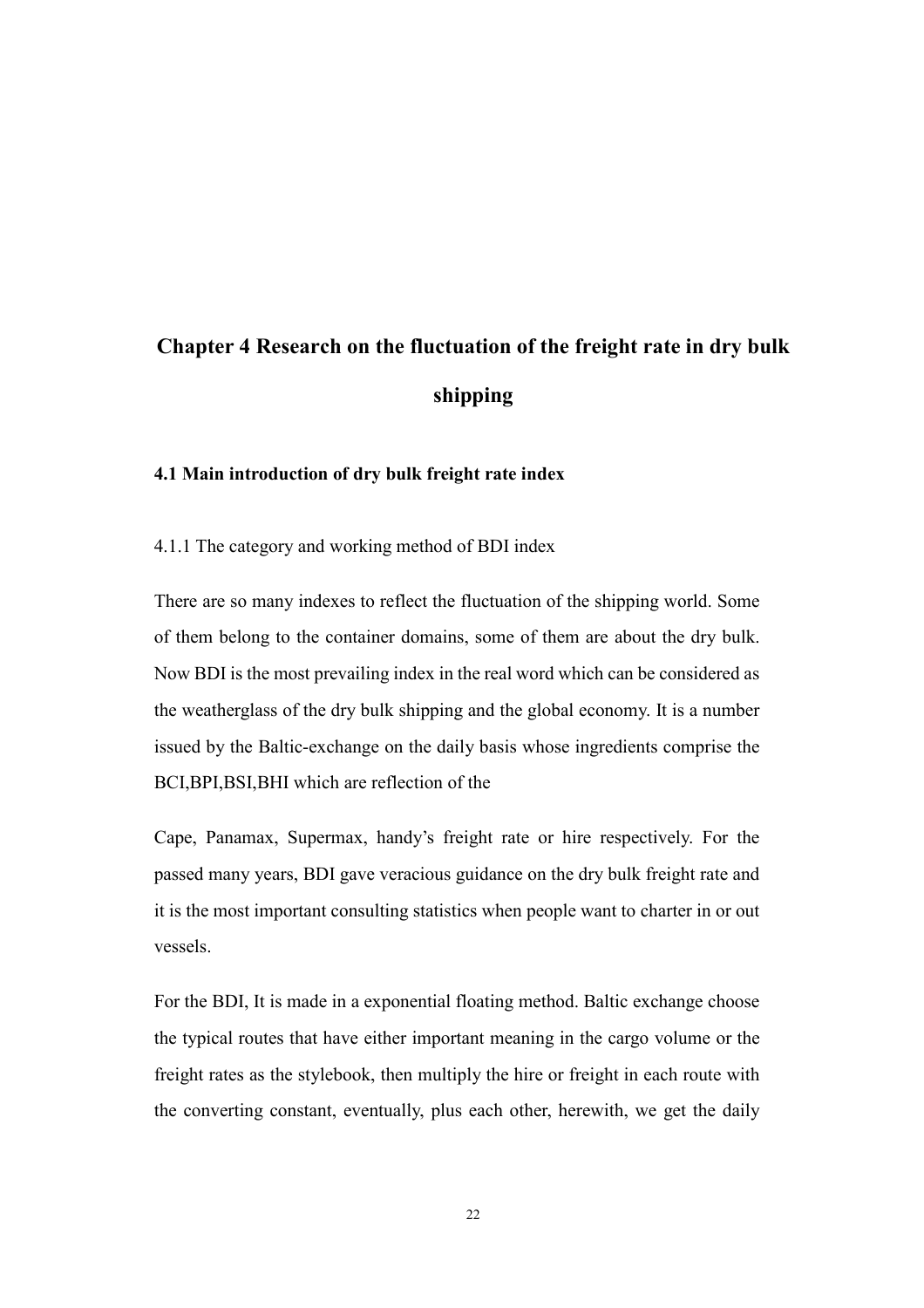index. Below is the constitution of BCI, BPI, BSI, BHI respectively, contents include the size of the vessels, the routes and the percents the due route takes when calculating the respectively index.

|                | Vessel  |       |                                                |         |
|----------------|---------|-------|------------------------------------------------|---------|
| routes         | size    | cargo | route description                              | weights |
| C <sub>2</sub> | 160,000 | Iron  | Tubarao (Brazil) to Rotterdam                  | 10%     |
|                |         | ore   |                                                |         |
| C <sub>3</sub> | 150,000 | Iron  | Turabao/Beilun and Baoshan (China)             | 15%     |
|                |         | ore   |                                                |         |
| C <sub>4</sub> | 150,000 | Coal  | Richards Bay (S. Africa) to Rotterdam          | $5\%$   |
| C <sub>5</sub> | 150,000 | Iron  | W. Australia/Beilun-Baoshan                    | 15%     |
|                |         | ore   |                                                |         |
| C7             | 150,000 | Coal  | Bolivar (Columbia)/Rotterdam                   | $5\%$   |
| C8             | 172,000 | T/C   | Delivery Gibraltar–Hamburg range, 5–15 days    | 10%     |
|                |         |       | Ahead of the index date, transatlantic round   |         |
|                |         |       | voyage duration 30–45 days,                    |         |
|                |         |       | Redelivery Gibraltar-Hamburg range             |         |
| C9             | 172,000 | T/C   | Delivery ARA or passing Passero, 5-15          | $5\%$   |
|                |         |       | daysahead of the index date, redelivery        |         |
|                |         |       | China-Japanrange, duration about 65 days       |         |
| C10            | 172,000 | T/C   | Delivery China-Japan range, 5-15 days ahead    | 20%     |
|                |         |       | of the index date, round voyage duration 30–40 |         |
|                |         |       | days, redelivery China-Japan range             |         |
| C11            | 172,000 | T/C   | Delivery China-Japan range, 5-15 days ahead    | $5\%$   |
|                |         |       | of the index date, redelivery ARA or passing   |         |
|                |         |       | Passero, duration about 65 days                |         |
| C12            | 150,000 | Coal  | Gladston (Australia) to Rotterdam              | 10%     |

Table 4.1 Baltic Capesize Index (BCI) composition, 2006

Source: Baltic Exchange

\*Route C1, which involved a 120,000 dwt vessel carrying coal from Hampton Roads (US) to Rotterdam (The

Netherlands) was introduced on 1 March 1999, but Ceased being published on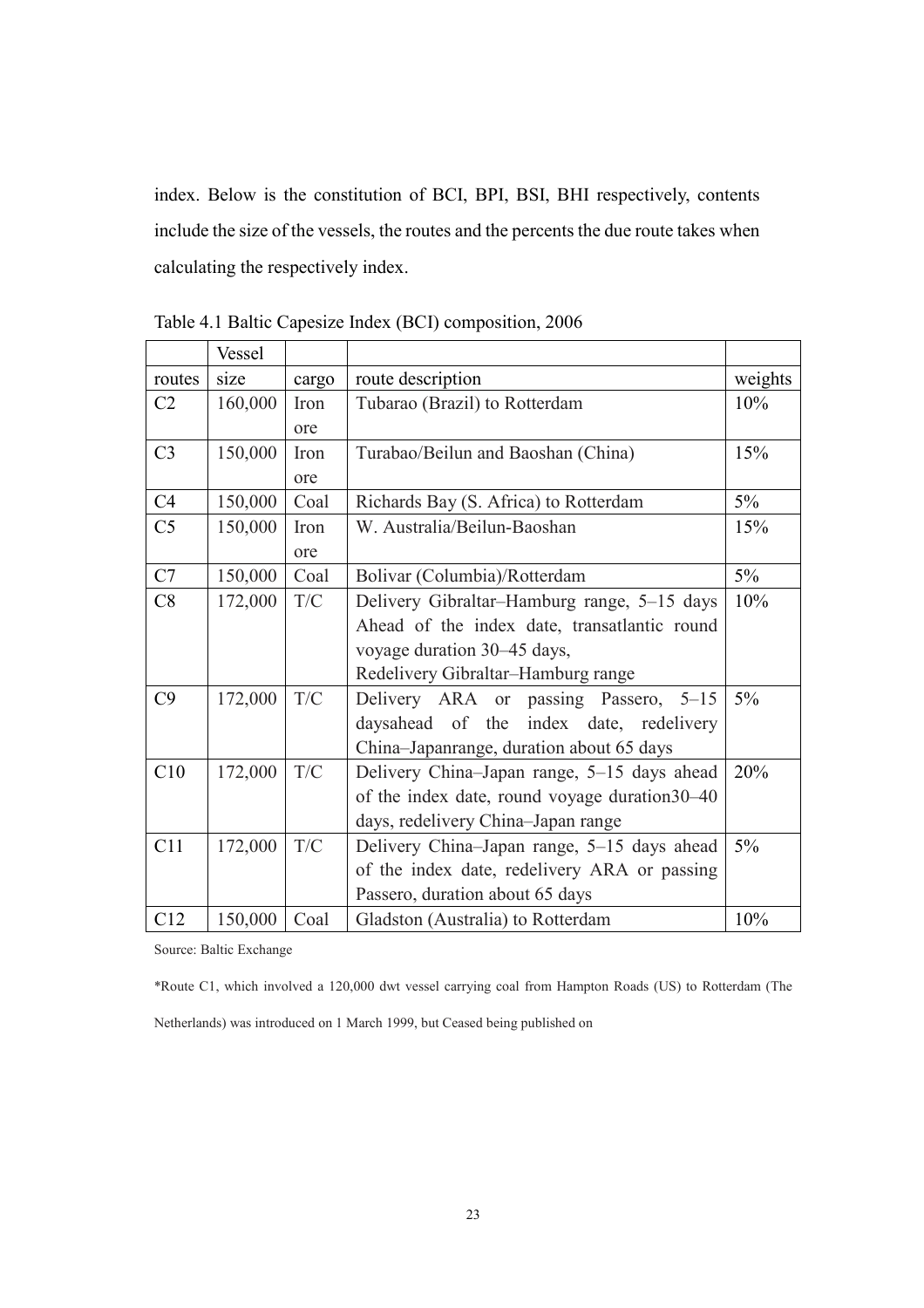|                  | vessel    |            |                                                                 |         |
|------------------|-----------|------------|-----------------------------------------------------------------|---------|
| routes           | Size(dwt) | Cargo      | Route description                                               | weights |
| P <sub>1</sub>   | 55,000    | Light      | $1 - 2$<br>safe<br>berths/anchorages<br><b>US</b><br>Gulf       | 10%     |
|                  |           | grain      | (Mississippi River not above Baton Rouge) to                    |         |
|                  |           |            | <b>ARA</b>                                                      |         |
| P1A              | 74,000    | T/C        | Transatlantic (including east coast of South                    | 20%     |
|                  |           |            | America) round of 45/60 days on the basis of                    |         |
|                  |           |            | delivery and redelivery Skaw-Gibraltar range                    |         |
| P <sub>2</sub>   | 54,000    | <b>HSS</b> | safe<br>berths/anchorages<br>Gulf<br>$1 - 2$<br>US <sub>1</sub> | 12.5%   |
|                  |           |            | (Mississippi River not above Baton Rouge)/1                     |         |
|                  |           |            | no combo port to South Japan                                    |         |
| P2A              | 74,000    | T/C        | Basis delivery Skaw-Gibraltar range, for a                      | 12.5%   |
|                  |           |            | trip to the Far East, redelivery Taiwan-Japan                   |         |
|                  |           |            | range, duration 60–65 days                                      |         |
| P <sub>3</sub>   | 54,000    | <b>HSS</b> | 1 port US North Pacific/1 no combo port to                      | 10%     |
|                  |           |            | South Japan                                                     |         |
| P <sub>3</sub> A | 74,000    | T/C        | Transpacific round of 35/50 days either via                     | 20%     |
|                  |           |            | Australia or Pacific (but not including short                   |         |
|                  |           |            | rounds such as Vostochy (Russia)/Japan),                        |         |
|                  |           |            | delivery and redelivery Japan/South Korea                       |         |
|                  |           |            | range                                                           |         |
| <b>P4</b>        | 74,000    | T/C        | Delivery Japan/South Korea range for a trip                     | 15%     |
|                  |           |            | via US West Coast-British Columbia range,                       |         |
|                  |           |            | redelivery Skaw-Gibraltar range, duration                       |         |
|                  |           |            | 50/60 days                                                      |         |

Table 4.2 Baltic Panamax Index (BPI) composition, 2006

Source: Baltic Exchange

\*The vessel size is measured by its carrying capacity (dwt—deadweight tones) and includes the effective cargo,

bunkers, lubricants, water, food rations, crew and any passengers.

\*Each shipping route is given an individual weighting to reflect its importance in the world-wide freight market.

\*Routes P1A, P2A, and P3A refer to time-charter (T/C) contracts, while P1, P2, P3 and P4 refer to voyage contracts.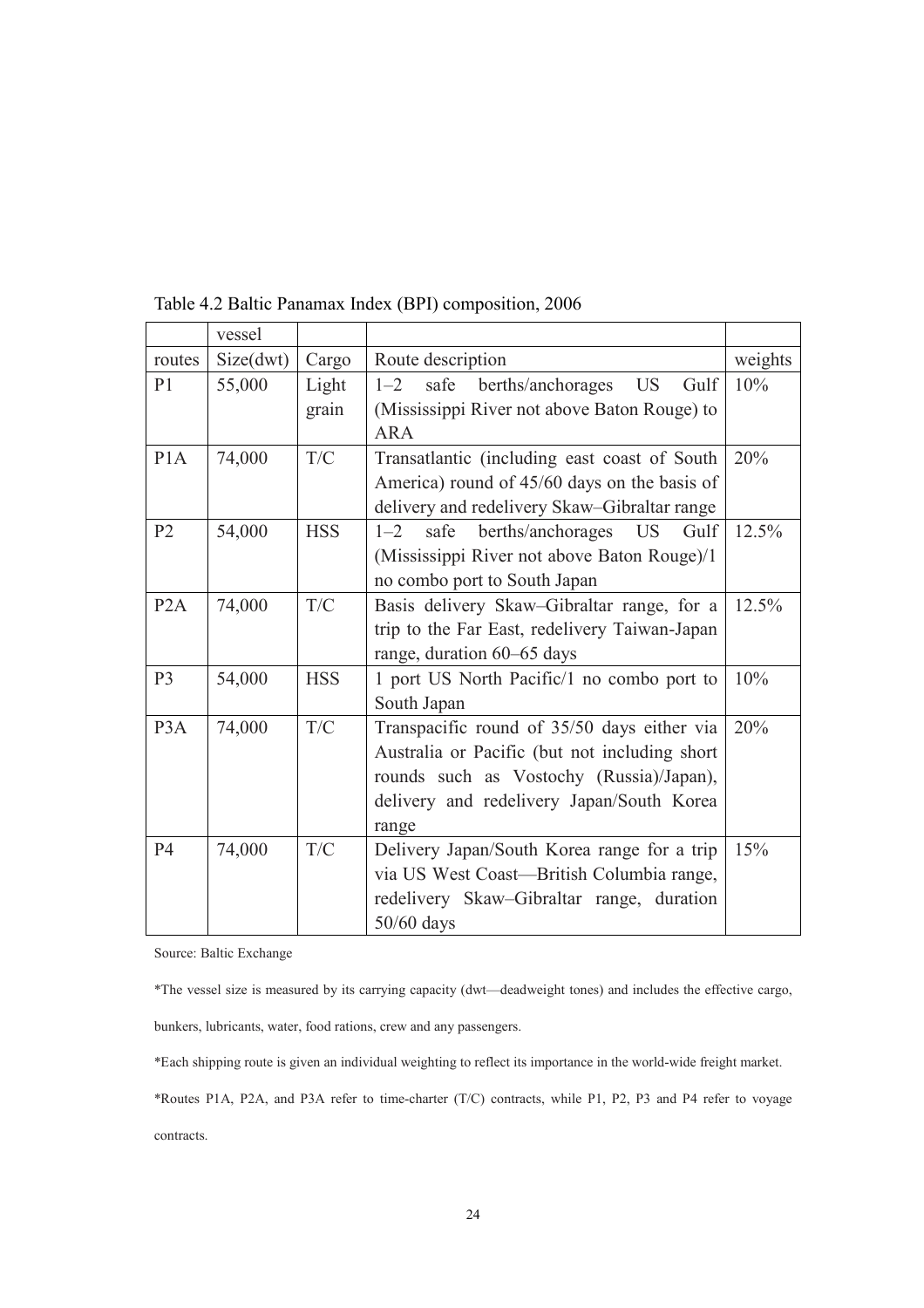\*HSS stands for heavy grain, soya and sorghum.

|                  | Vessel    |                                                              |         |
|------------------|-----------|--------------------------------------------------------------|---------|
| Routes           | Size(dwt) | Routes description                                           | Weights |
| S <sub>1</sub> A | 52,000    | Delivery Antwerp–Skaw range for a trip of 60–65              | 12.5%   |
|                  |           | days redelivery Singapore–Japan range including              |         |
|                  |           | China 5% commission total. Laycan (laydays                   |         |
|                  |           | canceling) 5–10 days in advance                              |         |
| S <sub>1</sub> B | 52,000    | Delivery passing Canakkale (Turkey) for a trip of $ 12.5\% $ |         |
|                  |           | 50–55 days redelivery Singapore–Japan<br>range               |         |
|                  |           | including China 5% commission total. Laycan 5–10             |         |
|                  |           | days in advance                                              |         |
| S <sub>2</sub>   | 52,000    | Delivery South Korea–Japan range for 1 Australian            | 25%     |
|                  |           | or trans Pacific round voyage, for 35–40 days trip,          |         |
|                  |           | redelivery South Korea/Japan range 5% commission             |         |
|                  |           | total. Laycan 5–10 days in advance                           |         |
| S <sub>3</sub>   | 52,000    | Delivery South Korea–Japan range for a trip of               | 25%     |
|                  |           | 60–65 days redelivery Gibraltar–Skaw range 5%                |         |
|                  |           | commission total. Laycan 5–10 days in advance                |         |
| S <sub>4</sub>   | 52,000    | Delivery Gibraltar–Skaw range for one trans-Atlantic         | 25%     |
|                  |           | voyage of 45–50 days,<br>round<br>redelivery                 |         |
|                  |           | Gibraltar-Skaw range, 5% commission. Laycan 5-10             |         |
|                  |           | days in advance                                              |         |

Table 4.3 Baltic Supramax Index (BSI) composition, 2006

Source: Baltic Exchange

\* Supramax vessels carry bulk cargos, grain and coal.

\* Laycan refers to the time interval into which the vessel must be in port ready to pick

### Table 4.4 Baltic Handymax Index(BHI) composition,2006

|             | Vessel |                                                            |         |
|-------------|--------|------------------------------------------------------------|---------|
|             |        | Routes   Size(dwt)   Route description                     | Weights |
| HM1A 45,500 |        | Delivery Antwerp–Skaw range for a trip about 60–65   12.5% |         |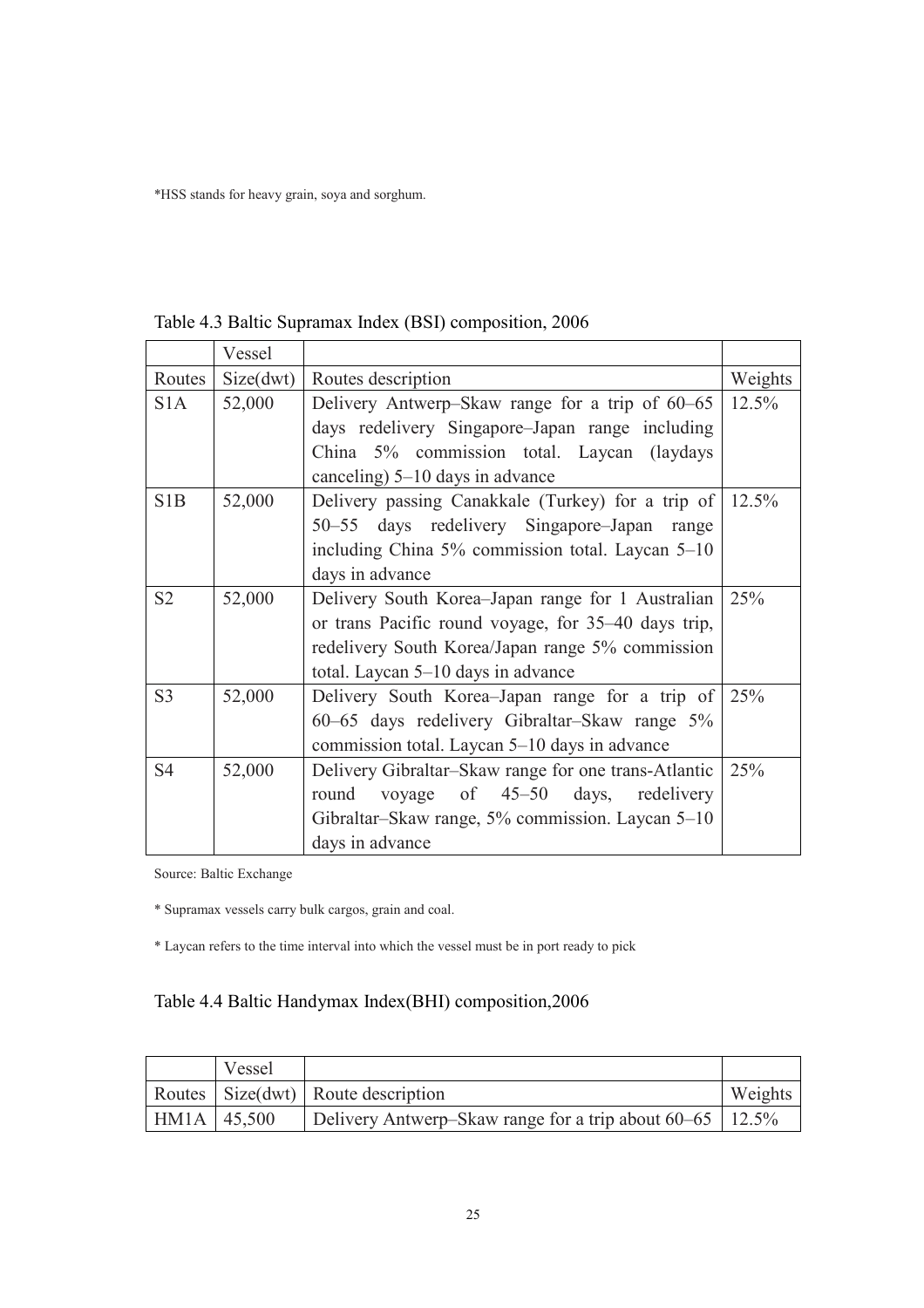|                 |        | days redelivery Singapore–Japan range including       |          |
|-----------------|--------|-------------------------------------------------------|----------|
|                 |        | China                                                 |          |
| HM1B            | 45,500 | Delivery passing Canakkale for a trip about 50–55     | 12.5%    |
|                 |        | days redelivery Singapore–Japan range including       |          |
|                 |        | China                                                 |          |
| HM2             | 45,500 | Delivery South Korea/Japan for 1 Australian or trans  | 25%      |
|                 |        | Pacific round voyage, one laden leg, redelivery South |          |
|                 |        | Korea-Japan range                                     |          |
| HM <sub>3</sub> | 45,500 | Delivery South Korea–Japan range for a trip about     | 25%      |
|                 |        | 60–65 days redelivery Gibraltar–Skaw range            |          |
| HM4A            | 45,500 | Delivery Antwerp–Skaw range for a trip about 30–35    | $12.5\%$ |
|                 |        | days                                                  |          |
|                 |        | Redelivery US Gulf                                    |          |
| HM4B            | 45,500 | Delivery US Gulf for a trip about 30–35 days          | 12.5%    |
|                 |        | redelivery                                            |          |
|                 |        | Skaw-Passero                                          |          |

Source: Baltic Exchange

\*. Handymax vessels carry bulk cargos, grain and coal.

### 4.2
ormal factors influencing the BDI

From above introduction, according to its calculating method, we can see BDI is a good reflection of the real market hire or freight rate, so research on the factors which can influence it are of meaning to all the participants in this industry. Especially when the quantity of FFA trading expand so dramatically which can have price discovery function , the research on this subject should have more realistic meaning.

### 4.2.1 The demand and supply of dry bulk shipping

Although as above mentioned that the future product do some have role in the price of the spot market , which has been proved theoretically, the most important factor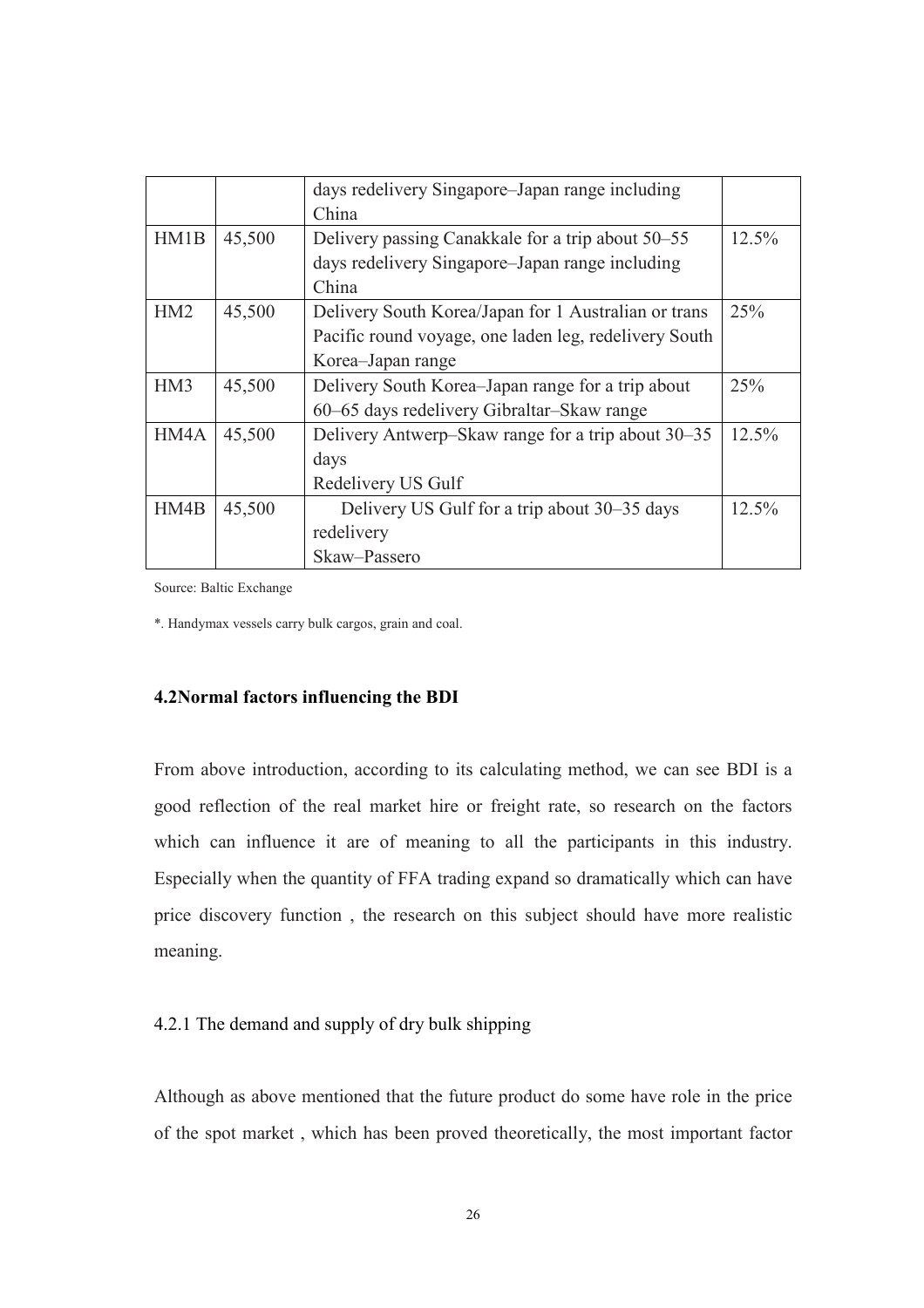which influence the index should be the demand and supply , and this also provide a fundamental method to analyze the shipping market .

For the demand side, I can conclude three main factors which influence the shipping demand.

The demand of international shipping start with the world trade, so close scrutiny of the latest trends and leading indicators for the global economy provide significant meanings for the demands international shipping industry.

1) seaborne commodity trades

Here, the discussion of the function of the seaborne commodity trade will fall into two parts, short-term and long-term.

An important cause of short term volatility is the seasonality of some trade .many agricultural countries are subject to seasonal variations caused by harvests, notably grain and citrus fruits. Seasonality has a disproportionate effect on the spot market. Transport of seasonal agricultural commodities is difficult to plan, so shippers of these commodities rely heavily on the spot charter market to meet their tonnage requirements.

Long-term trends in commodity trade are best identified by studying the economic characteristic of the industry which produce and consume the traded commodities.

A third factor to consider is the relocation of processing can have a direct effect on the volume of cargo shipped by sea and the type of ship required. Sometimes, processing does not actually reduce the volume of cargo but changes the shipping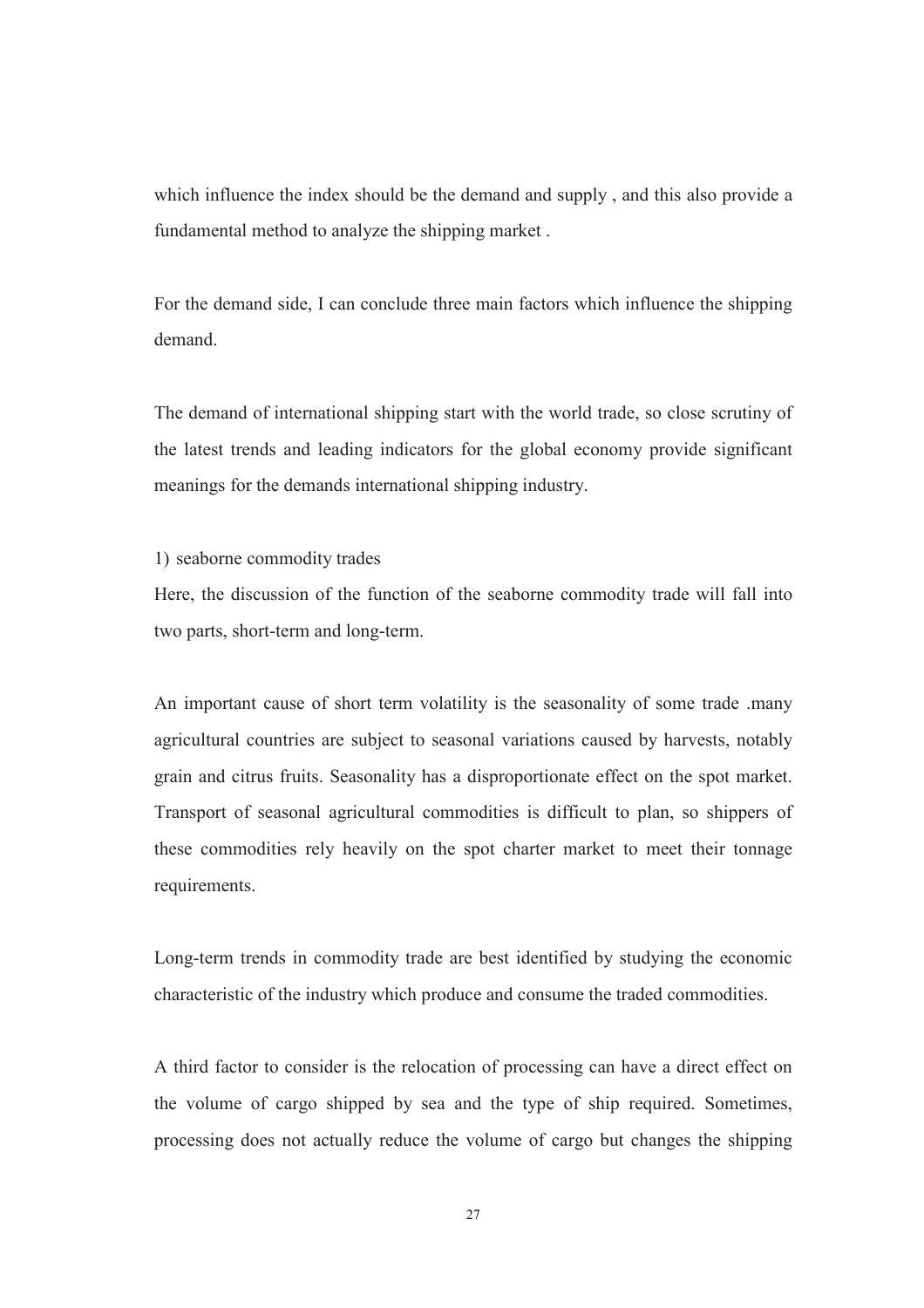### requirement.

#### 2) Average haul and ton miles

The demand for sea transport depends on the distance over which the cargo is shipped. A ton of oil transported from Middle East to Western Europe via cape generates two or three times as much demands for sea transport as the same tonnage shipped from Middle East to Singapore. To take account of average haul, it is usual to measure sea transport demand in terms of ton miles, which can be defined as the tonnage of cargo shipped, multiplied by the average distance over which it is transported.

The effect of changing the average haul on ship demand has been dramatically illustrated several times in recent years by the closure of the Suez canal, which increased the average distance by sea from the Arabian Gulf to Europe from 6,000 miles to 11,000 miles.

Usually, analyzing changes in the average haul of a commodity trade can be extremely complex, requiring information in the form of detailed trade matrices, but very often the key issue is simply the balance between long haul and short haul supplies.

From the supply side, we can find some factors which can influence it , they are the fleet productivity , the shipbuilding productivity and the freight rate .

Although the fleet is fixed in size, the productivity with which the ships are used adds an element of flexibility. The productivity of fleet of ships measured in ton miles per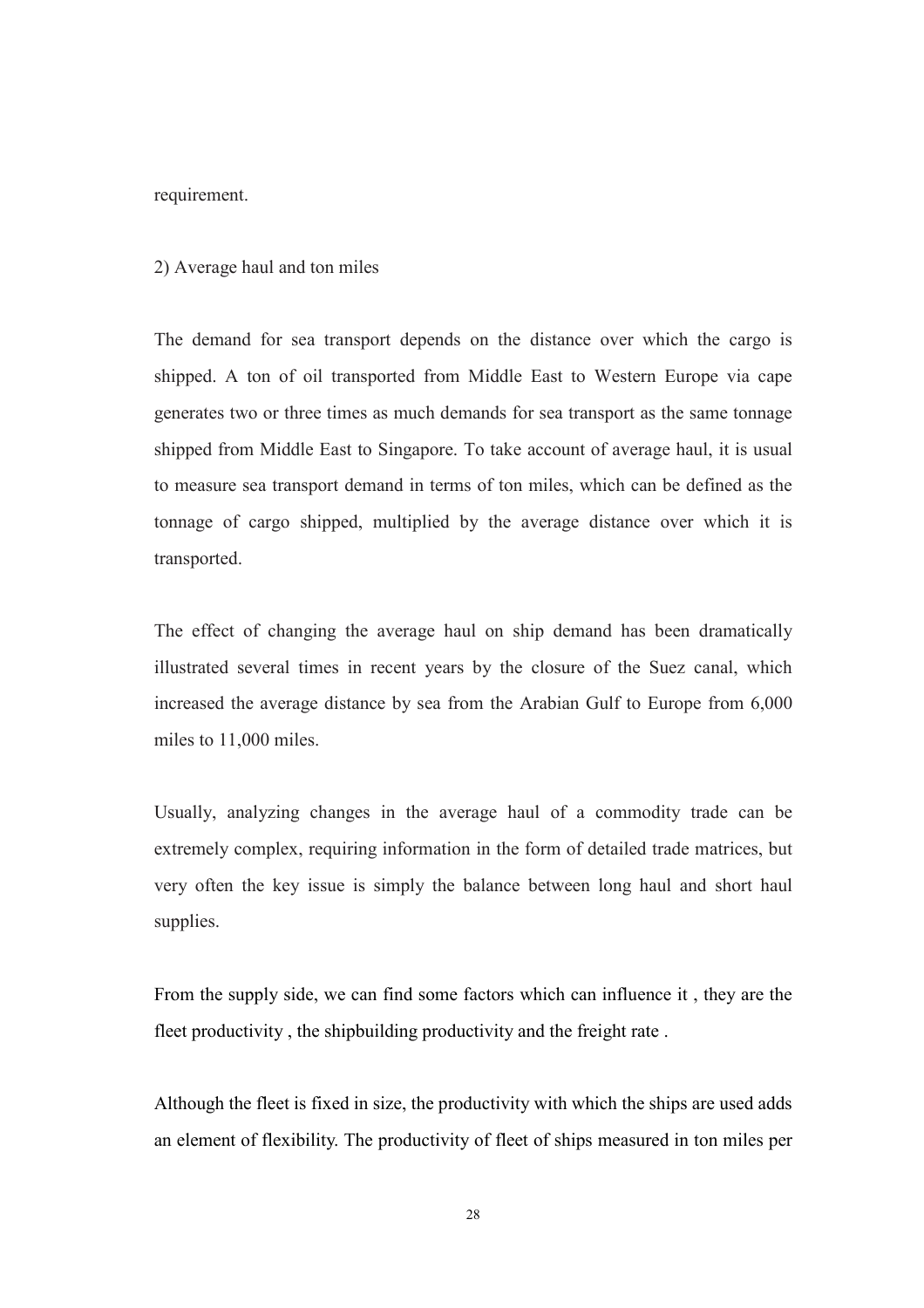DWT depends on four main factors, speed , deadweight utilization , loaded days at sea and port time.

Firstly, the time a vessel takes on a voyage is determined by the speed. Clarkson research shows that even in a very good market condition, vessel's average speed is less than the designed speed owing to the operational factors.

Secondly, the port time plays an important role in the productivity equation among which the port congestion is the most critical one.

Thirdly the dead weight utilization refers to the cargo capacity loss owing to the bunkers, constants and stores etc. which prevent the full loading being carried.

Finally, the full vessel's time is divided into two basic types, the loaded days at sea and unproductive days such as the in ballast, port time and off-hire. A reduction in unproductive time allows an increase in loaded days at sea. Nowadays, the specialization in shipping increases the ballast time of the vessel since the vessel can not adjust themselves easily to different cargoes. Although on the other hand specialization is the only way to the economy of scale.

In the end, the supply of dry bulk shipping can be influenced by the freight rated absolutely. This is the ultimate regulator which the market uses to motivate decision-makers to adjust capacity in the short term.

Further more, the size of the global fleet is determined by ship-owners who respond to the freight rates by scrapping, new building and adjusting the performance of the fleet. Although the order book provides a guide to the size of the global fleet twelve to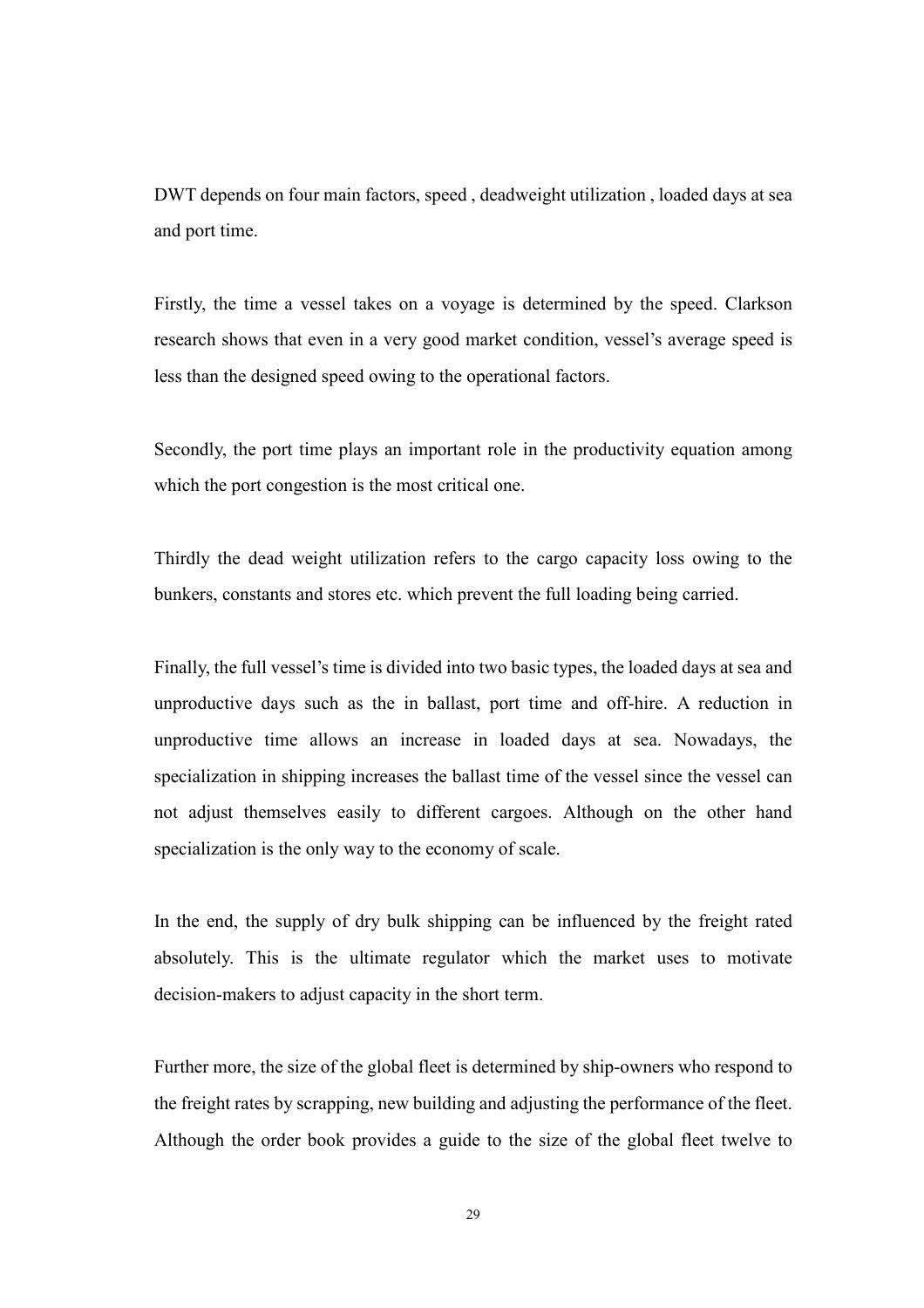eighteen months ahead, future ordering and scrapping are influenced y market sentiment and are very unpredictable.

The freight rate is the point when the demand and supply reach the equilibrium. When either of them changes, then demand and supply will react to each other, the former equilibrium will be broken and new equilibrium will reach, this is the basic mechanism that the dry bulk market is working. It has clearly showed this rule in the up and down of the market in 2008. At the first half of last year, the demand was very strong, since large share of the demand was driven by Chinese and Indian iron ore demand which benefit from the global economic booming. On the other hand, due to congestion and the limited capacity of ship yard, the increasing of supply is limited; this induced that the demand and supply can't meet at a point for a long time, accordingly, the freight rate increased accordingly. That's the main reason BDI reached its record high level since its introduction in 1985, reaching 11,793 points. But just half a year later, the index dropped by 94 percents, to 663 pints, the lowest since 1986. This made every owner and operator suffer great loss although they have made some other remedying tactics, for example, laying up vessels, reduced the vessel's speed in order to reduce the bunker consumption. Many owners survive while more went bankrupt. The leading reason was the reduction of letters of credit because the financial crisis makes the bank weird and more cautions, which were not willing to issue. This prevents the cargo to be bought and sold, consequently there is no cargo to be transported and lead to the huge dropping in the demand side.

Freight is the link between supply and demand. It stipulates ship owners to provide more tonnage when the freight rate is rising. It will have the opposite effect when the rate falls down. We looked in detail that the dynamics of the mechanism that timescale is important in reaching an equilibrium price.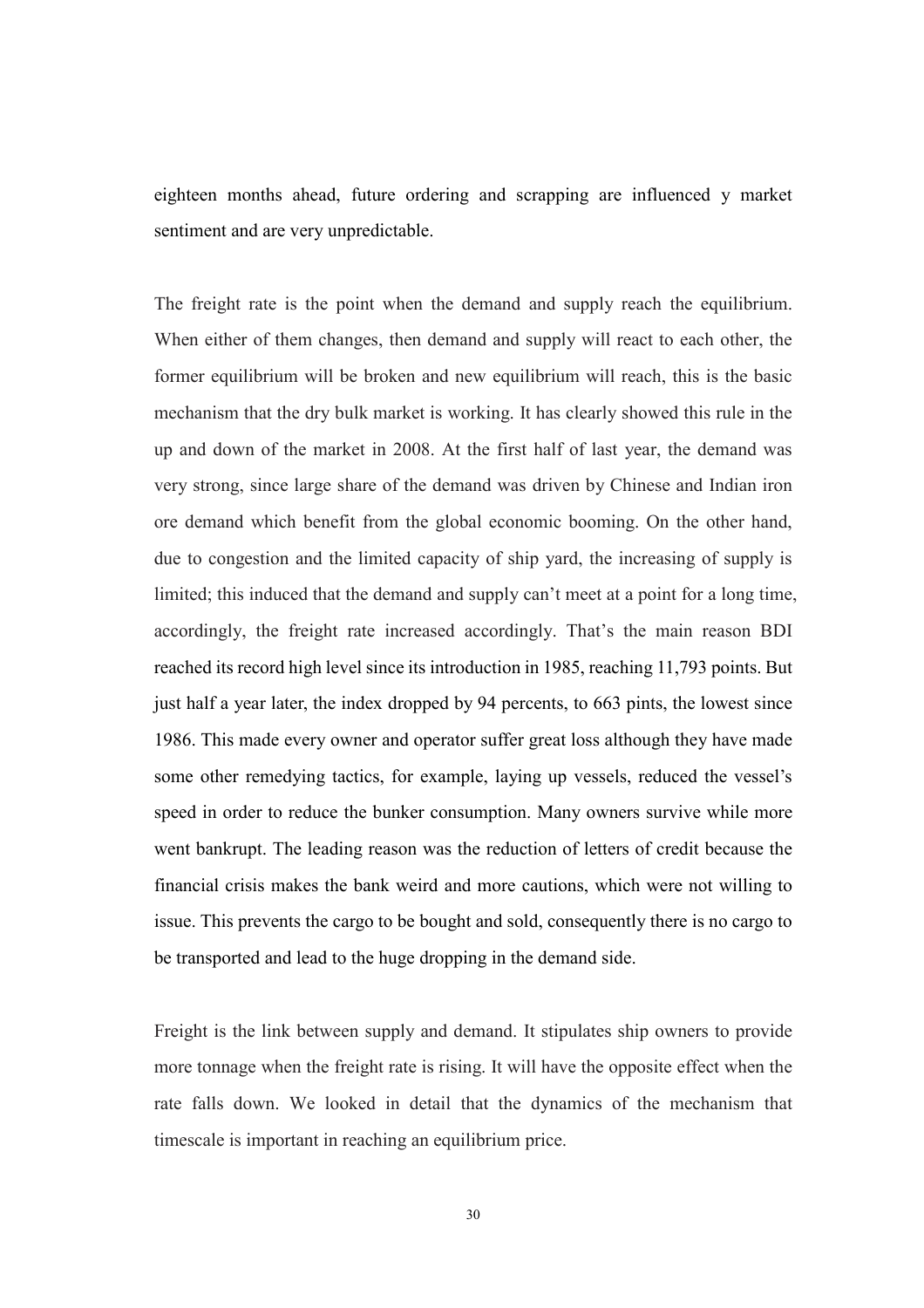#### 4.2.2 The increasing of the cost

The shipping cost can be basically divided into three types, the financial cost, and the operating cost. The voyage cost. For the passed ten years, all of these three costs increased a lot. Below, I will analyze four parts of the shipping cost, which should be more important and take more accounts compared with other parts.

Raw materials will only be transported from distant sources if the cost of shipping operation can be reduced to an acceptable level. Actually, over the last century, improved efficiency, bigger vessels and more effective organization of the shipping industry has brought about a steady reduction in transport cost, but this is far from enough.

a) Bunker

This is the main part of the vessel's cost and increased a lot these years as result of the increasing price of the crude oil.

Obviously, cost will increase which result in the increasing of the freight rates accordingly if the bunker price is increasing. According to SSY research, if the bunker increases 2 dollars per tonnage, the average freight rate will be promoted by 0.2 dollar per tonnage. Another research showed that if the bunker price fluctuate 1 dollar, for round voyage of Atlantic or Pacific, the freight rate can change 0.05 dollar accordingly.

### 3) Managing cost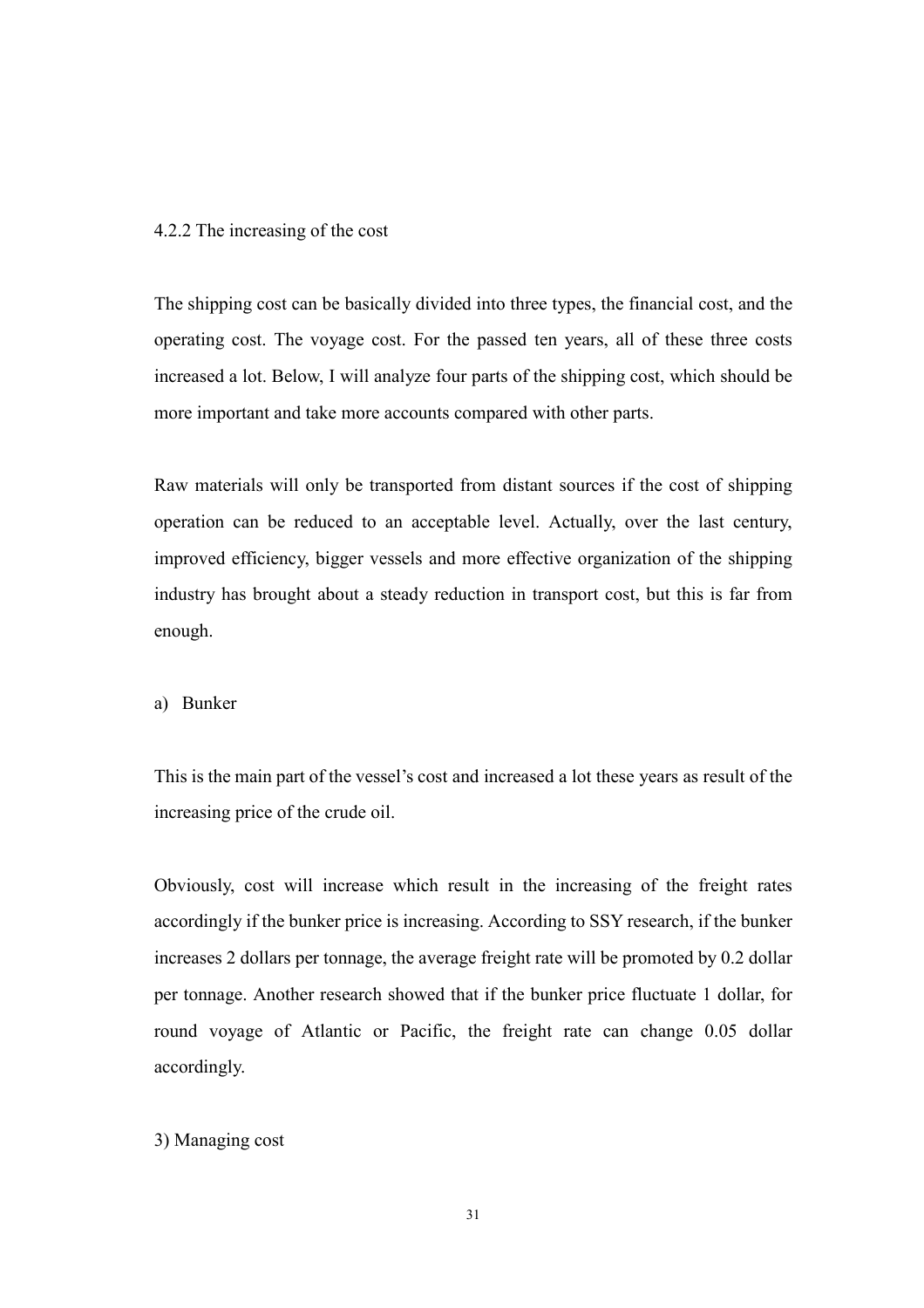This mainly comprise the manning cost and the managing cost.

Currently, owners, especially small-scale ones, like to outsource vessel's management, while they can just focus on the commercial operation. This trend leads to the existence of specialized ship management companies, like v-ships. But these years, the manning cost is increasingly huge, because the number of experienced and qualified seafarers is dropping off, and the high technical vessels like large container vessels, VLCC, LPG, LNG, the time spent on the training of the seafarers from a fresh to an experienced one should be very long. The shipping industry now is in urgent huge demand of senior seafarers. On the other hand, this lead to the expense on the manning of the vessels is very huge now. Now most of the seafarers working onboard should be from developing countries, this is an efficient way for the owners or the management companies to reduce their operating cost, which is partly a consequence of the fact that the seafarers are not willing to work on board.

### 3) Cost on purchasing or building vessels

Since these years, the price of steel, which takes the largest part of the building expense, is always increasing; the new vessel's price is increasing accordingly. Another factor we have to take into account is that when the shipping market is booming, more money wants to enter into this industry, nowadays, this kind of investment is but mainly not confined to buy second-hand vessel or new build vessels. When those money rushes into this market, the vessels' price can be increased sharply. Last year, when the market was very good, the orders the Chinese shipyards had got can make them at full working capacity to 2011, although later part of these order had been cancelled.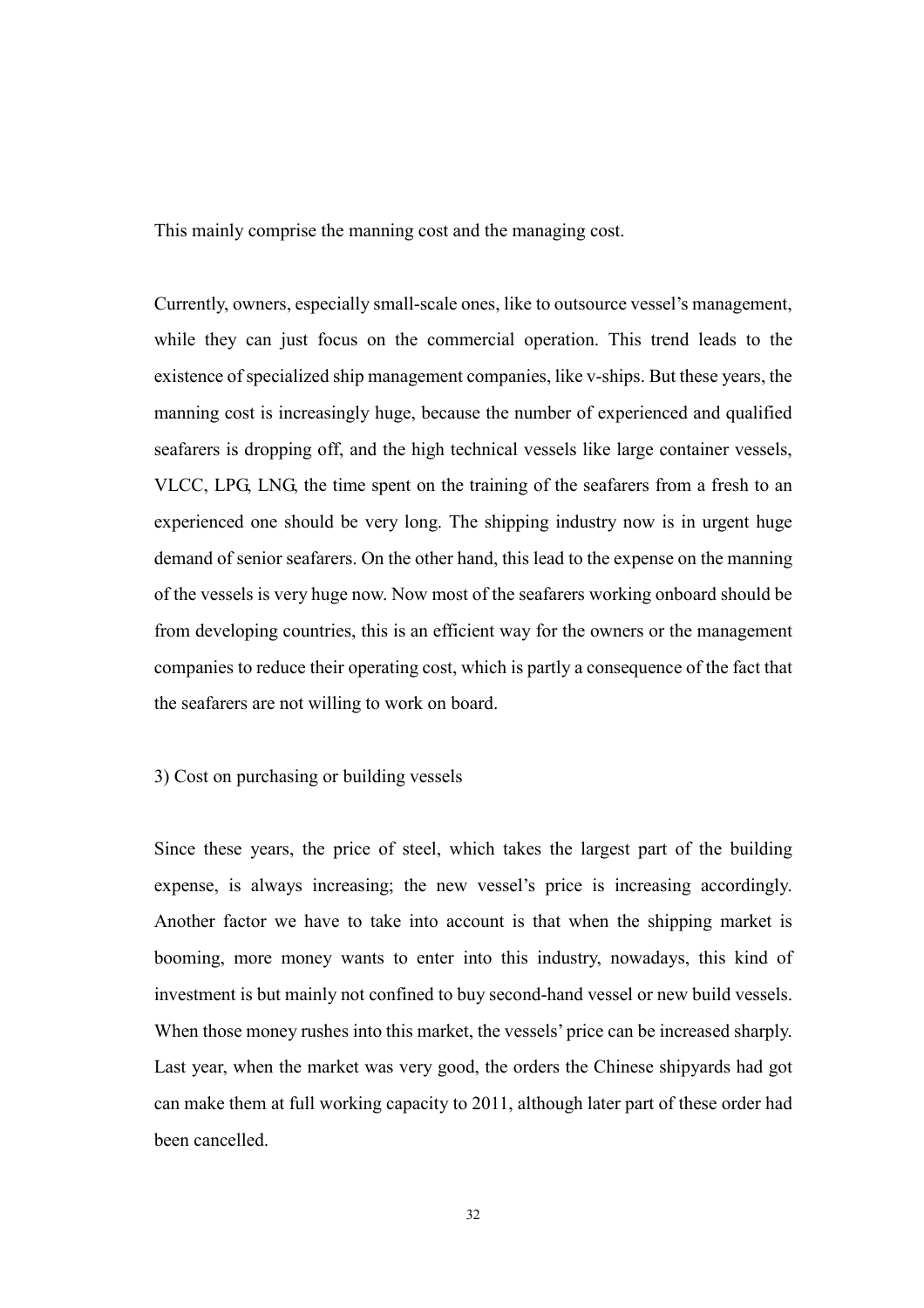#### 4) Port charges and canal charges

In order to achieve the economy of scale, in the dry bulk shipping, there is still the hub-spoke system, which causes the hub ports to invest more on their infrastructure and facilities to increase the loading and discharging rate. Eventually, these expenses will be shared by these vessels through the increasing of port dues.

Benefiting from the booming, Panama and Egypt increased the canal charges too. From all the above four kinds of cost, we can see that the cost for the ship owner is increasing, correspondingly, the break -even point will be increased. So the only method owner can take is to increase the freight rate.

4.2.3 FFA

FFA, the abbreviation of the freight forward agreement, now is a very popular and dangerous phrase and plays an increasingly important role on the fluctuation of the dry bulk freight rate.

Shipping is capital intensive, seasonal, cyclical and volatile industry, especially for the latter two characteristics , they are not only proved theoretically but also happened several times .Furthermore , the shipping is a kind of derivative service ,.since if there is no booming of the international trade , shipping will not have property either. That's why we say shipping is exposed to the international trade, political and economical environment. All the above leads shipping to be one of the most volatile industries in the world.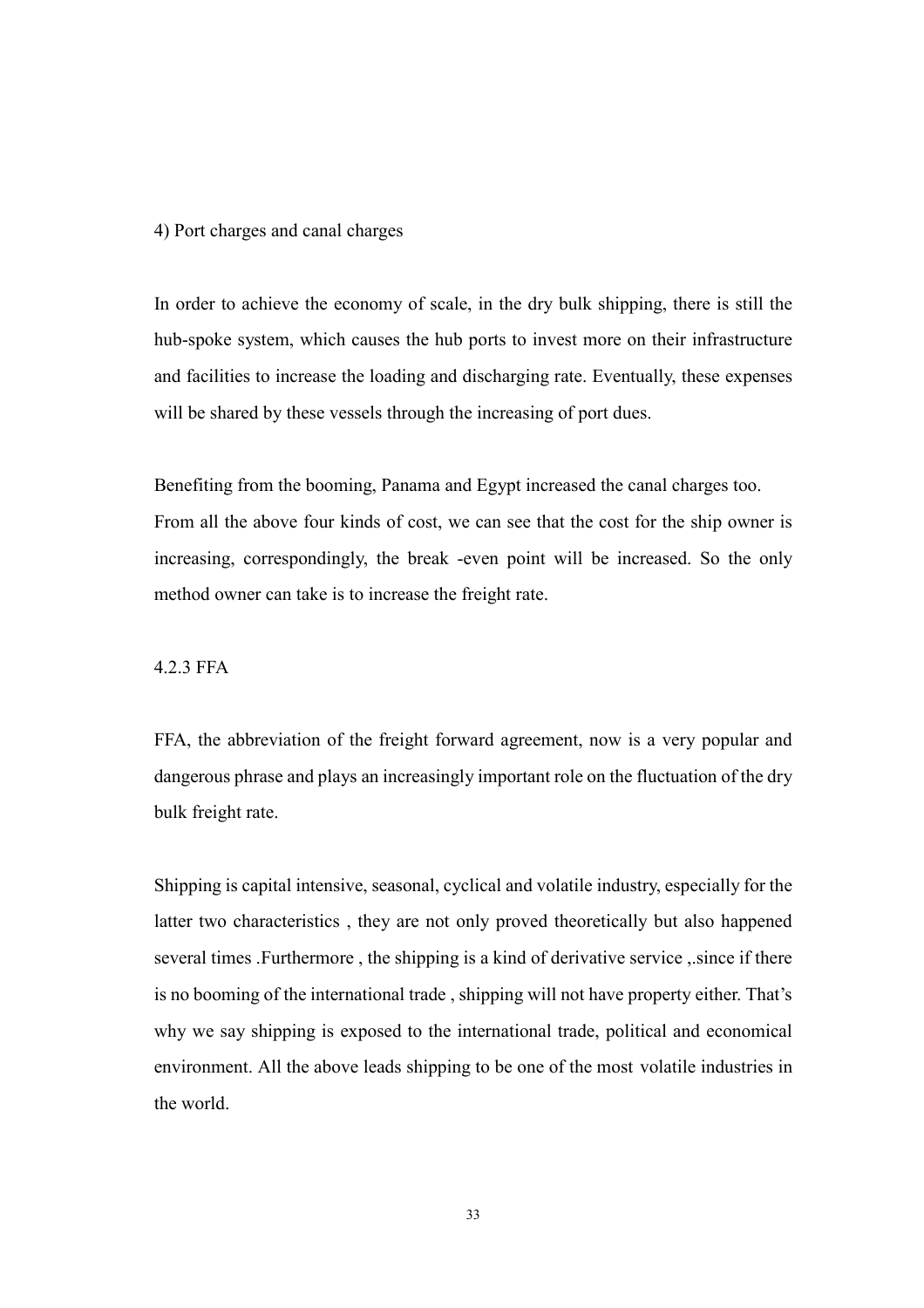All the risk the shipping will encounter include the market risk, strategic risk, credit risk , financial risk , operational risk , legal risk, organizational risk, sovereign risk among which the market risk is the most important and easier to be measured and controlled, especially after the availability of shipping derivatives. Derivative is a kind of tools which was firstly used in finance. But during the passed 20 years, it has been more and more prevailingly used in shipping .It includes the freight futures, forward freight futures (FFA) and freight option contracts among which the FFA is most popular now. The main function of the above shipping derivatives is to hedge the risk caused by the uncertainty of the market.

For FFA, it is broadly defined by the Baltic exchange taking a position in the future market as a substitute for a forward cash transaction .It is a principal-to-principal over the counter derivative product the value of which derives from the freight rates traded in Baltic exchange. The trader of FFA especially the shipping companies can benefit so much from it whose advantages include but not confined to

- 1) A good tool to manage risk
- 2) Easy to fix and close out positions
- 3) Price discovery
- 4) No physical performance
- 5) No restriction to physical performance
- 6) No re-letting of the ships to the other partied as in the spot market
- 7) Easily understood and quickly trade

Due to the above, FFA market is increasingly important and attracting. It has been predicted that trading volume will reach 3,500,000 LOT in 2012 which should be huge amount and at the peak of the FFA trade in 2007 and 2008; its value was more than the spot market which sounds incredible.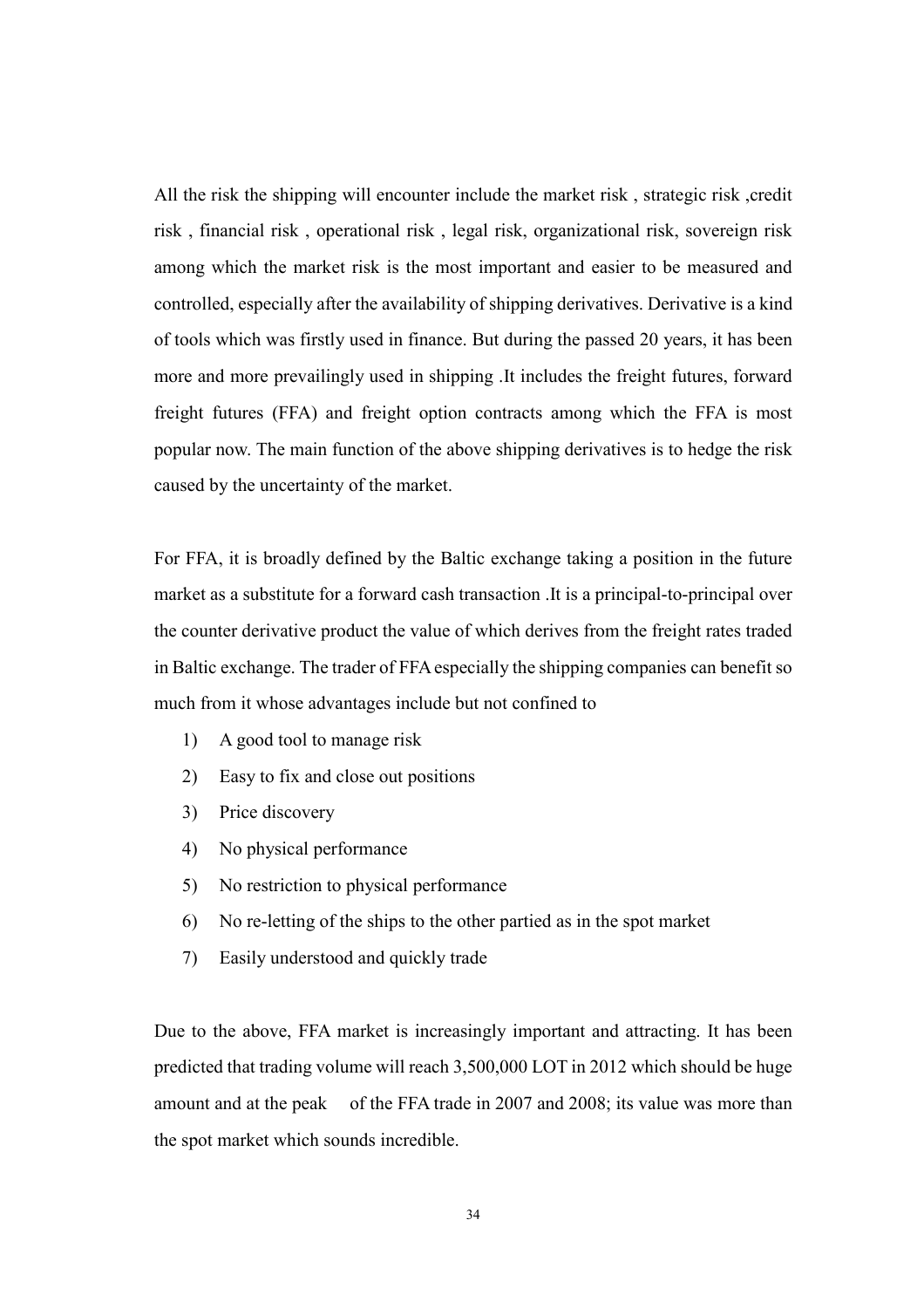The high volatility of freight rates in the shipping industry is proving particularly attractive to non-shipping players looking to become involved in shipping markets, without physically exposing themselves to operating the assets: the vessels. Some brokers said that freight derivatives have been turned over as much in a month as they used to in a year. It seems likely that both charters and ship owners will increasingly need to safeguard their profit against the volatile freight rate market since the shipping market becomes more and more familiar with hedging and risk management techniques.

Currently, there are four kinds of players in the FFA market.

a) The bulk carriers

The bulk carriers provide the transport service; they are intrinsic participants of the FFA market, like Norden in Denmark, Oldendorff in Germany, Imc in Singapore and Panocean in Korea. These three years, Chinese ship owners are much more involved in this market.

#### b) Commodity traders

The large commodity traders, since they did well in the future market, will participate in this market inevitably. The four largest traders, like ADM, Bunge, Cargill, Louis Dreyfus, are the main players of this market as well.

c) Investment bank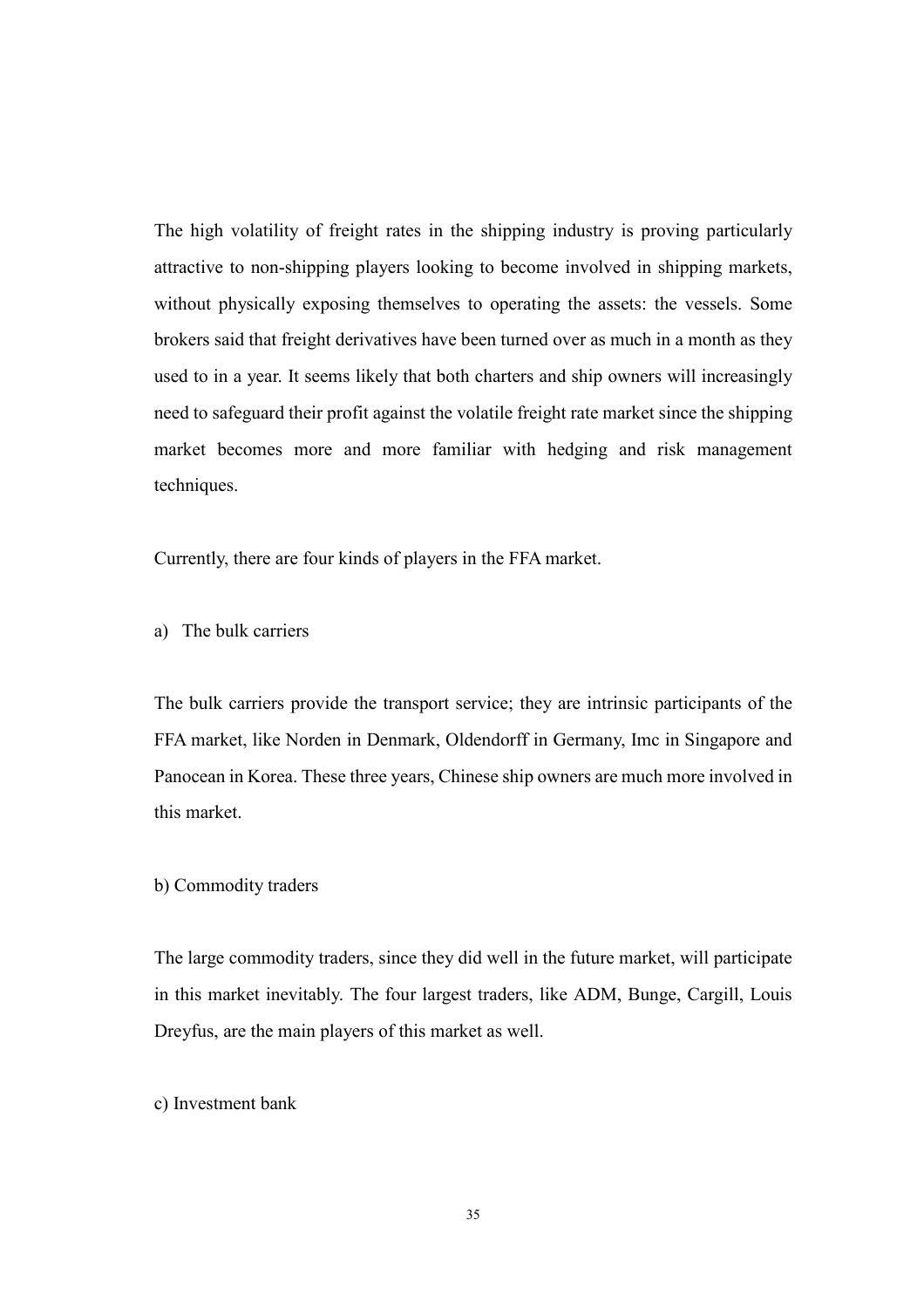Since the passed 5 years were the golden time of dry bulk shipping, most of dry bulk carriers won enormous benefit which makes many investment banks interested in this market. Whereas, most of these kinds of banks don't want to buy the vessel that is the asset investment and all these assets can't be handled timely. so the FFA , a kind of paper market, should be more of interest to these investors. It is not so surprised that we find the name of investment banks like Morgan Stanley. The function of this is to echo with their investment in the FFA market.

### d) Huge manufacturers

For the three biggest manufacturers of iron ore, like CVRD, BHP Billiton, Rio tito , transport should be another critical think they have to consider when sell their iron ore with CIF contract.. To secure the transport cost should the most serious problem they have to address when encountering one of the most volatile market—dry bulk shipping market.

But on the other hand, the big players make gambling at this market. The customary tactics they make is to charter in many vessels at the sensitive time and change the market supply demand status artificially. An impressive case , TMT , Taiwan dry bulk carrier, one of the largest FFA traders, chartered in 10 cape size vessel at the same time, then make them lay up which cause the due index increase hugely. Because, normally, most of the cape size vessels are used to carry out the COA contract so the number of the spot cape size vessel is limited.

It has been proved that FFA has price discovery and risk management function theoretically and practically, whereas since the future market is always the heaven of gambling, this can exaggerate the risk in the investment of FFA. Since the trading of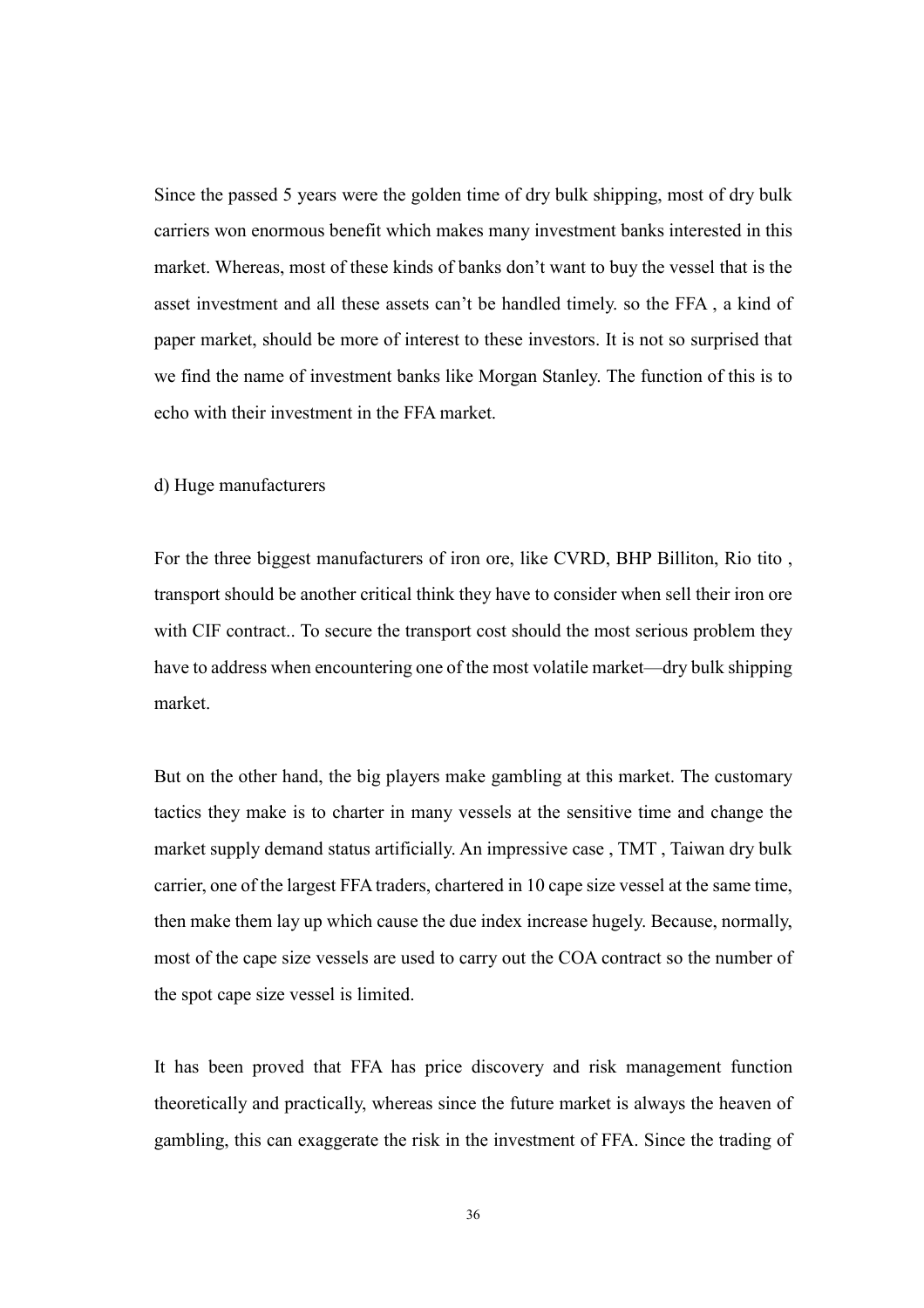FFA contracts is through broker, and most of the time, the details should be kept top private and confidential. Then it is very difficult to assess the exact winning and loss, but we can see the case that COSCO suffered a great loss of 4.2 billion RMB that FFA market is not always a safeguard for the players if the investment on FFA deviates from the original functions of FFA.

#### 4.2.4 Global economy

Undoubtedly, the most important sole influence on ship demand is the world economy, since it generates most of the demand for sea transport through either the import raw materials for manufacturing industry, or the trade in manufactured products. There are three aspects in the global economy that can influence the shipping market demand for the sea transport.

Firstly, it is the business cycle which lays the foundation for the freight cycles. Since the world industrial production produce most of the demand for commodities traded by sea, so when the global economy has its own business cycles, it means that all the product traded and shipped will have the same cycle with the global business cycle if we don't take the shipping supply, which is the supply of the new-building tonnage, into consideration.

Secondly, the trade elasticity can exert important influence on the internal shipping. The trade elasticity is the percentage growth of sea trade divided by the percentage growth in industrial production. Normally, there are two reasons why the trade elasticity of individual regions will change. The first is the balance of demand to available local resources of food and raw materials is likely to change over time. Another reason is that the mix of countries generating industrial growth many change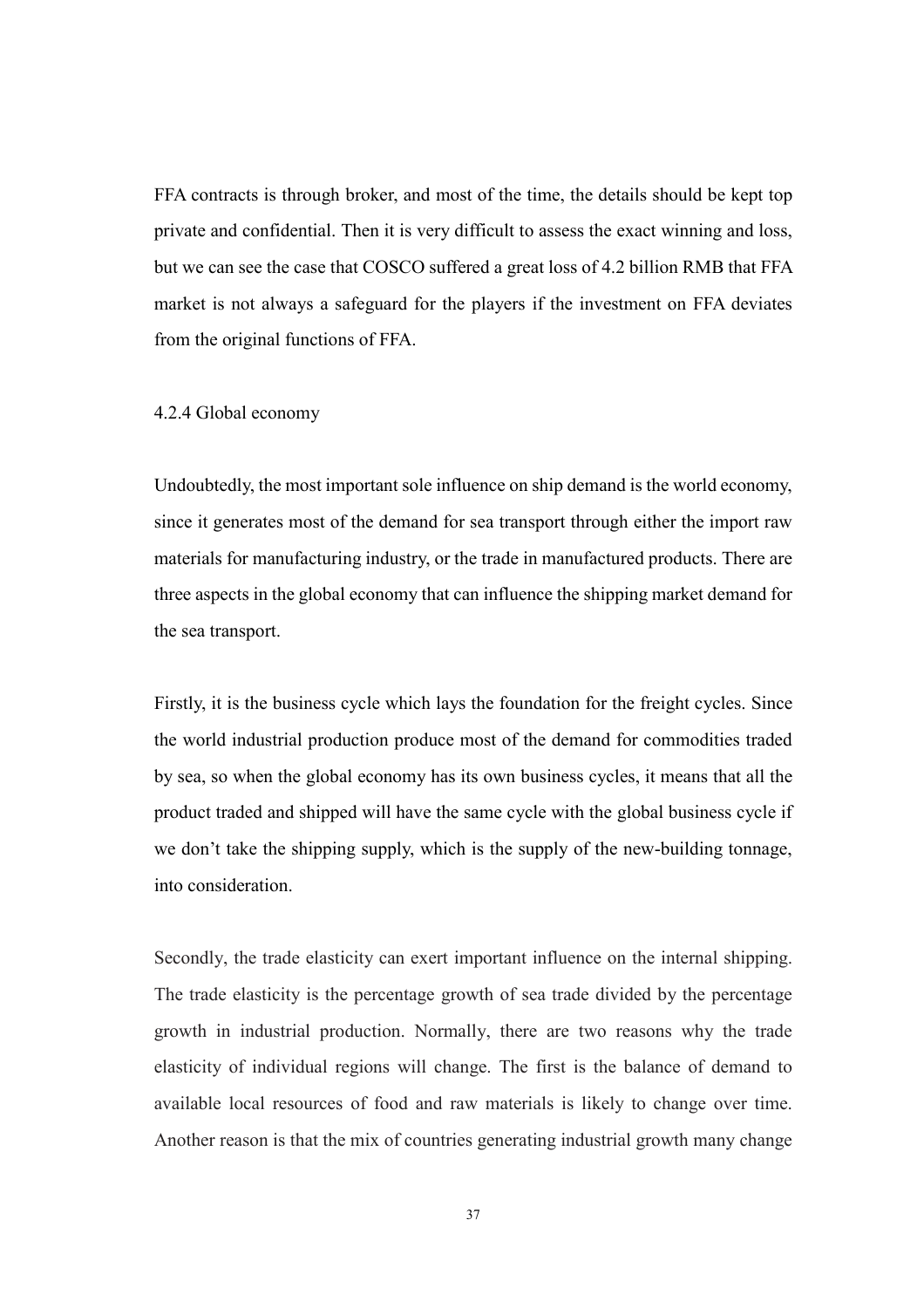new countries emerge or others decline in importance.

### 4.2.5 Political disturbance

The singular feature of political developments as far as the shipping market is concerned is that when they occur they are inclined to bring about a sudden and unexpected change in demand.

Events of political disturbance don't necessarily impact directly on ship demand, but their consequences are significant.

The research showed that the regularity with which political events have turned the shipping market on its head is quite striking.

- 1) The Korean War, which started in early 1950. Although cargo associated directly with the war was mainly transported by ships of the USA reserve fleet, political uncertainty sparked off a stock building boom in Western countries.
- 2) The Suez crisis and nationalization of the Suez canal by the Egyptian government in July 1956,Oil tankers trading were diverted round the cape and this created a sudden increase in ship demand
- 3) The six day war between Israel and Egypt in May 1967 resulted in the closure of the Canal. European oil imports were diverted round the cape.
- 4) The closure of the tape line oil pipeline between Saudi Arabia and Mediterranean in 1970 redirected crude oil previously shipped through the pipeline around the cape
- 5) The nationalization of Libyan oil assents in August 1973 resulted in the oil companies turning to the more distant Middle East producers for oil supplies
- 6) The Yom Kippur War in October 1973 and the OPEC production cut-back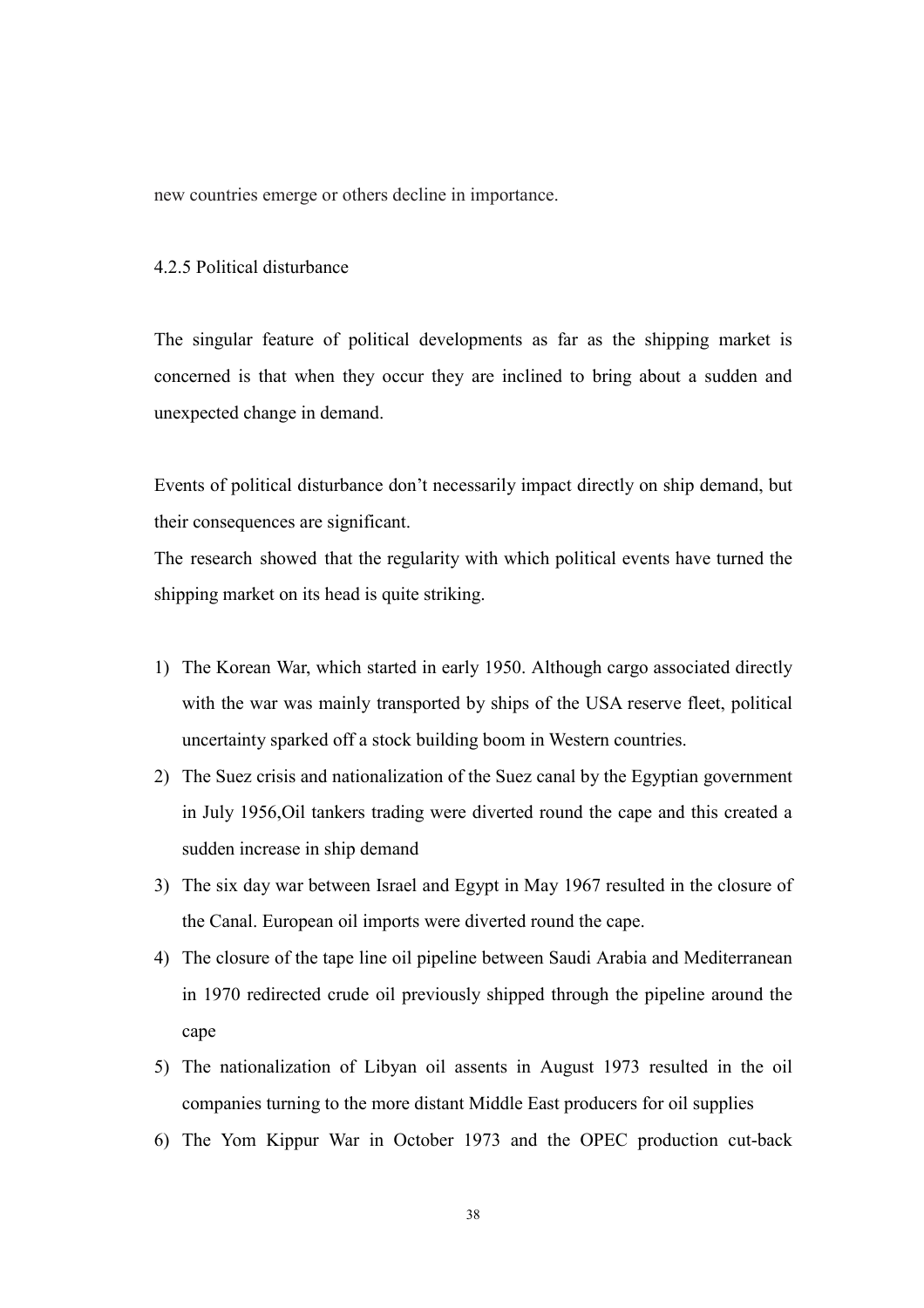triggered the collapse of the tanker market. The associated price rise had the effect on the world economy and the shipping market that was to last more than a decade

- 7) The 1979 Iran revolution and the temporary cessation of Iranian oil exports precipitated a major increase in the price of crude oil , with significant repercussions for the world economy and the shipping market
- 8) The 1990 Gulf War which resulted in the closure of the Dortyol pipeline and a phase of short term oil stock building. Both increased tanker demand.

Sometimes, the accident, especially the political events or the war, can influence the sipping world greatly. The closing of Suez Canal which leads to the rate of tanker flied and make the VLCC come into being is a standard case that the accident influence the real shipping world. Platou (1970) comments as follow:

The year 1957 shows how almost impossible it is to predict the future of the shipping industry. *The forecasts m ade at the end of 1956 by leading shipping personalities w ere fairly optim istic. N obody seem ed to expect the recession w hich subsequently occurred, a depression w hich m ust be considered the w orst since the m iddle thirties. F rom sky high rates at the end of 1956 they fell throughout 1957 to w hat can only be term ed an alm ost rock bottom level. There w ere few people, if any, w ho im agined that, w ith sm all changes, it would run out to be a ten year depression only*  relieved by a second and more lasting closure of the Suez Canal in 1967.

4.3 The relationship between this factors and seasonality

We analyzed five main factors which can possible influence the BDI, the relationship between the demand and supply, the increasing cost, the FFA, the global economy and the political disturbance. Through them, we can find that demand, FFA and the global economy have the seasonal characteristics.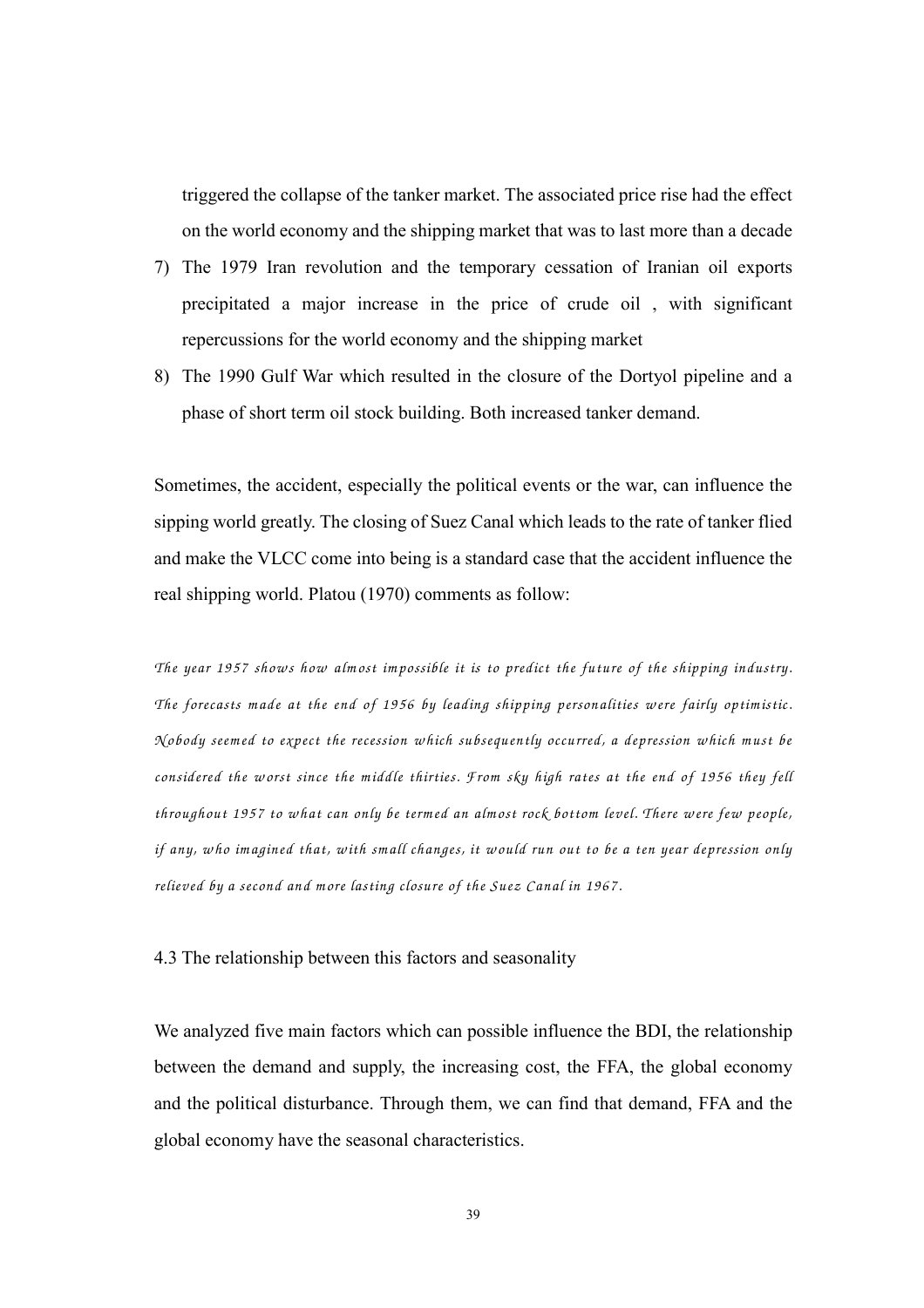For the demand, some of the cargo's transporting has the seasonal demand. For example, the grain in us gulf, it can just be transported after the harvesting.

For the FFA market, it is the same situation. Since FFA is a kind of future based on the BDI, while on the other hand, due to the seasonality of BDI, so the FFA must have the seasonal characteristic indeed. But since the leverage effect and price discovery functions of the FFA, it can exaggerate the seasonal fluctuation to some extent.

For the global economy, all the macroeconomic variables are shown elsewhere to have random variations as well as seasonal constitution. Trade figures in several commodities are also shown to be seasonal. So for the global economy, it have seasonal characteristic to some extent as well, since some components of it has this characteristic.

From above, it has been found that the factors which can influence the BDI which is the reflection of the freight rate have the seasonal characteristic, so this decides that the freight rate must have the seasonal characteristic.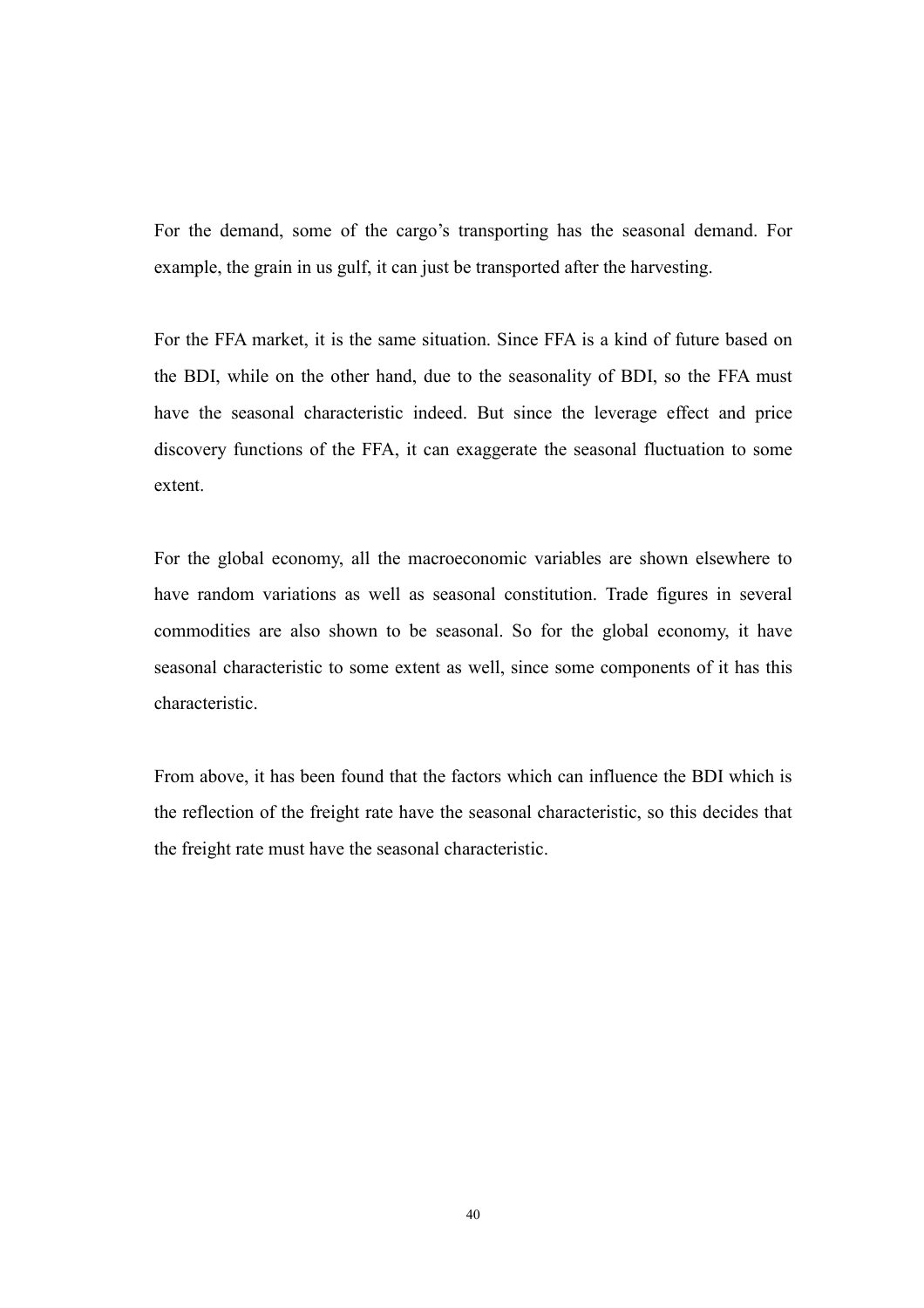# Chapter 5 the influence of seasonality on the dry bulk shipping freight rates

For the above chapters, we analyze the main factors that can influence the dry bulk freight rate. Here we begin to talk the subject of this paper, seasonality.

Every experienced shipping man can have this feeling in common that the freight rates not only in dry bulk shipping but also in other sectors can have seasonal fluctuation. We want to explore this through the three subsidiary markets: the cape size, the panamax size, the handy size, their one-year time charter hire and their three-year time charter hire and try to conclude this seasonality which can make decision maker in the dry bulk shipping benefit so much from this.

### 5.1 The statistical feature of dry bulk freight rates

For the analysis, the data of the monthly freight were got from ISL. The monthly hire of the one-year time charter and the three-year time charter were got from Clarksons. But all the number is the average of all the fixtures made during that month.

Table 5.1 Features of the statistics in voyage freight rate, one year time charter hire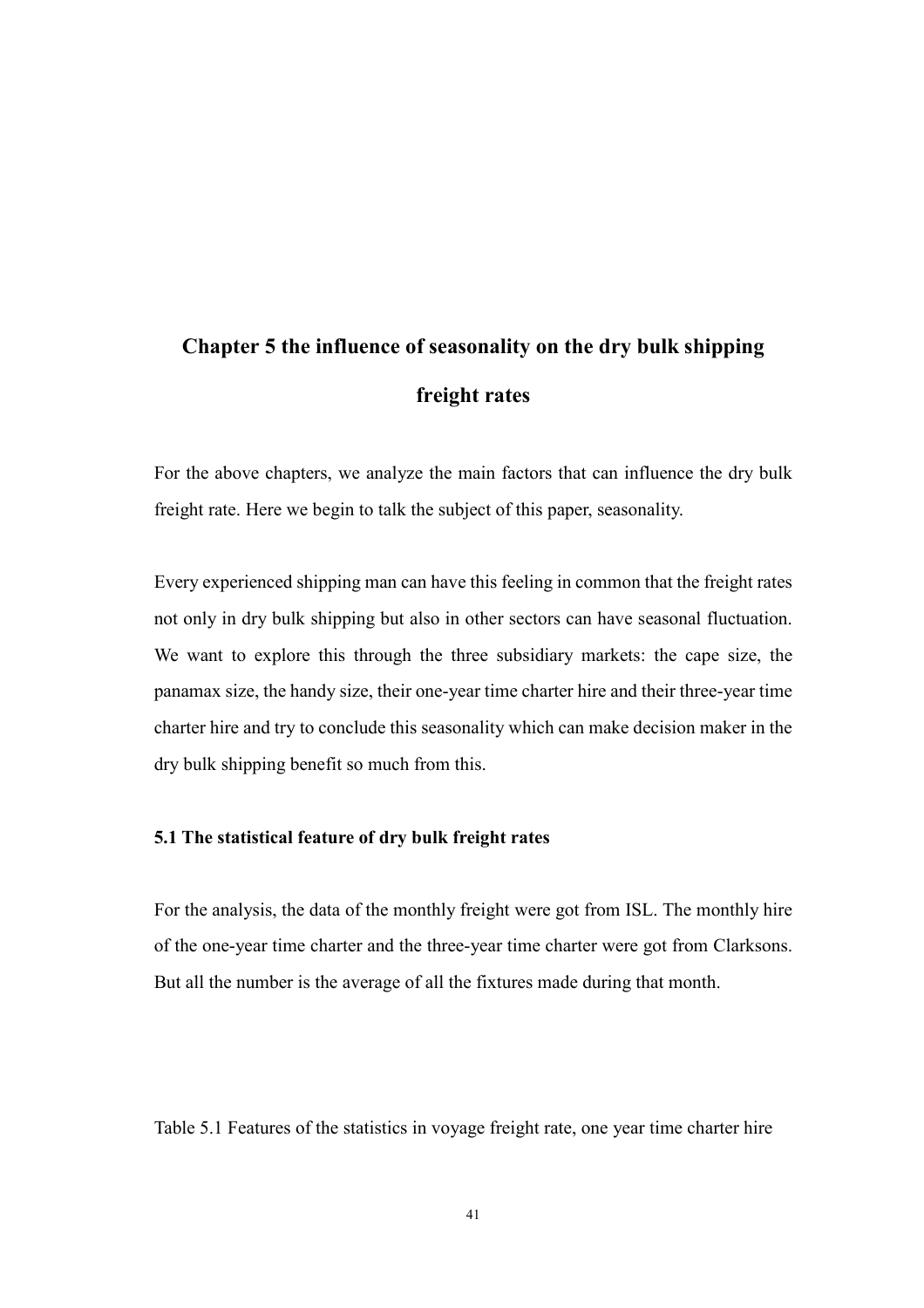### Three years time charter hire

| <b>VOYAGE FREIGHT RATE</b>        |             |                |              |  |
|-----------------------------------|-------------|----------------|--------------|--|
|                                   | <b>CAPE</b> | <b>PANAMAX</b> | <b>HANDY</b> |  |
| <b>MEAN</b>                       | 4.96        | 5.25           | 5.13         |  |
| S.D.                              | 0.52        | 0.45           | 0.36         |  |
| <b>COEFFIENCIENT OF VARIATION</b> | 10.04       | 8.47           | 7.23         |  |
| <b>SKEWNESS</b>                   | $-0.13$     | $-0.53$        | $-0.40$      |  |
| <b>KURTOSIS</b>                   | 1.25        | 0.42           | $-0.86$      |  |
| ARCH(12)                          | 56          | 113            | 178          |  |
| $L-B(12)$                         | 1154        | 1368           | 1752         |  |
| $J-B$                             | 43          | 12.5           | 14.3         |  |

| HIRE FOR ONE -YEAR TIME CHARTER |             |                |              |  |  |
|---------------------------------|-------------|----------------|--------------|--|--|
|                                 | <b>CAPE</b> | <b>PANAMAX</b> | <b>HANDY</b> |  |  |
| <b>MEAN</b>                     | 9.31        | 9.05           | 8.64         |  |  |
| S.D.                            | 0.52        | 0.43           | 0.35         |  |  |
| <b>COEFFICIENT OF VARIATION</b> | 4.92        | 4.39           | 4.04         |  |  |
| <b>SKEWNESS</b>                 | $-0.48$     | $-0.52$        | $-0.56$      |  |  |
| <b>KURTOSIS</b>                 | $-1.08$     | $-1.13$        | $-1.26$      |  |  |
| ARCH(12)                        | 548         | 614            | 892          |  |  |
| $L-B(12)$                       | 1464        | 1658           | 1783         |  |  |
| $J-B$                           | 16.9        | 20.3           | 23.4         |  |  |

| HIRE FOR THREE YEARS TIME-CHARTER |             |                |              |  |  |
|-----------------------------------|-------------|----------------|--------------|--|--|
|                                   | <b>CAPE</b> | <b>PANAMAX</b> | <b>HANDY</b> |  |  |
| <b>MEAN</b>                       | 9.35        | 9.26           | 8.80         |  |  |
| S.D.                              | 0.31        | 0.29           | 0.30         |  |  |
| <b>COEFFICIENT OF VARIATION</b>   | 3.43        | 3.19           | 3.42         |  |  |
| <b>SKEWNESS</b>                   | $-0.54$     | $-0.62$        | $-0.79$      |  |  |
| <b>KURTOSIS</b>                   | $-0.85$     | $-1.06$        | $-0.56$      |  |  |
| ARCH(12)                          | 412         | 882            | 398          |  |  |
| $L-B(12)$                         | 1358        | 1655           | 1786         |  |  |
| $J-B$                             | 15.4        | 22.3           | 23.8         |  |  |

The above tables give the statistic features of the monthly freight rate, one-year time charter hire and three-year time charter hire , from which , we can find two prominent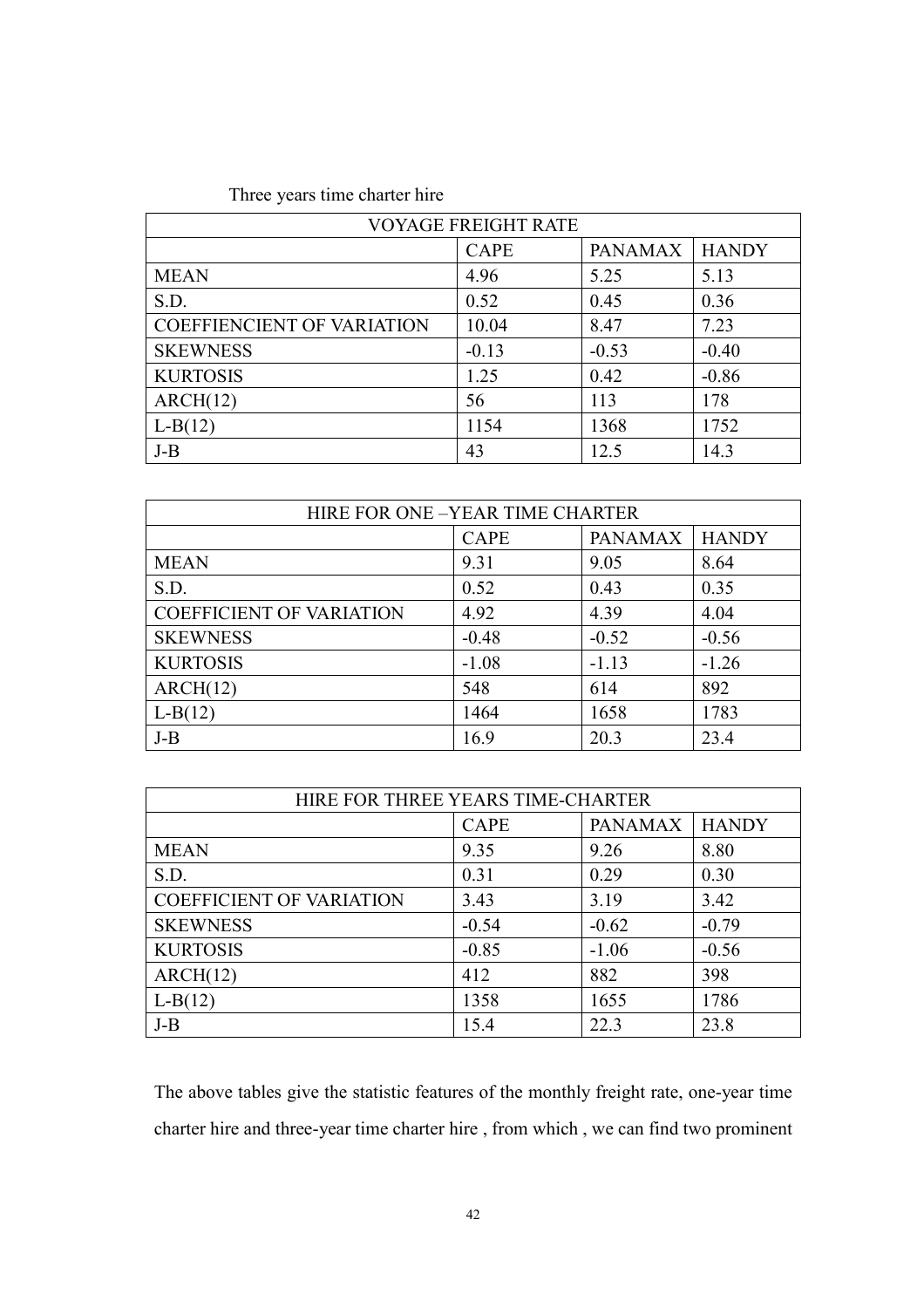features:

1) For the voyage freight rate, we can find that the rate of larger vessels is less than that of the small vessels. While for the time charter hire, its calculation is based on one day, so definitely the hire of larger vessels should be more than the smaller vessels. But if we convert the time charter hire into the voyage freight rate, we can still find the rule that the average freight rate of the larger vessels should be less than that of the larger vessel.

This is the economy of scale in the shipping industry which encourages the emerging of larger and larger vessels in every subsidiary markets, such as VLCC for the tanker market and VLOC for the dry bulk market.

2)The distribution features of different size vessels for different period is the same: SKEWNESS shows a tend to the left while negative KURTOSIS is flat or fat or on the other hand , the only exceptional showed in the voyage freight of cape size vessel indicates that the distribution of this serial is narrow KURTOSIS. The statistics in the last three lines indicates that the statistics shows a feature that is self-correlation, normal distribution and heteroscedasticity.

3) The coefficient variation has positive relationship with the vessel's size if we don't consider the period of the time charter; it is that the larger the vessel is, the extent of the fluctuation should be more serious. This can be easily explained as follow:

For the smaller vessels, it is more convenient for them to change their routes and cargo in order to accustom to the fluctuation of he dry bulk shipping market while for the larger vessels, especially for cape size vessels, their routes and their cargo are so stable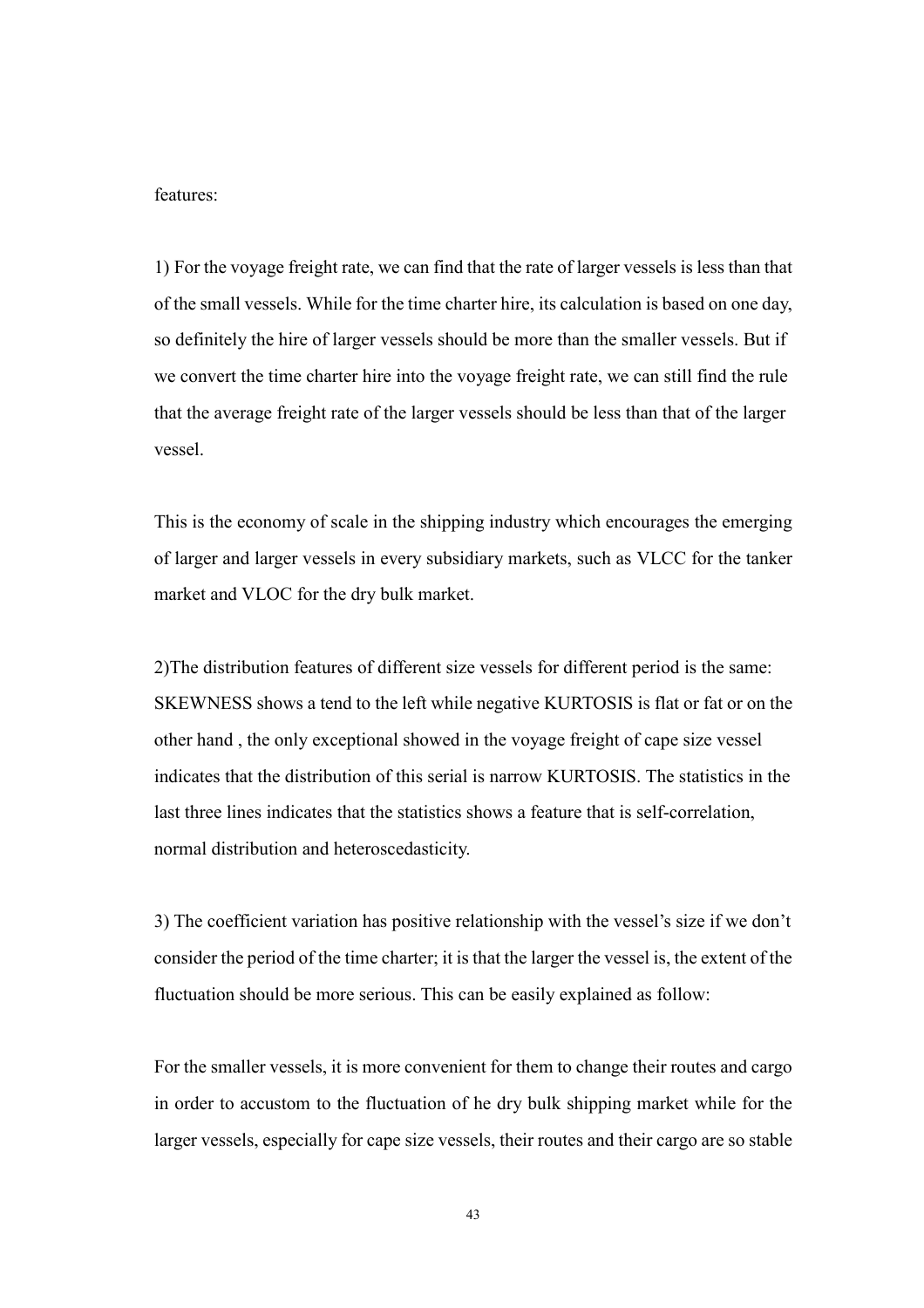that any change in the demand or supply of this due market can result in serious fluctuation.

4) The coefficient variation has a negative relationship with the period of the time charter if the vessel's size is the same; it means the fluctuation of the time charter hire is more less when the period of the time charter is longer. The time charter hire is always the expectation of the future market, or we can explain that the time charter hire of the long period should be the average level of the daily hire in owner's mind.

So when the period is longer, we can find that the average hire which is the time charter hire should be more stable.

### 5.2 The establishment of the model of seasonality in dry bulk shipping

After finding the basic characteristics of the freight rates and hire in the dry bulk market, this part is trying to establish the seasonal model for them in order to find the seasonality .The first step is to get the logarithm and the difference of the statistics due to which is to convert the curve trend into the linear trend.

Then the model can be established as follow:

$$
\Delta Xt = \beta 0 + \sum_{i=2}^{12} \beta iQit + \varepsilon t \tag{5.1}
$$

 $Qit = Dit - Dlt(i=2,3, \cdots 12$ , here D1t, D2t … are the monthly dummies)

(5.2)

$$
\beta_1 = -(\beta_1 + \beta_2 + \beta_3 + \dots + \beta_{12})
$$
\n(5.3)

$$
\operatorname{Se}(\beta 1) = \sum_{i=2}^{12} Var(\beta i) + 2 \sum_{i=2}^{12} \sum_{j=2}^{12} Cov(\beta i \beta j) \}
$$
 (5.4)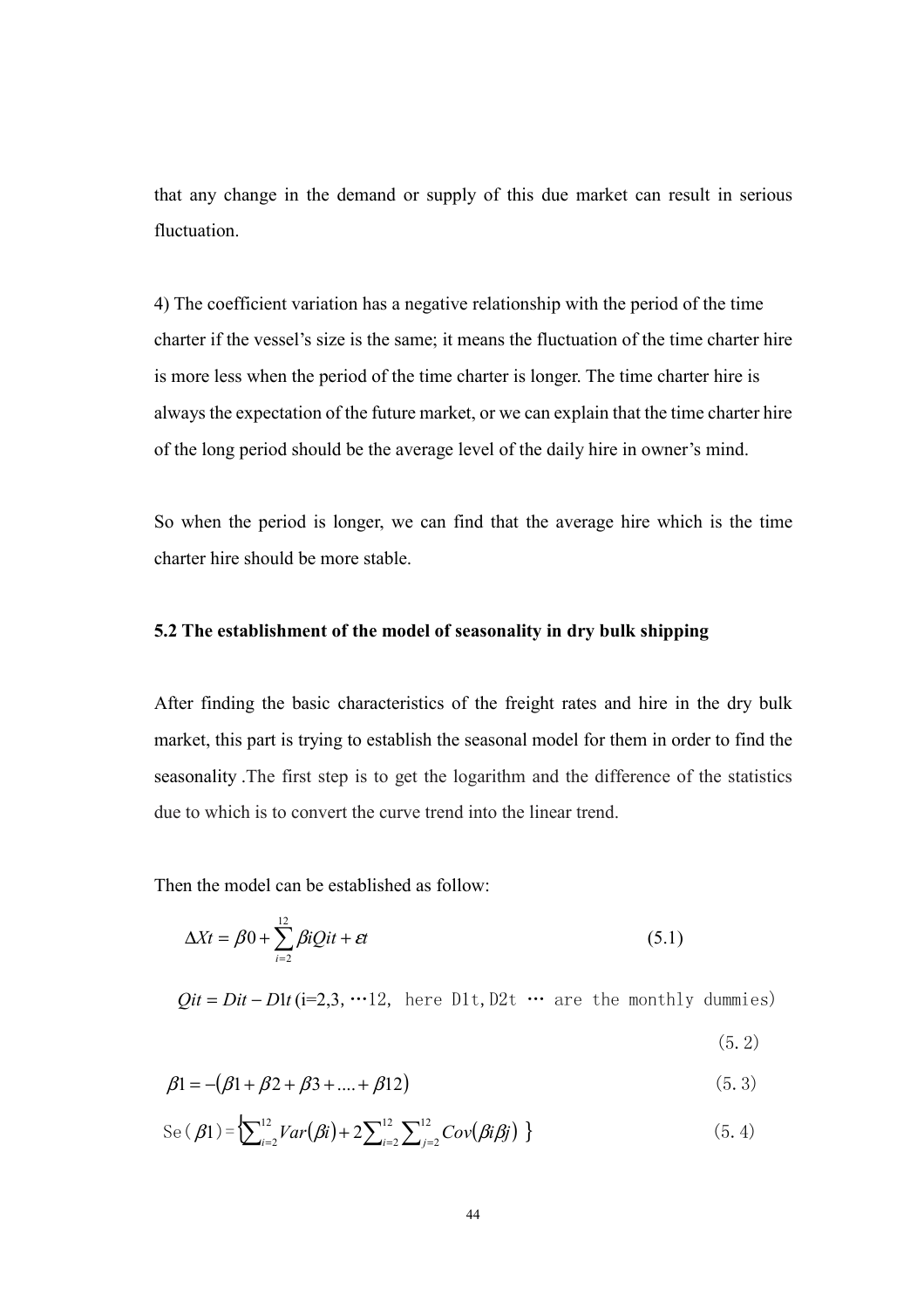$$
\Delta x t = \sum_{i=2}^{12} \beta 1, i(d1, tQ1t) + \sum_{i=2}^{12} \beta 2, i(d2, tQi, t) + \beta 1, 0d1, t + \beta 2, 0d2, t + \varepsilon t \tag{5.5}
$$

 $\beta$ 0 is a constant,

 $\beta$ i is a factor that reflect the extent of the monthly fluctuation in the form of growth rate.

 $\epsilon t$  is a white noise error item

When I enter all the statistics, we can get below results:

| Monthly freight rate |                      |           |           |           |
|----------------------|----------------------|-----------|-----------|-----------|
| Month                | Coefficient          | Cape size | Panamax   | Handy     |
| Constant             | $\beta$ <sub>0</sub> | $-0.01$   | $-0.01$   | $-0.01$   |
|                      |                      | (0.07)    | $(-0.21)$ | $(-0.37)$ |
| <b>JAN</b>           | $\beta$ 1            | 0.032     | $-0.054$  | $-0.004$  |
|                      |                      | (1.04)    | $(-0.96)$ | $(-0.23)$ |
| <b>FEB</b>           | $\beta$ 2            | $-0.044$  | 0.048     | 0.006     |
|                      |                      | $(-0.92)$ | (1.26)    | (0.36)    |
| <b>MAR</b>           | $\beta$ 3            | 0.021     | 0.086     | 0.043     |
|                      |                      | (0.32)    | (2.64)    | (1.73)    |
| <b>APR</b>           | $\beta$ 4            | 0.152     | $-0.008$  | 0.032     |
|                      |                      | (2.57)    | $(-0.26)$ | (2.12)    |
| <b>MAY</b>           | $\beta$ 5            | $-0.009$  | 0.011     | 0.023     |
|                      |                      | $(-0.20)$ | (0.35)    | (1.12)    |
| <b>JUN</b>           | $\beta$ 6            | $-0.073$  | $-0.012$  | $-0.040$  |
|                      |                      | $(-2.18)$ | $(-3.96)$ | $(-1.88)$ |
| <b>JUL</b>           | $\beta$ 7            | $-0.182$  | $-0.113$  | $-0.098$  |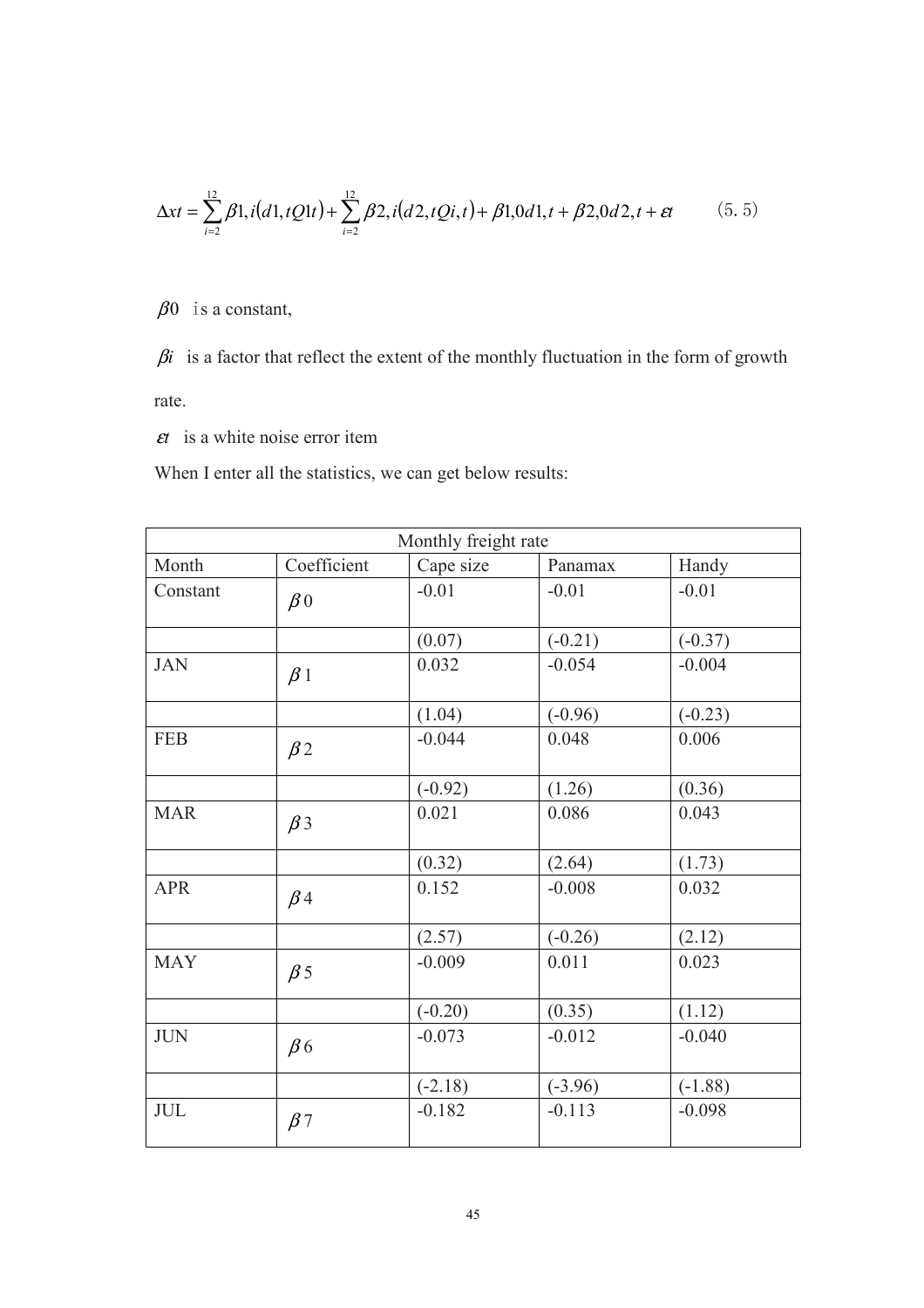|            |            | $(-3.24)$ | $(-3.65)$ | $(-4.16)$ |
|------------|------------|-----------|-----------|-----------|
| <b>AUG</b> | $\beta$ 8  | 0.024     | $-0.002$  | $-0.009$  |
|            |            |           |           |           |
|            |            | (0.28)    | $(-0.03)$ | $(-0.42)$ |
| <b>SEP</b> | $\beta$ 9  | 0.158     | $-0.004$  | 0.013     |
|            |            |           |           |           |
|            |            | (1.48)    | $(-0.05)$ | (0.56)    |
| <b>OCT</b> | $\beta$ 10 | $-0.041$  | 0.095     | 0.024     |
|            |            |           |           |           |
|            |            | $(-1.06)$ | (2.64)    | (0.87)    |
| <b>NOV</b> | $\beta$ 11 | 0.021     | 0.054     | 0.099     |
|            |            |           |           |           |
|            |            | (0.32)    | (1.92)    | (0.43)    |
| <b>DEC</b> | $\beta$ 12 | $-0.052$  | $-0.013$  | $-0.003$  |
|            |            |           |           |           |
|            |            | $(-1.47)$ | $(-0.27)$ | (0.14)    |
|            | Wald-test  | 55.76     | 63.06     | 52.78     |
|            |            |           |           |           |
|            |            | (0.00)    | (0.00)    | (0.00)    |
|            | $L-B(1)$   | 7.520     | 4.897     | 3.851     |
|            |            | (0.006)   | (0.027)   | (0.051)   |
|            | $L-B(12)$  | 3.43      | 37.88     | 10.52     |
|            |            | (0.002)   | (0.000)   | (0.589)   |
|            |            |           |           |           |
|            | ARCH(12)   | 1.72      | 4.06      | 0.92      |
|            |            | (0.064)   | (0.000)   | (0.549)   |
|            | WHITE-TEST | 2.210     | 0.104     | 0.006     |
|            |            | (0.138)   | (0.720)   | (0.948)   |
|            | $J-B$      | 1.92      | 226.8     | 1009      |
|            |            | (0.386)   | (0.000)   | (0.000)   |
|            |            |           |           |           |

| Hire for one year time charter |                     |          |           |           |  |
|--------------------------------|---------------------|----------|-----------|-----------|--|
| Month                          | Coefficient         | Capsize  | Panamax   | Handy     |  |
| Constant                       | $\mathcal{B}^{\,0}$ | $-0.003$ | $-0.002$  | $-0.001$  |  |
|                                |                     | $-0.27$  | $(-0.28)$ | $(-0.22)$ |  |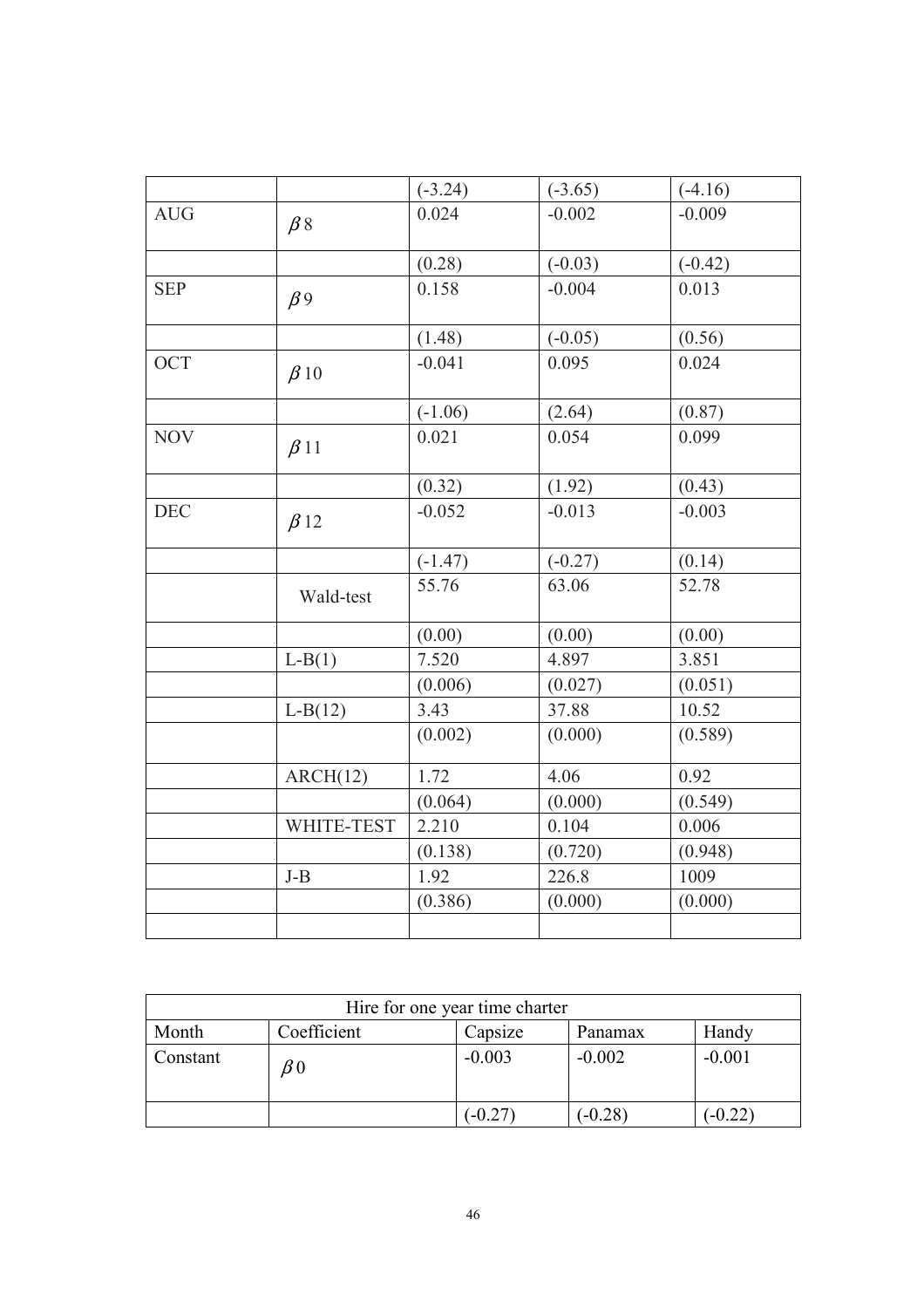| <b>JAN</b> | $\beta$ 1        | $-0.002$  | 0.020      | 0.013     |
|------------|------------------|-----------|------------|-----------|
|            |                  |           |            |           |
|            |                  | $(-0.19)$ | (1.24)     | (0.78)    |
| <b>FEB</b> | $\beta$ 2        | $-0.030$  | $-0.002$   | $-0.004$  |
|            |                  | $(-1.56)$ | $(-0.000)$ | $(-0.47)$ |
| <b>MAR</b> | $\beta$ 3        | 0.030     | 0.023      | 0.029     |
|            |                  | (1.90)    | (1.53)     | (3.07)    |
| <b>APR</b> | $\beta$ 4        | 0.026     | 0.007      | 0.025     |
|            |                  | (1.21)    | (0.44)     | (2.08)    |
| <b>MAY</b> | $\beta$ 5        | $-0.006$  | 0.024      | 0.006     |
|            |                  | $(-0.30)$ | (2.12)     | (0.51)    |
| <b>JUN</b> | $\beta$ 6        | $-0.042$  | $-0.043$   | $-0.039$  |
|            |                  | $(-2.80)$ | $(-3.20)$  | $(-4.51)$ |
| JUL        | $\beta$ 7        | $-0.042$  | $-0.056$   | $-0.045$  |
|            |                  | $(-2.08)$ | $(-3.87)$  | $(-4.50)$ |
| <b>AUG</b> | $\beta$ 8        | 0.020     | 0.013      | $-0.007$  |
|            |                  | (1.21)    | (1.17)     | $(-0.77)$ |
| <b>SEP</b> | $\beta$ 9        | 0.036     | 0.002      | 0.008     |
|            |                  | (1.58)    | (0.23)     | (0.64)    |
| <b>OCT</b> | $\beta$ 10       | $-0.001$  | $-0.006$   | 0.009     |
|            |                  | $(-0.03)$ | $(-0.56)$  | (1.17)    |
| <b>NOV</b> | $\beta$ 11       | 0.019     | 0.012      | 0.006     |
|            |                  | (0.96)    | (0.92)     | (0.63)    |
| DEC        | $\beta$ 12       | $-0.011$  | 0.002      | $-0.002$  |
|            |                  | $(-0.76)$ | (0.17)     | $(-0.23)$ |
|            | <b>WALD-TEST</b> | 33.45     | 56.36      | 54.77     |
|            |                  | (0.000)   | (0.000)    | (0.000)   |
|            | $L-B(1)$         | 34.49     | 28.3       | 28.49     |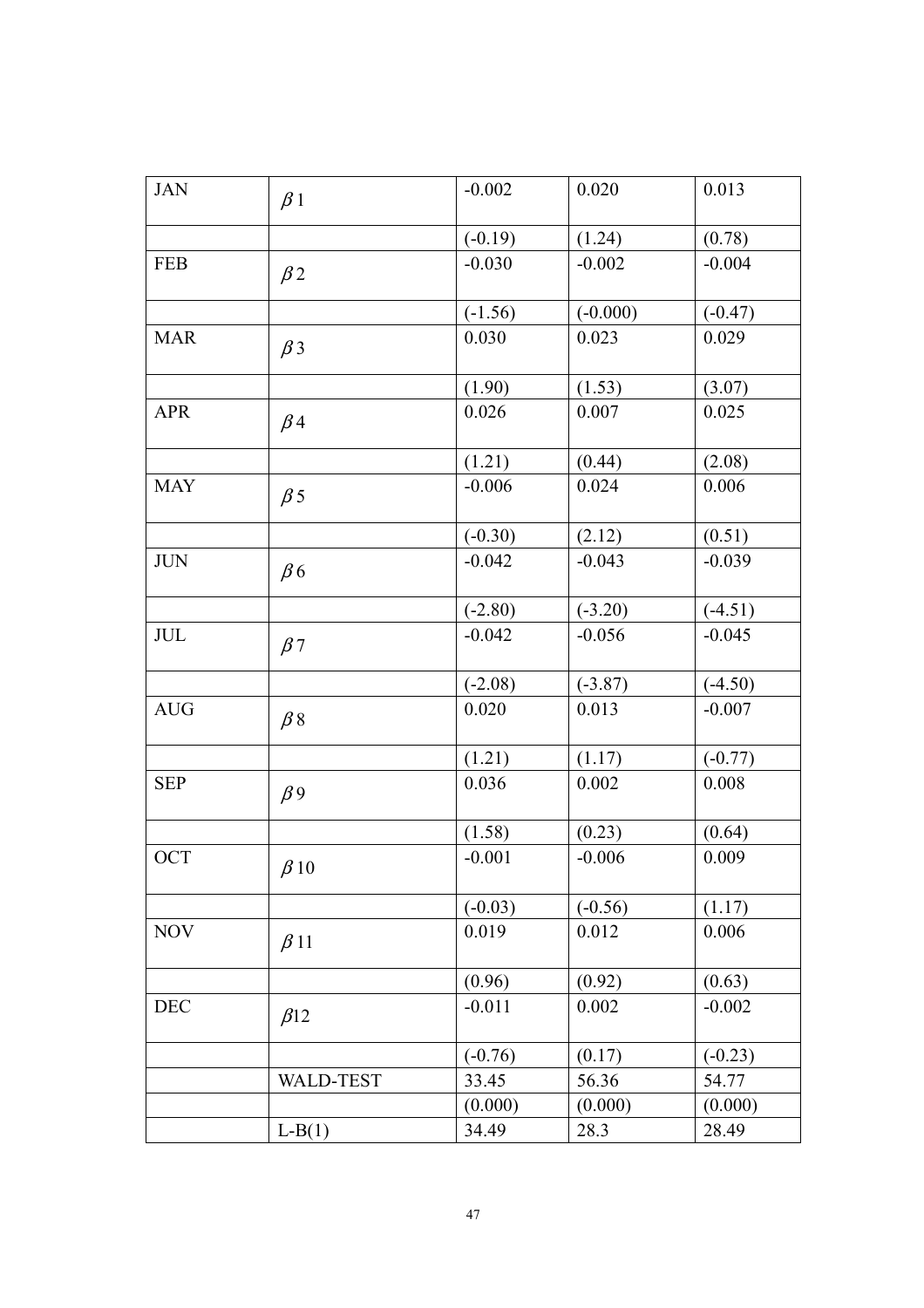|                   | (0.000) | (0.000) | (0.000) |
|-------------------|---------|---------|---------|
| $L-B(12)$         | 65.49   | 59.07   | 58.49   |
|                   | (0.000) | (0.000) | (0.000) |
| ARCH(12)          | 0.68    | 2.02    | 0.80    |
|                   | (0.763) | (0.025) | (0.626) |
| <b>WHITE TEST</b> | 2.209   | 0.103   | 0.005   |
| $J-B$             | 1.89    | 226.9   | 1009    |

| HIRE FOR THREE YEAR CHARTER |                      |           |           |            |  |  |
|-----------------------------|----------------------|-----------|-----------|------------|--|--|
| Month                       | Coefficient          | Capesize  | Panamax   | Handysize  |  |  |
|                             | $\beta$ <sub>0</sub> | $-0.002$  | $-0.002$  | $-0.001$   |  |  |
|                             |                      | $(-0.31)$ | $(-0.29)$ | $(-0.20)$  |  |  |
| <b>JAN</b>                  | $\beta$ 1            | $-0.009$  | 0.012     | 0.013      |  |  |
|                             |                      | $(-0.97)$ | (1.45)    | (1.00)     |  |  |
| <b>FEB</b>                  | $\beta$ 2            | $-0.024$  | $-0.003$  | $-0.016$   |  |  |
|                             |                      | $(-1.27)$ | $(-0.41)$ | $(-0.04)$  |  |  |
| <b>MAR</b>                  | $\beta$ 3            | 0.023     | 0.021     | 0.005      |  |  |
|                             |                      | (2.12)    | (2.10)    | (0.48)     |  |  |
| <b>APR</b>                  | $\beta$ 4            | 0.009     | 0.004     | $-0.001$   |  |  |
|                             |                      | (0.56)    | (0.41)    | $(-0.004)$ |  |  |
| <b>MAY</b>                  | $\beta$ 5            | 0.001     | 0.013     | 0.040      |  |  |
|                             |                      | (0.08)    | (1.63)    | (1.25)     |  |  |
| <b>JUN</b>                  | $\beta$ 6            | $-0.021$  | $-0.021$  | $-0.030$   |  |  |
|                             |                      | $(-1.85)$ | $(-2.40)$ | $(-2.25)$  |  |  |
| $\rm JUL$                   | $\beta$ 7            | $-0.021$  | $-0.022$  | $-0.019$   |  |  |
|                             |                      | $(-1.68)$ | $(-3.18)$ | $(-3.12)$  |  |  |
| <b>AUG</b>                  | $\beta$ 8            | 0.029     | 0.008     | 0.018      |  |  |
|                             |                      | (1.85)    | (0.77)    | (1.19)     |  |  |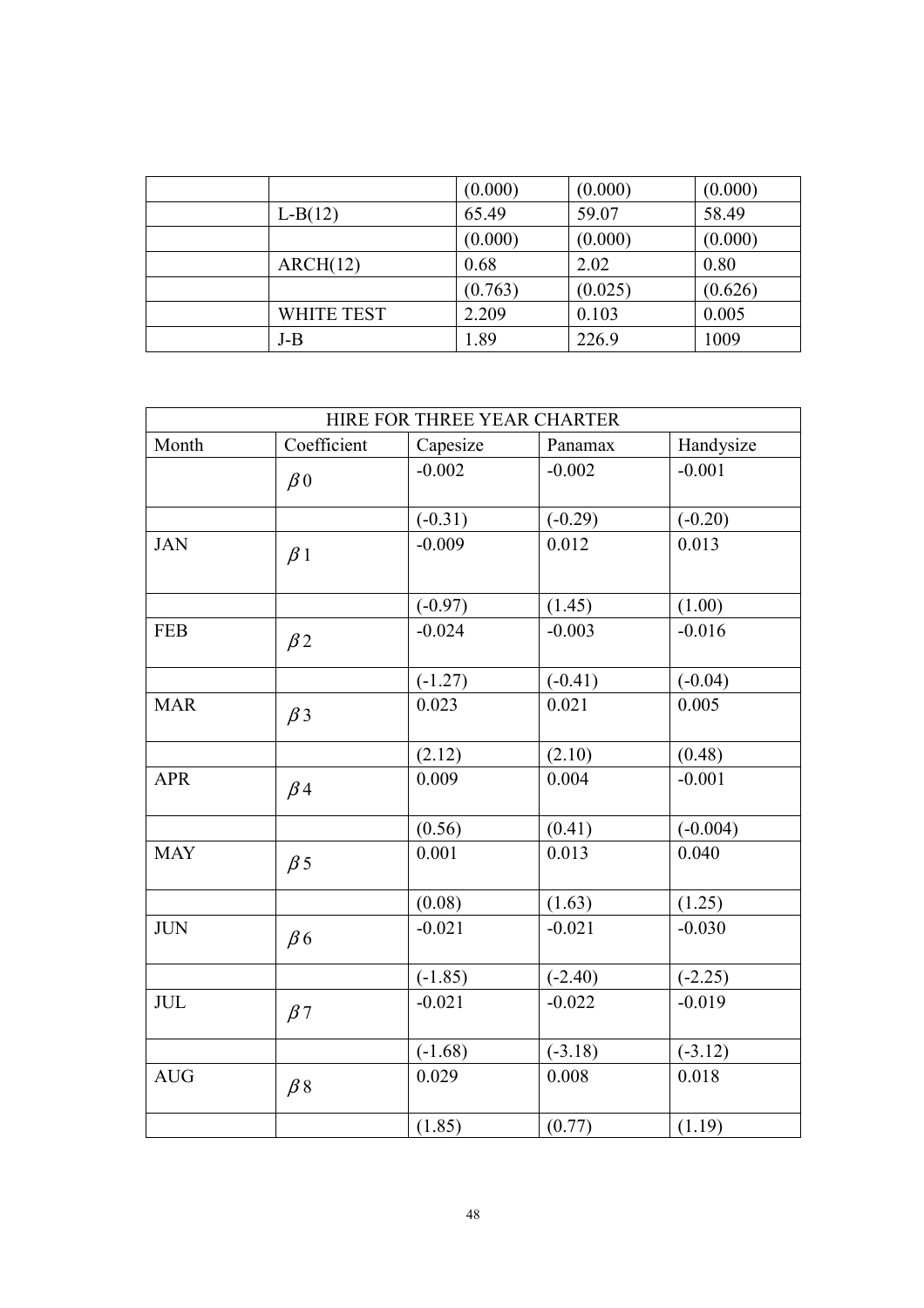| <b>SEP</b> | $\beta$ 9  | 0.028     | 0.007     | 0.009     |
|------------|------------|-----------|-----------|-----------|
|            |            | (2.18)    | (0.87)    | (1.29)    |
| OCT        | $\beta$ 10 | 0.001     | $-0.021$  | 0.001     |
|            |            | (0.009)   | $(-2.56)$ | (0.25)    |
| <b>NOV</b> | $\beta$ 11 | $-0.006$  | $-0.006$  | $-0.014$  |
|            |            | $(-0.37)$ | $(-0.63)$ | $(-1.35)$ |
| <b>DEC</b> | $\beta$ 12 | $-0.12$   | 0.008     | $-0.009$  |
|            |            | $(-1.21)$ | (1.15)    | $(-1.25)$ |
|            | Wald-test  | 45.61     | 67.36     | 26.03     |
|            |            | (0.000)   | (0.000)   | (0.006)   |
|            | $L-B(1)$   | 25.88     | 37.11     | 4.492     |
|            |            | (0.000)   | (0.000)   | (0.034)   |
|            | $L-B(12)$  | 39.88     | 108.4     |           |
|            |            | (0.000)   | (0.000)   | (0.042)   |
|            | ARCH(12)   | 0.72      | 2.15      | 4.76      |
|            |            | (0.731)   | (0.016)   | (0.000)   |
|            | WHITE-TEST | 0.005     | 0.212     | 6.729     |
|            |            | (0.942)   | (0.645)   | (0.013)   |
|            | $J-B$      | 5884      | 29.88     | 68        |
|            |            | (0.000)   | (0.000)   | (0.000)   |

### 5.3 The analysis of these results

### 5.3.1 The analysis of the spot market freight rate

We can find clearly that  $\beta i$ , i= 1,2,...12, is much more or less than the average level ,  $\beta$ 0, especially cape in April increased 15.38%, the panamax increase 8.6% in March while the seasonal increasing of the freight rate in handy in March and April are 4.35% and 3.3%. The increasing of the freight rate for these months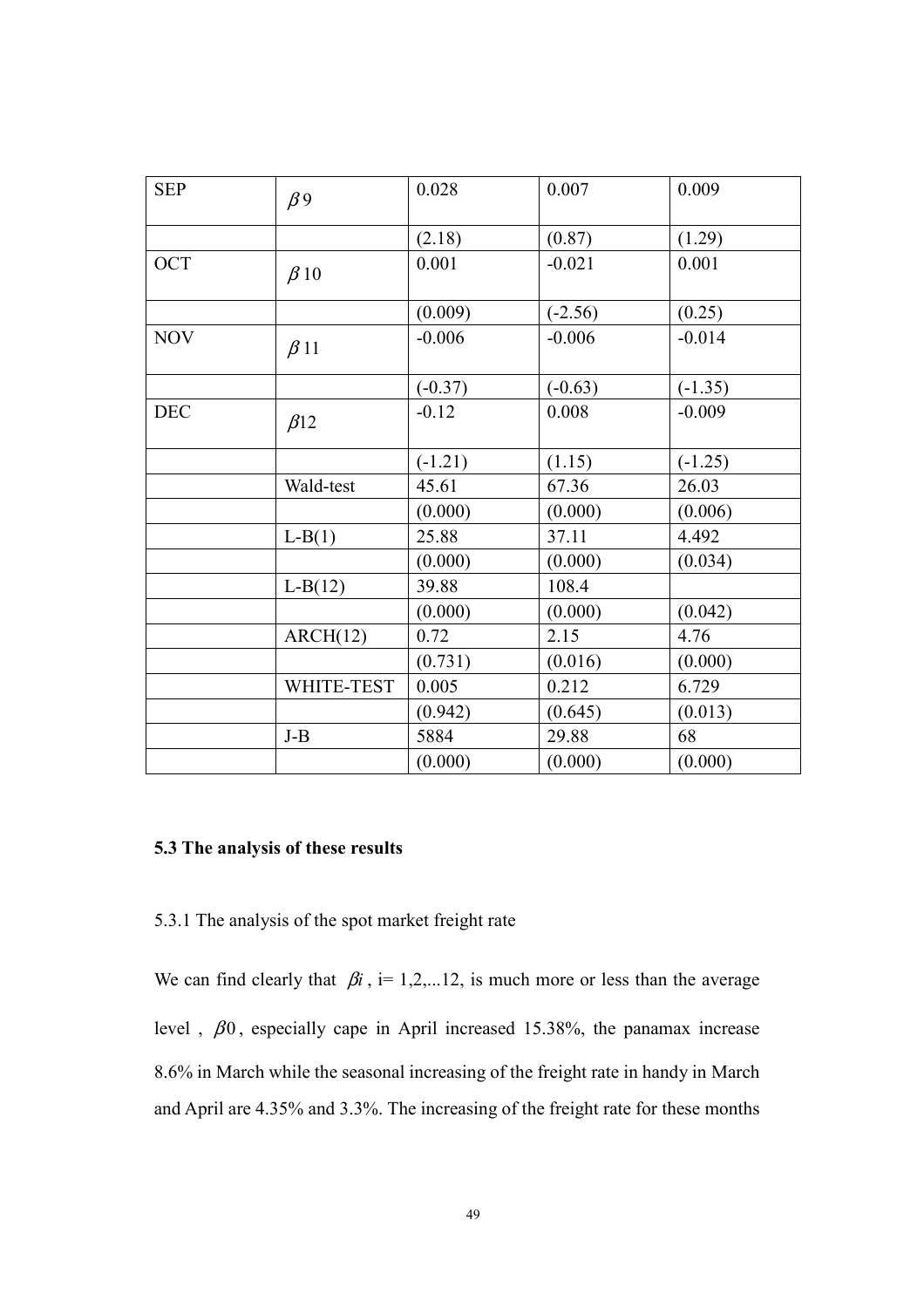can be explained as follow:

1) March and May are the months when , in Japan, is the end of one financial year .This can lead many companies to import cargo more concentrated during this time and results in the great increasing which changes the supplydemand equilibrium and promote the freight rate correspondingly. At the same time , it is the harvest time for the southern hemisphere , which mainly is Australia and Argentina , hence, this can increase the shipping demand in Panamax and handy especially the latter in March and April that are the prevailing size in the shipping of grain.

Panamax experience an increasing in October and September which is the direct consequence of the exporting of the grain in US Gulf, as above mentioned, panamas is the leading size used to ship the grain especially in US Gulf where the port facilities are good enough for the loading and discharging.

For the above statistics, another prominent feature should be that the voyage freight rate during summer time is falling down. This can be interpreted that during the summer time, the main industrialized countries abate their industrial production due to the high temperature.

#### 5.3.2 The analysis for the one-year time charter hires

It shows from the statistics that for the one year time charter hire , it increase 5.5% in May for the handy size while panamax has an increasing of 2.4 % in May and Cape has an increasing of 3% in March.

For the increasing of handy size, we can still find that the shipping demand from the grain is the driver, but for the Panamax and Cape, it seems that these two sizes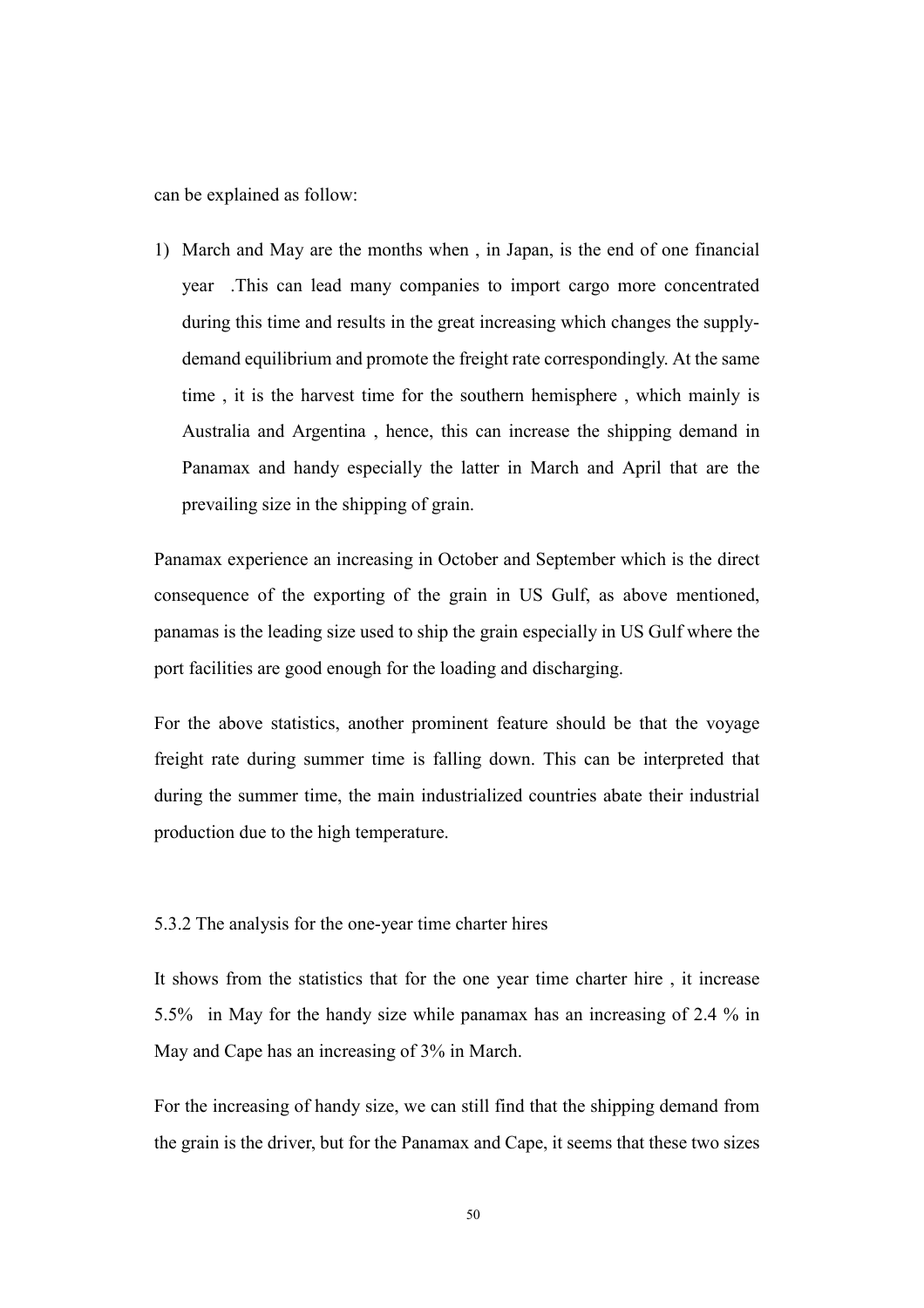don't suffer the same influence. The main reason should be that for the one year time charter , charter doesn't want to use large vessels that seems to be a little risky for them which comes from their uncertainty in the cargo volume ,the destination and the high storing cost. For the storing cost, it accounts for a large part of the whole logistic cost which will be exaggerated when the port can't transfer them timely. Another important reason should be for many exporting countries of grain, their port conditions such as draft and the port handling facilities can't meet the requirements of the panamax and cape vessels that are labeled with the large load and discharge rate.

During summer time, we can find the one year time charter hire fall 8.4%, 9.7% and 8.4% respectively. The first reason has been mentioned above that is the abatement in the industrial production due to the high temperature in summer. The other cause is the time charter hire has the inevitable synchronous fluctuation with the current and expected voyage freight rate, so during June and July, when the voyage freight rates fall down , the time charter rate will fall down accordingly. But another outstanding trait in the fluctuation of the hire is that the extent it falls down is much more serious than that of the increasing.

#### 5.3.3 Analysis for the three year time charter hires

The three year time charter hire has the same rule with one year time: Both of them has a seasonal increasing in spring while having a seasonal falling down in summer. (Cape , Supramax and Handy have the 2.3%, 2.1% and 1.8% increasing percentage and have 4.2% 4.3% 4.9% decreasing percentage respectively). The decreasing rate is half of that of one year time charter rate, this can prove another rule discussed in 5.1 which is the longer the period is, the hire should be more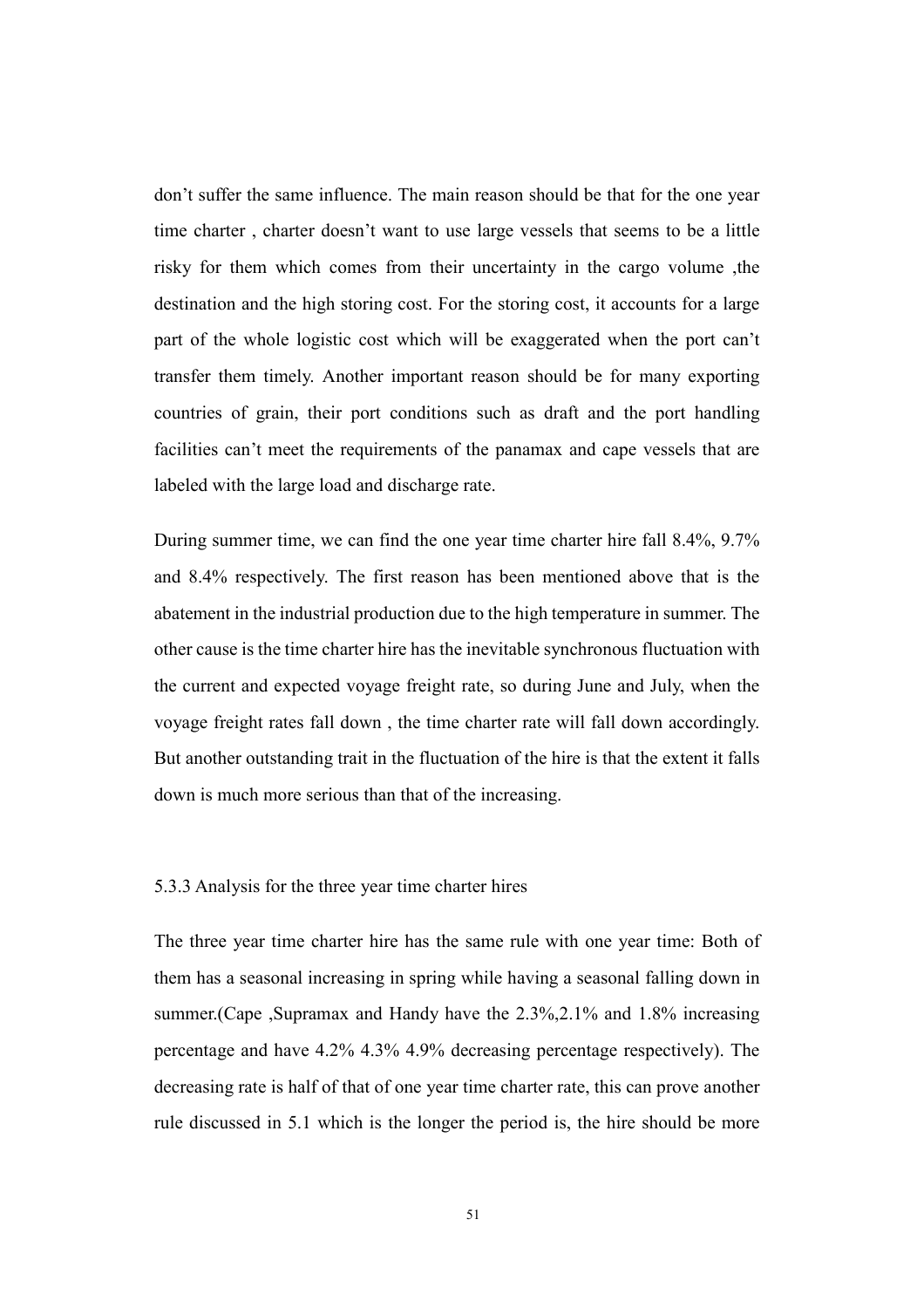stable. Another characteristic is that, during August and October , there is an increasing of 5.7% , because these three months are the normal time for the Chinese , Japanese and Korean steel mills to negotiate the COA contract with Brazil and Australia which is carried out mostly by capsize or renew their long term imports( iron ore or coal) and the associated contracts.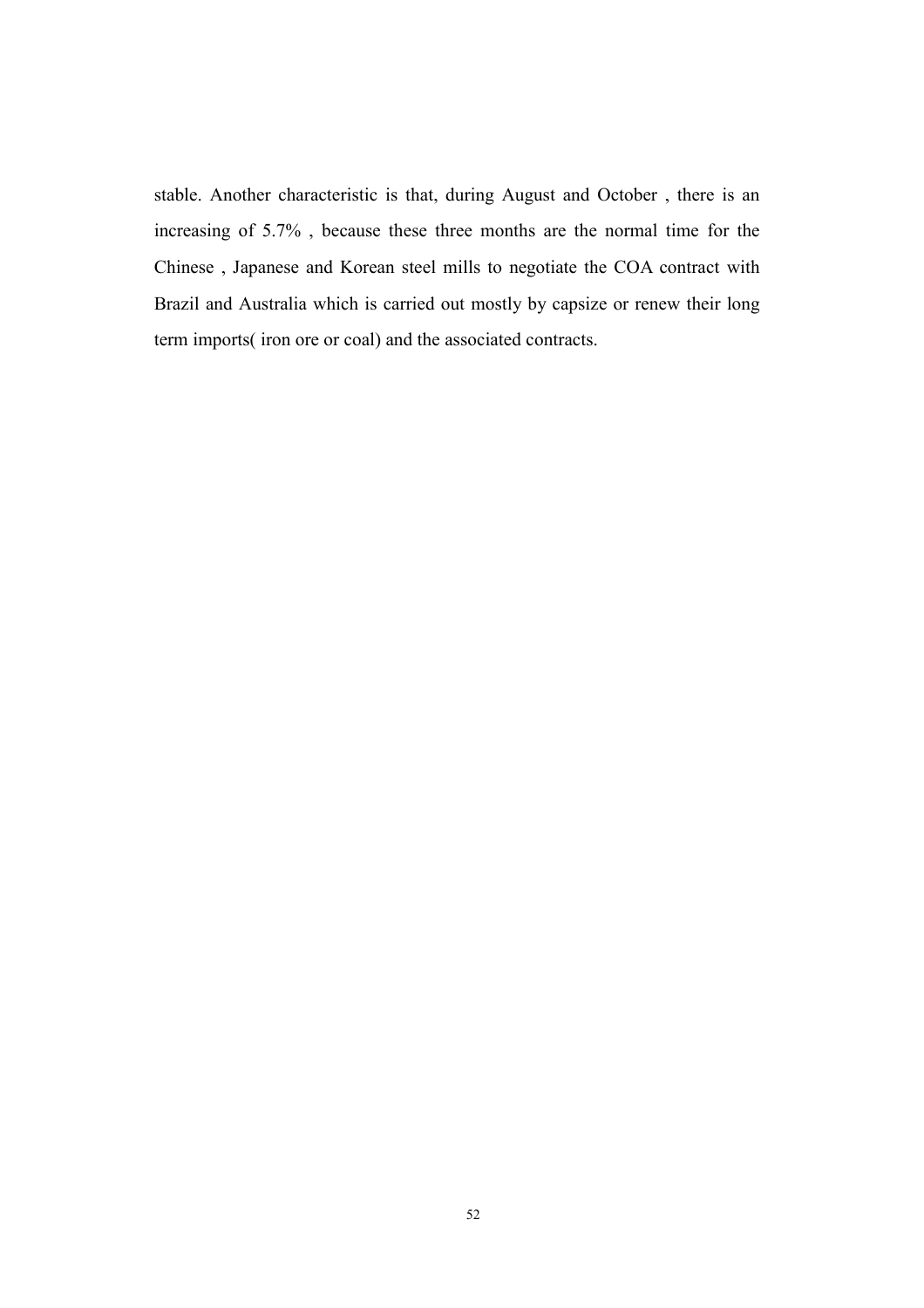### Chapter 6 Conclusion

This dissertation provides empirical evidence on issues relating to the seasonal behavior of freight rates in dry bulk shipping. The magnitude and pattern of seasonal fluctuations is measured and compared across freight rates for different size vessels as well as contract durations. More over, the seasonal behavior of freight rates is examined and compared under different market conditions.

Overall the seasonal movement of dry bulk time-charter rate suggests that, on average, the level of the freight rate increase in a certain months (March and April). After realizing this, Owner and charter can take advantage to this rule very well: owner can charter out their vessels in March or April while charter can charter in vessel in June or July. On the other hand, these regular seasonal fluctuations indicates that, if the cleaning and repositioning cost permits, sometimes combined ship owner can stitch between different markets to counteract the negative effect of the seasonal fluctuation in dry bulk shipping market.

There is another feature that the extent of the rate fluctuation in dry bulk market is in line with the size and the duration of the contract. We can clearly find that the fluctuation in the spot market are much more pronounced than that of the three year time charter and one year time charter . Let us take one year time charter for example: the hire of it is the expectations of the forthcoming one year which have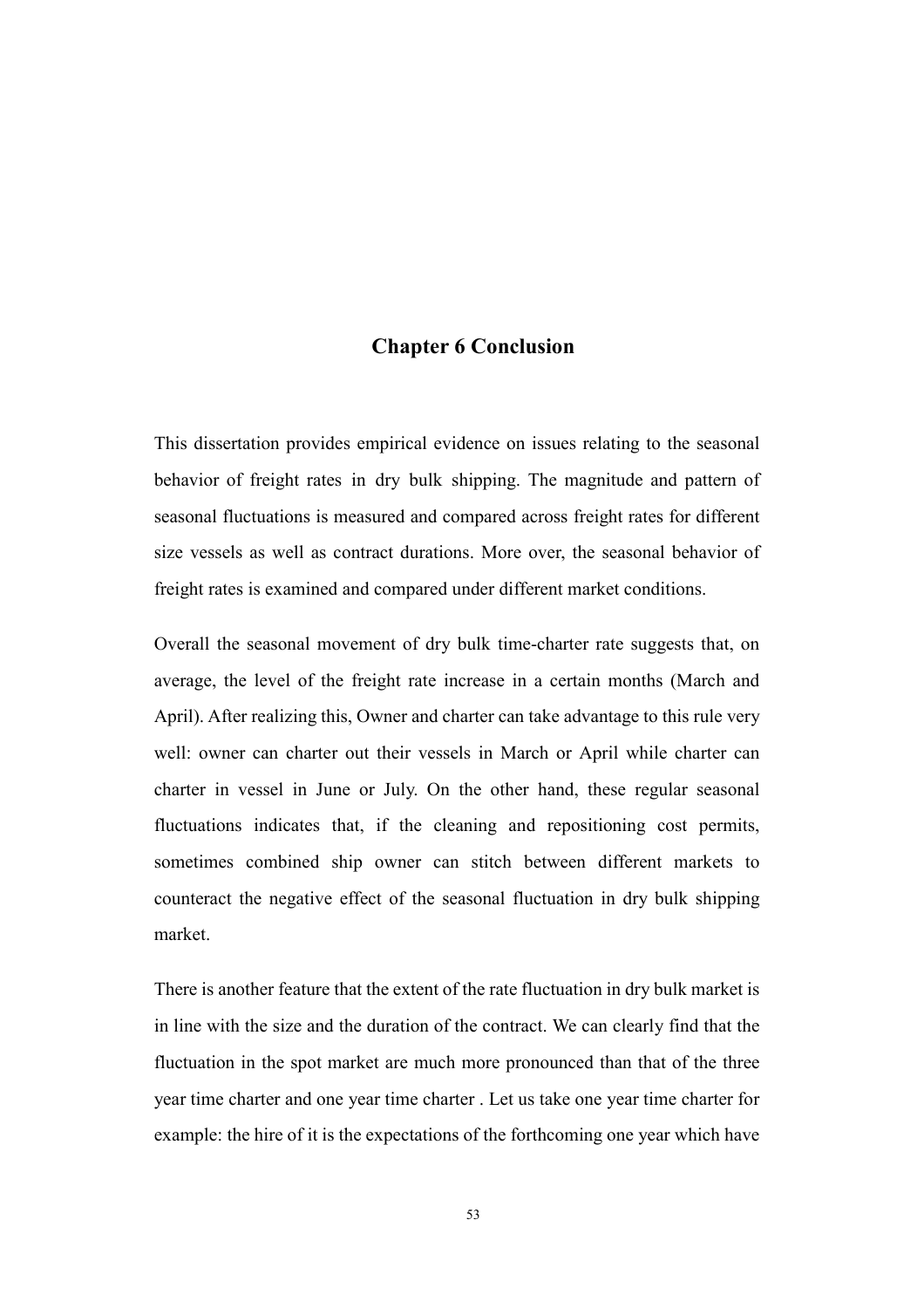consider many factors where the seasonal fluctuation has been incorporated to some extent. Further more, the sport rate is more than the period rate since most of the time owner has to worry about the period of the unemployment which is the disadvantage compared to the time charter.

The higher seasonal fluctuation of the spot freight rate can be further explained that the time charter (more than one year) is a kind of strategy which is preferred by the industrial carriers. Since the period time charter can't only meet their requirement of the tonnage demand but also can secure the cost at a relative stable level over a long period. For the latter advantage, it is highly appreciated by the steel mills which can make them more convenient when pricing their products. Then they can use the spot market as a supplementing to meet their volatile tonnage demand. Therefore, they will enter the spot market at a certain time which will exaggerate the fluctuation of the spot market.

I conclude the research results as follow:

(1) The levels of freight rates for different sizes of dry bulk shipping increase during spring and autumn

(2) Spot rate seasonality is much more serious for freight rates of larger tonnage than smaller tonnage

(3) Seasonal changes are asymmetric; its rising is less serious in all sectors compared to falls.

In the shipping industry volatilities in freight rates and ship prices are considerable compared with other sectors of the world economy. Unexpected changes and sharp movements in the dry bulk freight rates, over the short period, prevent the decision making progress and on the other hand provide enough opportunities for all the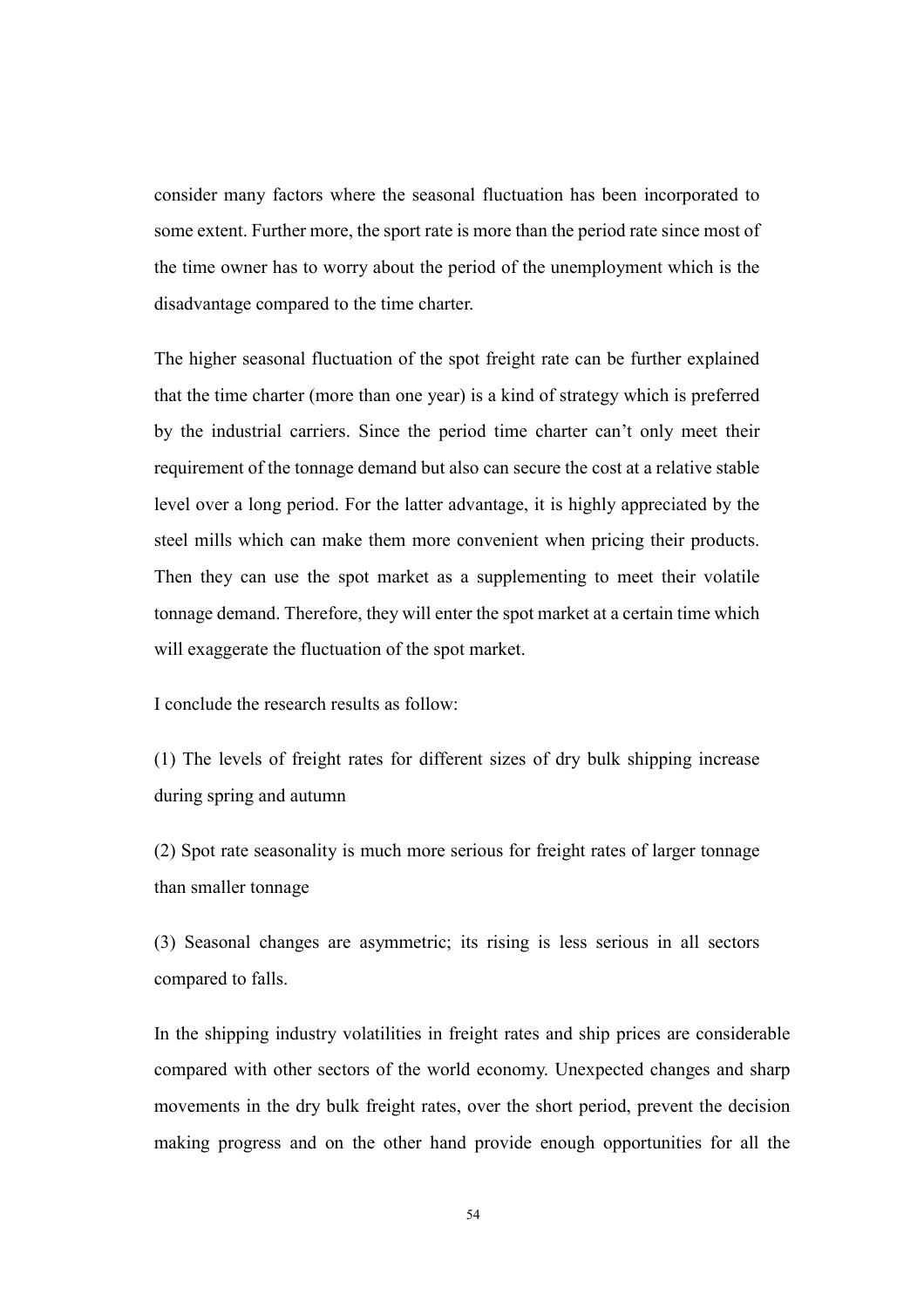participants to suffer the great loss or win the great gain. Therefore, comprehending and analyzing rules of these movements in the dry bulk market is essential for decision makers.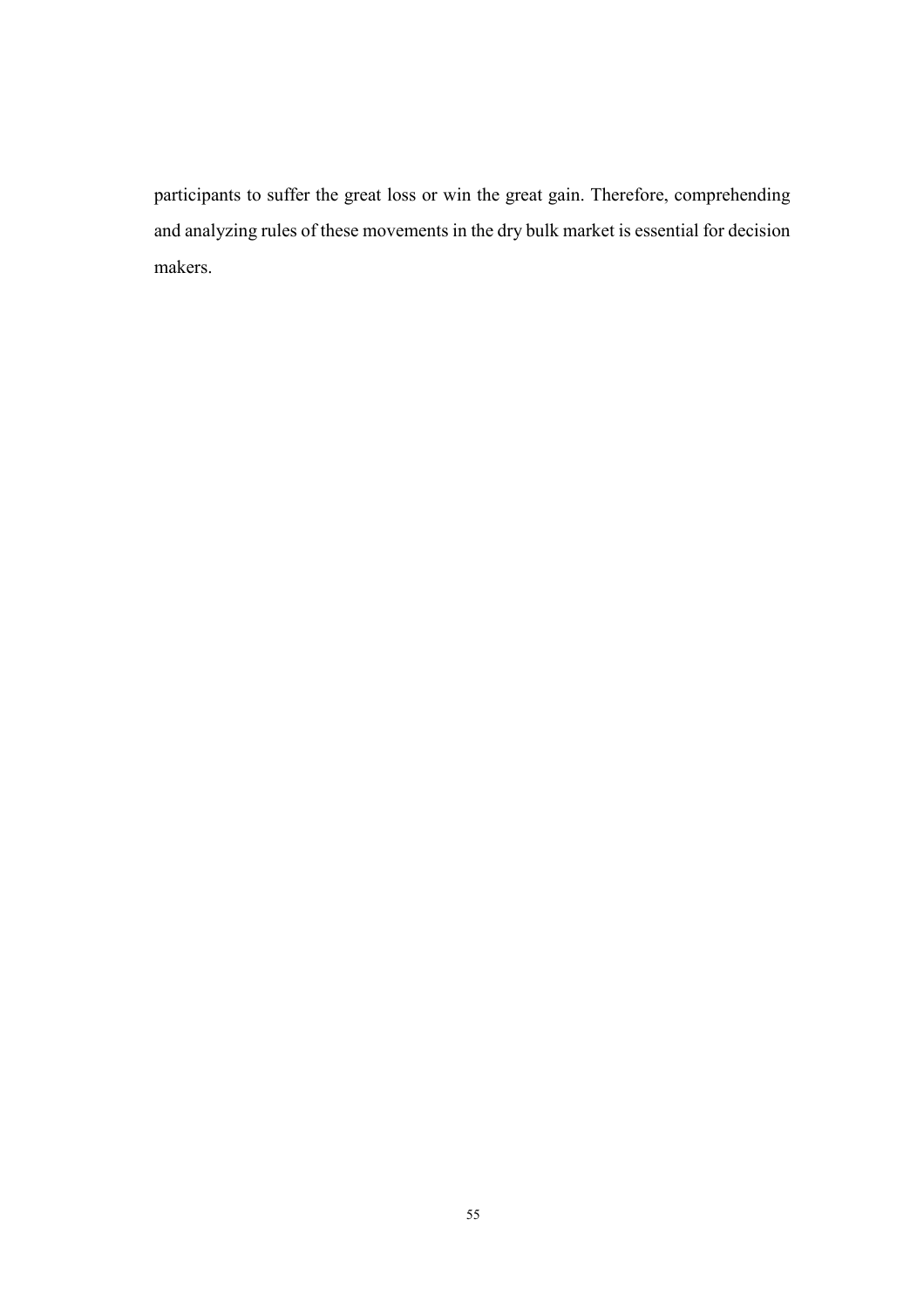### Reference

- [1, 2]Martin stopford (1997) Maritime Economics (second edition), London: Routledge
- [3] Berg-Andreassen .J.A 1996. Some properties of international maritime statistics. Maritime policy &Management, 23(4), 381-395
- [4] Kavussanos, M.G and Nokikos, N.K, 1999, the forward pricing function of the shipping freight futures market, the journal of Future markets, 19(3), 353-376
- [5] Kavussanos, M.G, 1996, Comparation of volatility in the dry cargo ship sector. Journal of Transport Economics and policy, 30(1),67-92
- [6] Glen. D.R and Rogers, P, 1997, does weight matters? A statistical analysis of the SSY Capsize index .Maritime policy & management, 24(4), 351-364
- [7] Hale, c and Vanags, A, 1992, the market for second-hand ships: further results on efficiency using co integration. Maritime policy& Management, 19(1), 31-39
- [8] Chen, Y.S. and Wang, S.T 2004, the empirical evidence of the leverage effect on volatility in international bulk shipping market .Maritime policy & Management, 32(2), 109-124
- [9] Cullinane.K.P.B.1991, Who's using BIFFEX? Results from a survey of ship Owners, Maritime policy and management, 18, 79-91
- [10]Inwoodie, J and Morris J 2003, Tanker forward freight agreements: the future for freight futures, Maritime policy and management, 30(1), 45-58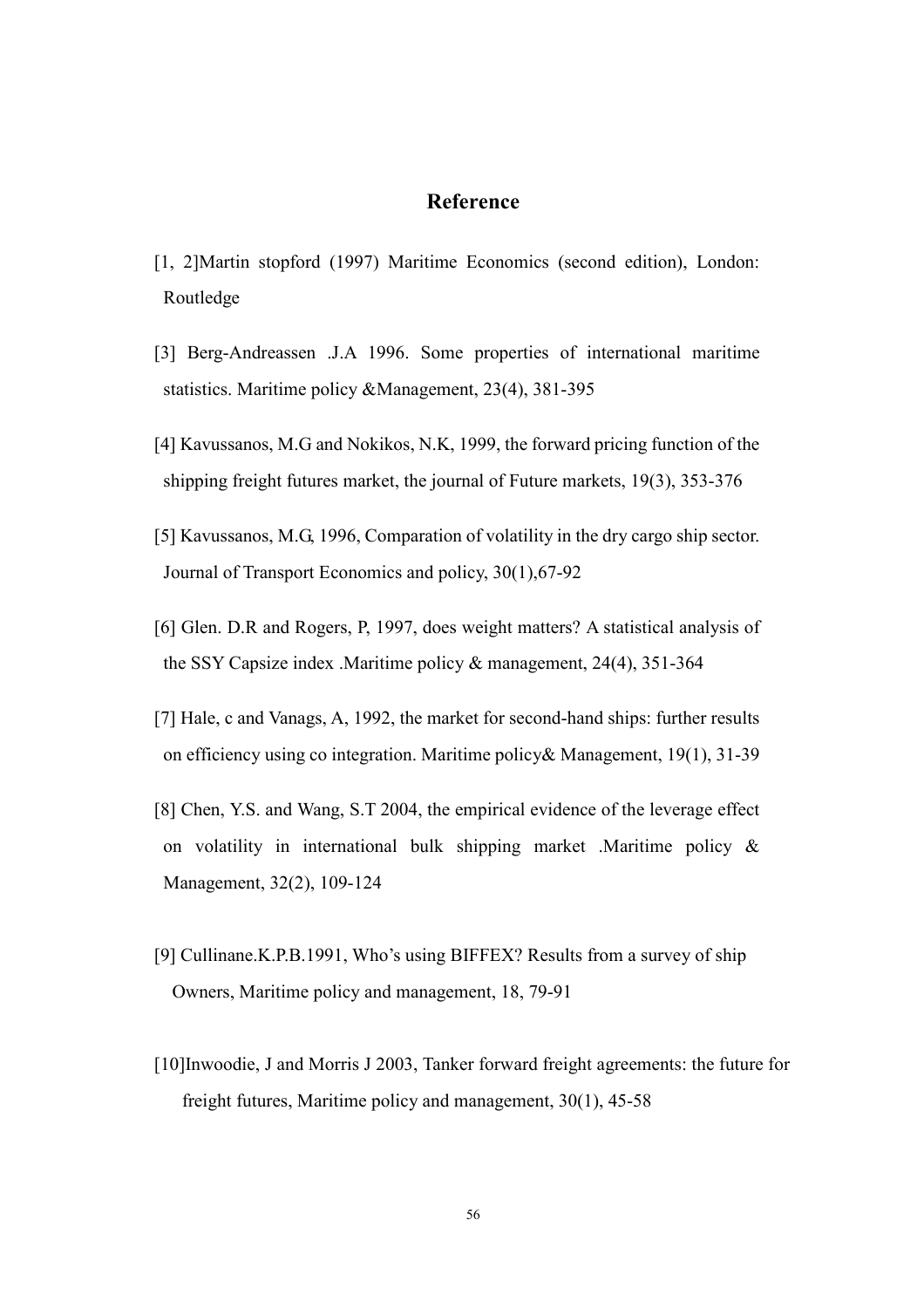- [11]Kavussanos, M ,G visvikis,I,D and Batchelor, R ,2004 over-the-counter forward contracts and spot price volatility in shipping . Transportation research –part E, Logistic and Transportation review, 40(4), 273-296
- [12]Kavussanos, M, G and Visvikis I, D, 2005, the hedging performance of over-the-counter forward shipping freight markets. Conference proceedings, 14<sup>th</sup> international association of Maritime Economics (IAME) conference, Izmir, 30 June-2July 2004
- [13]Koekebakker, S and Adland, R, 2004, modeling forward freight rate dynamics-empirical evidence from time charter rates. Maritime policy and management, 31(4), 319-336
- [14]Noikos, N, and Alizadeh, A "risk management in the shipping industry: theory and practice", charpter 31 in this volume, provide a detailed description of BFI
- [15]Kavussanos, M.G (1997): The dynamics of time-varying volatilities in different size second-hand ship prices of the dry –cargo sector, Applied Economics,vol.29, 433-444
- [16]Kavussanos, M.G. and Alizadeh, A.H (2001): seasonality patterns in the dry bulk shipping spot and time-charter rates, Transportation research, part E, Logistic and Transportation review
- [17]J Kitchin (1923): Cycles and trends in economic factors, Reviews of Economic statistics, 5, pp.10-16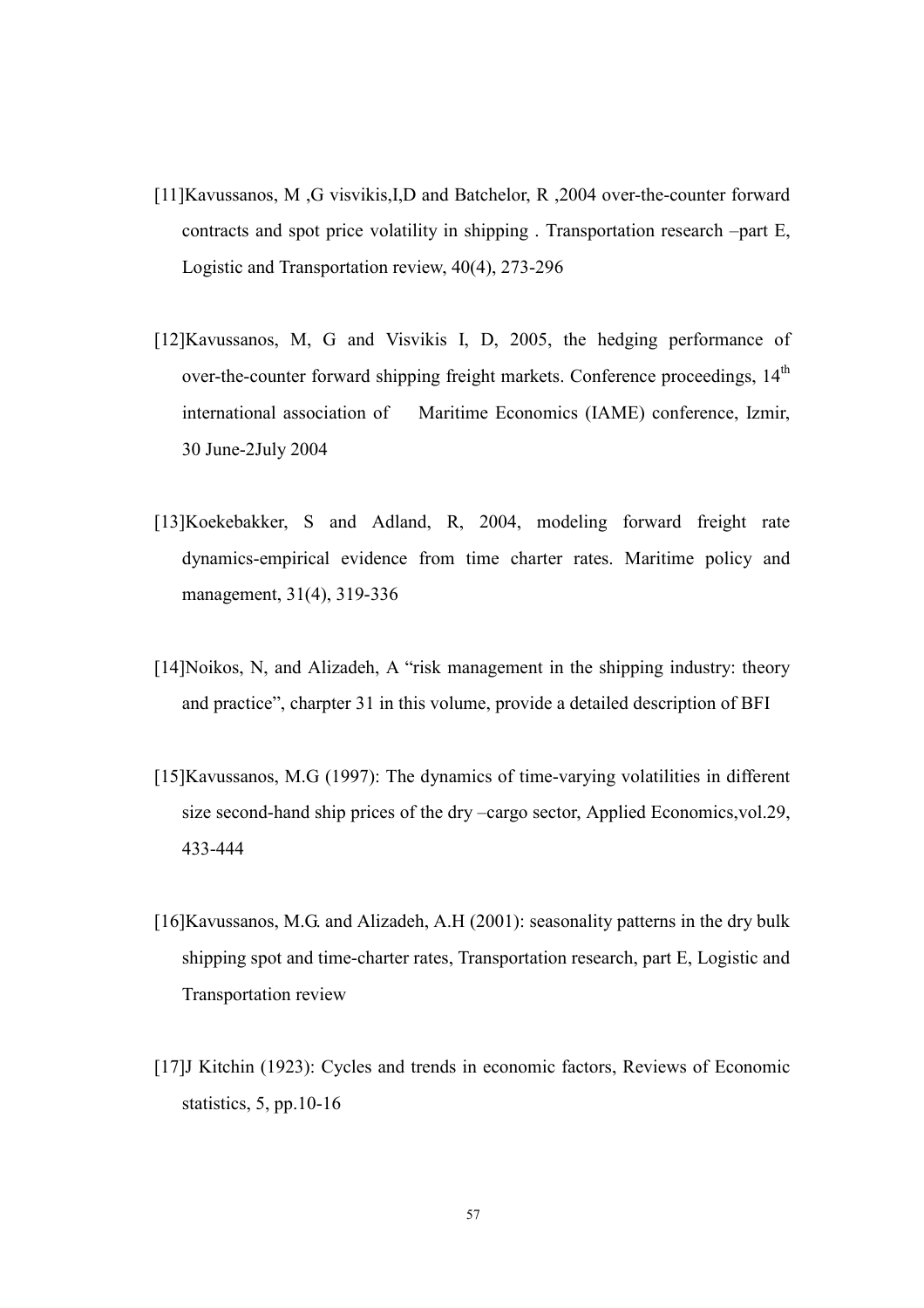- [18]Strandenes.S.P. (1984): Price determination in the time-charter and second-hand markets, working paper no. 06. Centre for Applied Research, Norwegian School of Economics and Business administration
- [19]J.Y. Chen and C.Q.Tong (1995) International shipping economics and market, Dalian Maritime University Press.
- [20]Wang Yan and Lv Jin (2002) International shipping market and economics, Dalian Maritime University press.
- [21]Meifeng, Hu and Yiyuan, Wang (2006) International transportation, People transport press
- [22]Qinghui, Chen (2004) Study on fluctuant character of freight index in international shipping sub divisional market, Unpublished master's thesis, Dalian Maritime University, Dalian,China
- [23]Ran, Wang (2008) Economic analysis of the international dry bulk shipping, unpublished master thesis, Beijing transport university, Beijing
- [24]Yan, wang (2004) Study on seasonal model of time charter and voyage charter in international dry bulk transportation, unpublished master thesis. Dalian Maritime University, Dalian, China
- [25]Costas TH.Grammenos (2002) the handbook of maritime economics and business, Longdong: LLP